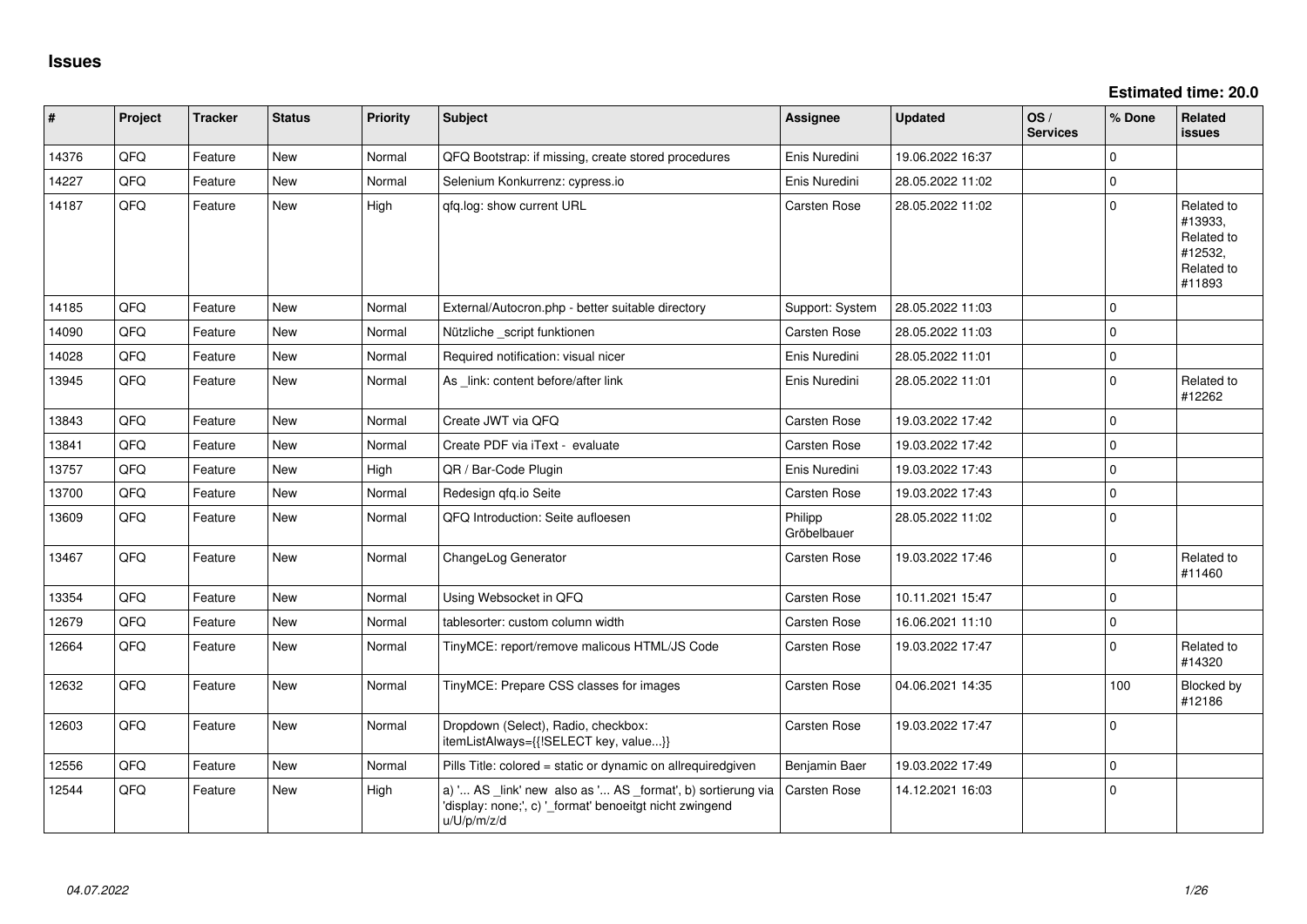| #     | Project | <b>Tracker</b> | <b>Status</b> | <b>Priority</b> | <b>Subject</b>                                                                                                 | <b>Assignee</b>     | <b>Updated</b>   | OS/<br><b>Services</b> | % Done         | Related<br><b>issues</b>                                              |
|-------|---------|----------------|---------------|-----------------|----------------------------------------------------------------------------------------------------------------|---------------------|------------------|------------------------|----------------|-----------------------------------------------------------------------|
| 12532 | QFQ     | Feature        | <b>New</b>    | High            | SIP-Parameter bei Seitenaufruf in Browser-Console<br>anzeigen                                                  | Carsten Rose        | 07.12.2021 17:19 |                        | $\Omega$       | Related to<br>#11893.<br>Related to<br>#14187                         |
| 12490 | QFQ     | Feature        | New           | Normal          | Loading Plugins in QFQ - see what tinymce does. (lazy<br>loading)                                              | Benjamin Baer       | 08.06.2022 10:37 |                        | $\mathbf 0$    | Related to<br>#12611,<br>Related to<br>#10013,<br>Related to<br>#7732 |
| 12480 | QFQ     | Feature        | <b>New</b>    | Normal          | If QFQ upgrade is running, block further request                                                               | <b>Carsten Rose</b> | 03.05.2021 20:45 |                        | $\mathbf 0$    |                                                                       |
| 12477 | QFQ     | Feature        | <b>New</b>    | Normal          | Support for refactoring: Form, FormElement, diverse<br>Tabellen/Spalten, tt-content Records                    | Carsten Rose        | 03.05.2021 20:45 |                        | $\Omega$       |                                                                       |
| 12476 | QFQ     | Feature        | <b>New</b>    | Normal          | clearMe: a) should trigger 'dirty', b) sticky on textarea resize                                               | Benjamin Baer       | 04.01.2022 08:40 |                        | $\mathsf 0$    | Related to<br>#9528                                                   |
| 12474 | QFQ     | Feature        | New           | Normal          | Check BaseConfigURL if it is given and the the last char is '/'                                                | <b>Carsten Rose</b> | 03.05.2021 20:45 |                        | $\mathbf 0$    |                                                                       |
| 12465 | QFQ     | Feature        | New           | Normal          | QFQ Function: use in FE to fill StoreRecord                                                                    | Carsten Rose        | 05.05.2021 21:58 |                        | $\pmb{0}$      |                                                                       |
| 12413 | QFQ     | Feature        | New           | Normal          | STORE TYPO3: enhance for {{be users.email:T}},<br>{{fe users.email:T}}                                         | <b>Carsten Rose</b> | 03.05.2021 20:45 |                        | $\mathbf 0$    | Related to<br>#12412,<br>Related to<br>#10012                         |
| 12412 | QFQ     | Feature        | <b>New</b>    | Normal          | Action/Escape qualifier 'e' (empty), '0': if given, an empty<br>string (or '0') will be treated as 'not found' | Carsten Rose        | 08.05.2021 09:40 |                        | $\mathbf 0$    | Related to<br>#12413,<br>Related to<br>#10012                         |
| 12400 | QFQ     | Feature        | <b>New</b>    | Normal          | Tutorial ist in QFQ Doku, Wird in der Suche gefunden, es<br>gibt aber kein Menupunkt - Inhalt ueberpruefen     | Carsten Rose        | 03.05.2021 20:45 |                        | $\mathbf 0$    |                                                                       |
| 12330 | QFQ     | Feature        | <b>New</b>    | Normal          | Copy to input field / text area / TinyMCE                                                                      | Carsten Rose        | 07.04.2021 09:01 |                        | $\pmb{0}$      |                                                                       |
| 12269 | QFQ     | Feature        | <b>New</b>    | Normal          | 2FA - Login                                                                                                    | <b>Carsten Rose</b> | 03.05.2021 20:45 |                        | $\pmb{0}$      |                                                                       |
| 12186 | QFQ     | Feature        | New           | High            | TinyMCE Config für Objekte                                                                                     | <b>Carsten Rose</b> | 07.12.2021 17:19 |                        | $\mathsf 0$    | <b>Blocks</b><br>#12632                                               |
| 12163 | QFQ     | Feature        | <b>New</b>    | Normal          | Checkbox: table wrap                                                                                           | <b>Carsten Rose</b> | 03.05.2021 20:51 |                        | $\mathbf 0$    |                                                                       |
| 12162 | QFQ     | Feature        | <b>New</b>    | Normal          | FE.type=sendmail: personalized mailing (several mails) via<br>template                                         | Carsten Rose        | 03.05.2021 20:45 |                        | $\Omega$       |                                                                       |
| 12156 | QFQ     | Feature        | <b>New</b>    | Normal          | Form: Optional disable 'leave page'                                                                            |                     | 03.05.2021 20:45 |                        | $\mathbf 0$    |                                                                       |
| 12146 | QFQ     | Feature        | New           | Normal          | Autocron Job: Anzeigen wann der naechste Job ausgefuehrt<br>wird, resp das er nicht ausgefuehrt wird           | Carsten Rose        | 15.03.2021 15:23 |                        | $\overline{0}$ |                                                                       |
| 12135 | QFQ     | Feature        | New           | Normal          | Subrecord: Notiz                                                                                               |                     | 24.04.2021 16:58 |                        | 0              |                                                                       |
| 12119 | QFQ     | Feature        | New           | Normal          | AS paged: error message missing if there ist no 'r' argument.                                                  | <b>Carsten Rose</b> | 03.05.2021 20:51 |                        | 0              |                                                                       |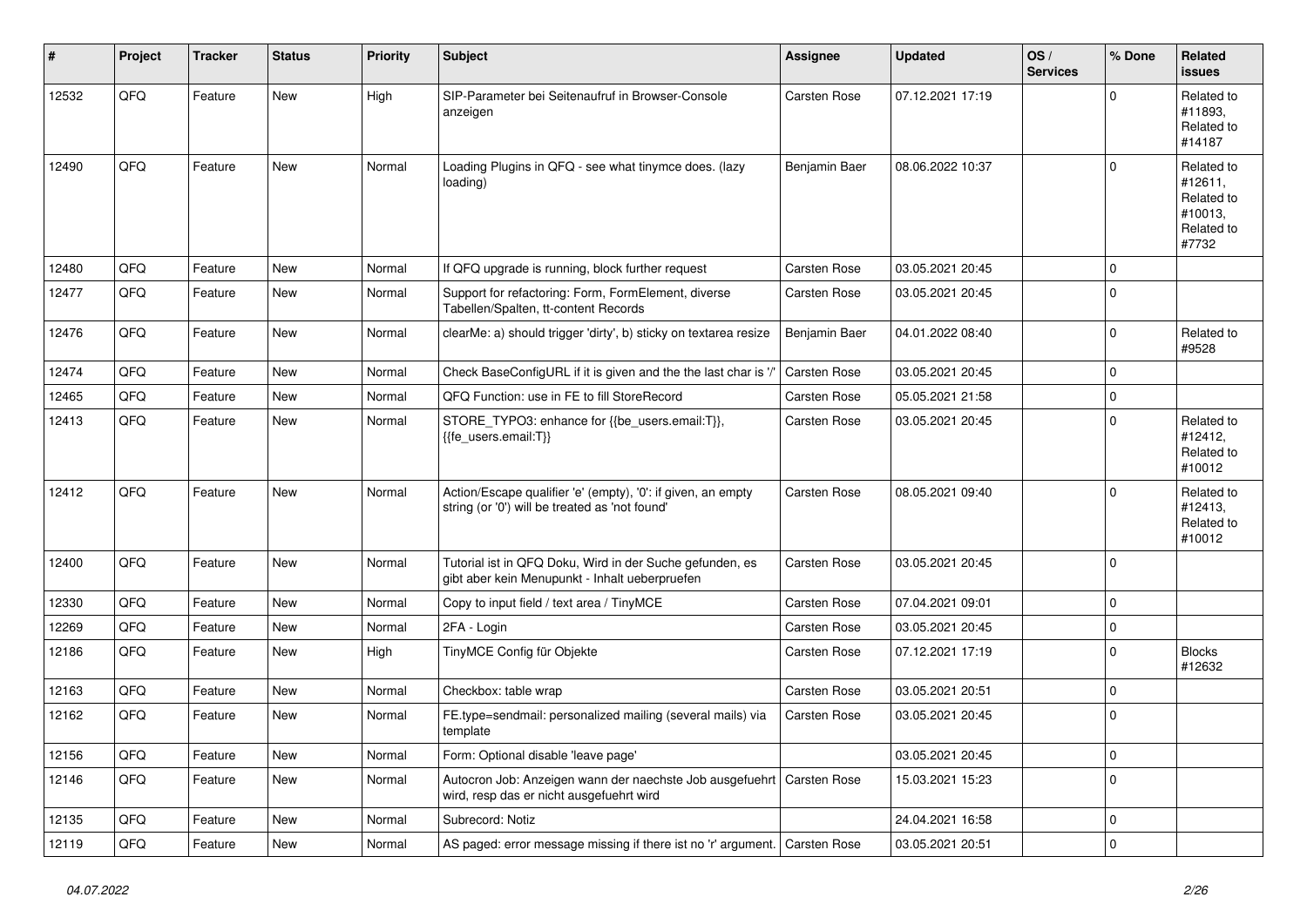| #     | Project | <b>Tracker</b> | <b>Status</b> | <b>Priority</b> | <b>Subject</b>                                                                                       | Assignee                                               | <b>Updated</b>   | OS/<br><b>Services</b> | % Done         | Related<br><b>issues</b>                      |                      |
|-------|---------|----------------|---------------|-----------------|------------------------------------------------------------------------------------------------------|--------------------------------------------------------|------------------|------------------------|----------------|-----------------------------------------------|----------------------|
| 12109 | QFQ     | Feature        | <b>New</b>    | Normal          | Donwload Link: Plain, SIP, Persistent Link, Peristent SIP -<br>new notation                          | <b>Carsten Rose</b>                                    | 03.05.2021 20:45 |                        | $\Omega$       | Related to<br>#12085                          |                      |
| 12039 | QFQ     | Feature        | <b>New</b>    | Normal          | Missing htmlSpecialChar() in pre processing on form submit                                           |                                                        | 18.02.2021 00:09 |                        | $\Omega$       | Related to<br>#14320                          |                      |
| 12038 | QFQ     | Feature        | New           | Normal          | a) STORE VAR: filenameOnlyStripUniq, b) SP:<br>QSTRIPUNIQ()                                          |                                                        | 17.02.2021 23:55 |                        | $\Omega$       |                                               |                      |
| 12024 | QFQ     | Feature        | <b>New</b>    | Normal          | Excel Export: text columns by default decode<br>htmlspeciachar()                                     | <b>Carsten Rose</b>                                    | 17.02.2021 23:55 |                        | $\Omega$       | Related to<br>#12022                          |                      |
| 12023 | QFQ     | Feature        | <b>New</b>    | Normal          | MySQL Stored Precdure: QDECODESPECIALCHAR()                                                          | <b>Carsten Rose</b>                                    | 16.02.2021 11:16 |                        | $\overline{0}$ | Related to<br>#12022                          |                      |
| 11955 | QFQ     | Feature        | New           | Normal          | subrecord: new title option to set <th> attributes - e.g. to<br/>customize tablesorter options.</th> | attributes - e.g. to<br>customize tablesorter options. | Carsten Rose     | 03.05.2021 20:47       |                | $\Omega$                                      | Related to<br>#11775 |
| 11893 | QFQ     | Feature        | New           | High            | Broken SIP: a) only report one time, b) only report in main<br>column                                | Carsten Rose                                           | 12.05.2021 12:13 |                        | $\Omega$       | Related to<br>#12532,<br>Related to<br>#14187 |                      |
| 11892 | QFQ     | Feature        | New           | Normal          | tablesorter: columns with links are hard to order - new<br>qualifier 'Y: <ord>'</ord>                | Enis Nuredini                                          | 23.03.2022 09:22 |                        | $\Omega$       |                                               |                      |
| 11850 | QFQ     | Feature        | <b>New</b>    | Urgent          | Wizard Form: basierend auf einer Tabelle eine Form<br>anlegen.                                       |                                                        | 03.05.2021 21:12 |                        | $\Omega$       | Blocked by<br>#8082                           |                      |
| 11775 | QFQ     | Feature        | <b>New</b>    | Normal          | Subrecord Tooltip pro Feld                                                                           | Carsten Rose                                           | 18.12.2020 15:22 |                        | $\Omega$       | Related to<br>#11955                          |                      |
| 11747 | QFQ     | Feature        | New           | Normal          | Maintenance Page with Redirect                                                                       | <b>Carsten Rose</b>                                    | 03.05.2021 20:47 |                        | 0              | Related to<br>#11741                          |                      |
| 11716 | QFQ     | Feature        | <b>New</b>    | Normal          | Form an beliebiger Stelle im Report anzeigen                                                         |                                                        | 09.12.2020 09:47 |                        | $\Omega$       |                                               |                      |
| 11702 | QFQ     | Feature        | <b>New</b>    | Normal          | HTML Special Char makes no sense for 'allbut' if '&' is<br>forbidden                                 | <b>Carsten Rose</b>                                    | 07.12.2021 16:35 |                        | $\Omega$       | Related to<br>#5112,<br>Related to<br>#14320  |                      |
| 11535 | QFQ     | Feature        | <b>New</b>    | Normal          | Ability to create SQL columns in frontend QFQ forms                                                  |                                                        | 17.11.2020 12:11 |                        | 0              |                                               |                      |
| 11534 | QFQ     | Feature        | New           | Normal          | Report: Action on selected rows - Table batchprocessing<br>feature                                   |                                                        | 18.11.2020 08:15 |                        | $\Omega$       |                                               |                      |
| 11523 | QFQ     | Feature        | <b>New</b>    | Normal          | Mit dynamic Update erkennen, ob Upload gemacht wurde                                                 | <b>Carsten Rose</b>                                    | 13.11.2020 15:07 |                        | $\Omega$       | Related to<br>#9533                           |                      |
| 11516 | QFQ     | Feature        | <b>New</b>    | Normal          | Multi Page Form (Previous/Next Buttons)                                                              | <b>Carsten Rose</b>                                    | 16.03.2021 17:52 |                        | $\mathbf{0}$   |                                               |                      |
| 11504 | QFQ     | Feature        | <b>New</b>    | Normal          | Dynamic Update: Button text update for 'Save',' Close' &<br>'Delete'                                 | <b>Carsten Rose</b>                                    | 12.11.2020 23:44 |                        | $\mathbf 0$    |                                               |                      |
| 11460 | QFQ     | Feature        | <b>New</b>    | Normal          | Easier creation of changelog: gitchangelog                                                           | Carsten Rose                                           | 12.06.2021 10:20 |                        | 0              | Related to<br>#13467                          |                      |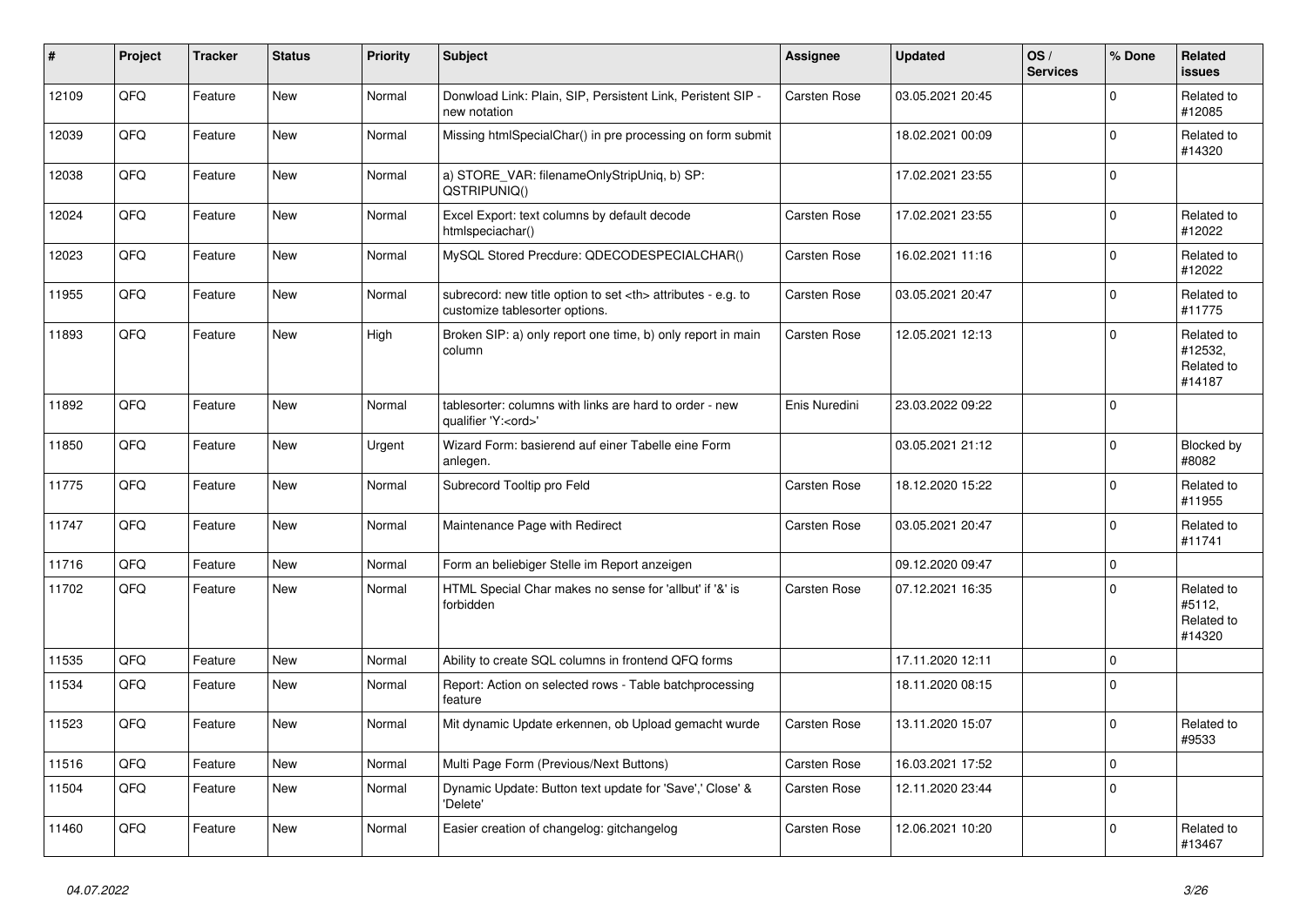| #     | Project | <b>Tracker</b> | <b>Status</b> | <b>Priority</b> | <b>Subject</b>                                                                                                                        | Assignee            | <b>Updated</b>   | OS/<br><b>Services</b> | % Done              | Related<br><b>issues</b>                    |
|-------|---------|----------------|---------------|-----------------|---------------------------------------------------------------------------------------------------------------------------------------|---------------------|------------------|------------------------|---------------------|---------------------------------------------|
| 11080 | QFQ     | Feature        | <b>New</b>    | Normal          | Send MQTT messages                                                                                                                    | <b>Carsten Rose</b> | 29.08.2020 19:49 |                        | $\Omega$            |                                             |
| 10996 | QFQ     | Feature        | <b>New</b>    | Normal          | Download video via sip: no seek                                                                                                       | Carsten Rose        | 12.08.2020 14:18 |                        | $\Omega$            |                                             |
| 10979 | QFQ     | Feature        | <b>New</b>    | Normal          | Ajax Calls an API - dataReport                                                                                                        | <b>Carsten Rose</b> | 11.05.2022 12:15 |                        | $\mathbf 0$         |                                             |
| 10976 | QFQ     | Feature        | <b>New</b>    | Normal          | Excel Export Verbesserungen                                                                                                           | <b>Carsten Rose</b> | 06.08.2020 10:56 |                        | $\mathbf 0$         |                                             |
| 10874 | QFQ     | Feature        | <b>New</b>    | Normal          | Erstellen eines Foreign Keys in der Tabelle "FormElement"                                                                             |                     | 13.07.2020 10:11 |                        | $\mathbf 0$         |                                             |
| 10819 | QFQ     | Feature        | <b>New</b>    | Normal          | Persistent SIP - second try                                                                                                           | Carsten Rose        | 29.06.2020 23:02 |                        | $\Omega$            | Related to<br>#6261                         |
| 10763 | QFQ     | Feature        | <b>New</b>    | Normal          | form accessed and submitted despite logout?                                                                                           |                     | 16.06.2020 11:43 |                        | $\mathbf 0$         |                                             |
| 10714 | QFQ     | Feature        | <b>New</b>    | Normal          | multi Table Form                                                                                                                      | <b>Carsten Rose</b> | 16.03.2021 18:44 |                        | $\mathbf 0$         |                                             |
| 10593 | QFQ     | Feature        | New           | Normal          | label2: text behind input element                                                                                                     | <b>Carsten Rose</b> | 16.05.2020 10:57 |                        | $\mathbf 0$         |                                             |
| 10463 | QFQ     | Feature        | New           | Normal          | Report link: expliztes setzen von HTML Tags (Bedarf fuer<br>'data-selenium' & 'id')                                                   | Enis Nuredini       | 23.03.2022 09:23 |                        | $\mathbf 0$         | Related to<br>#7648                         |
| 10384 | QFQ     | Feature        | New           | Normal          | Parameter Exchange QFQ Instances                                                                                                      |                     | 07.05.2020 09:38 |                        | $\mathsf{O}\xspace$ |                                             |
| 10345 | QFQ     | Feature        | New           | Normal          | Templates - Patterns QFQ Style                                                                                                        |                     | 03.05.2021 21:01 |                        | $\mathbf 0$         | Related to<br>#10713                        |
| 10119 | QFQ     | Feature        | New           | Normal          | Dropdown (selectlist) & TypeAhead: format and catagorize<br>list                                                                      | <b>Carsten Rose</b> | 07.05.2020 09:36 |                        | $\Omega$            |                                             |
| 10115 | QFQ     | Feature        | New           | Normal          | TypeAhead: static list                                                                                                                | <b>Carsten Rose</b> | 26.02.2020 16:42 |                        | 100                 |                                             |
| 10114 | QFQ     | Feature        | New           | High            | Symbol (Link): 'G:' (Glyphicon) replaced by 'i:' (icon)                                                                               |                     | 07.12.2021 17:19 |                        | $\Omega$            | Related to<br>#3797,<br>Related to<br>#4194 |
| 10080 | QFQ     | Feature        | <b>New</b>    | Normal          | Popup on 'save' / 'close': configure dialog (answer<br>yes/no/cancle/)                                                                | Carsten Rose        | 28.03.2021 20:52 |                        | $\mathbf 0$         | Is duplicate of<br>#12262                   |
| 10014 | QFQ     | Feature        | <b>New</b>    | Normal          | Manual.rst: describe behaviour and process order of<br>fillStoreVar, slaveId, sqlBefore,                                              | <b>Carsten Rose</b> | 01.02.2020 22:31 |                        | $\Omega$            |                                             |
| 9983  | QFQ     | Feature        | <b>New</b>    | Normal          | Report Notation: new keyword 'range'                                                                                                  | Carsten Rose        | 01.02.2020 15:55 |                        | $\mathbf 0$         |                                             |
| 9927  | QFQ     | Feature        | <b>New</b>    | Normal          | QFQ Update: a) Update nur machen wenn BE User<br>eingeloggt ist., b) Bei Fehler genaue Meldung welcher<br>Updateschritt Probleme hat. | Carsten Rose        | 22.01.2020 12:59 |                        | $\Omega$            |                                             |
| 9853  | QFQ     | Feature        | <b>New</b>    | Normal          | Check das SQL / QFQ / Mail Logfile geschrieben wird                                                                                   |                     | 09.01.2020 11:15 |                        | $\mathbf 0$         |                                             |
| 9811  | QFQ     | Feature        | <b>New</b>    | Normal          | Report: tag every n'th row                                                                                                            | <b>Carsten Rose</b> | 01.02.2020 23:22 |                        | $\Omega$            |                                             |
| 9781  | QFQ     | Feature        | New           | Normal          | Button: CSS class to make buttons smaller                                                                                             | <b>Carsten Rose</b> | 01.02.2020 23:22 |                        | $\mathbf 0$         |                                             |
| 9777  | QFQ     | Feature        | New           | Normal          | Logging QFQ Variables                                                                                                                 | Carsten Rose        | 16.12.2019 17:17 |                        | $\mathbf 0$         |                                             |
| 9707  | QFQ     | Feature        | <b>New</b>    | Normal          | SIP security: encode pageld and check pageld on decode                                                                                | <b>Carsten Rose</b> | 01.02.2020 23:22 |                        | $\mathbf 0$         |                                             |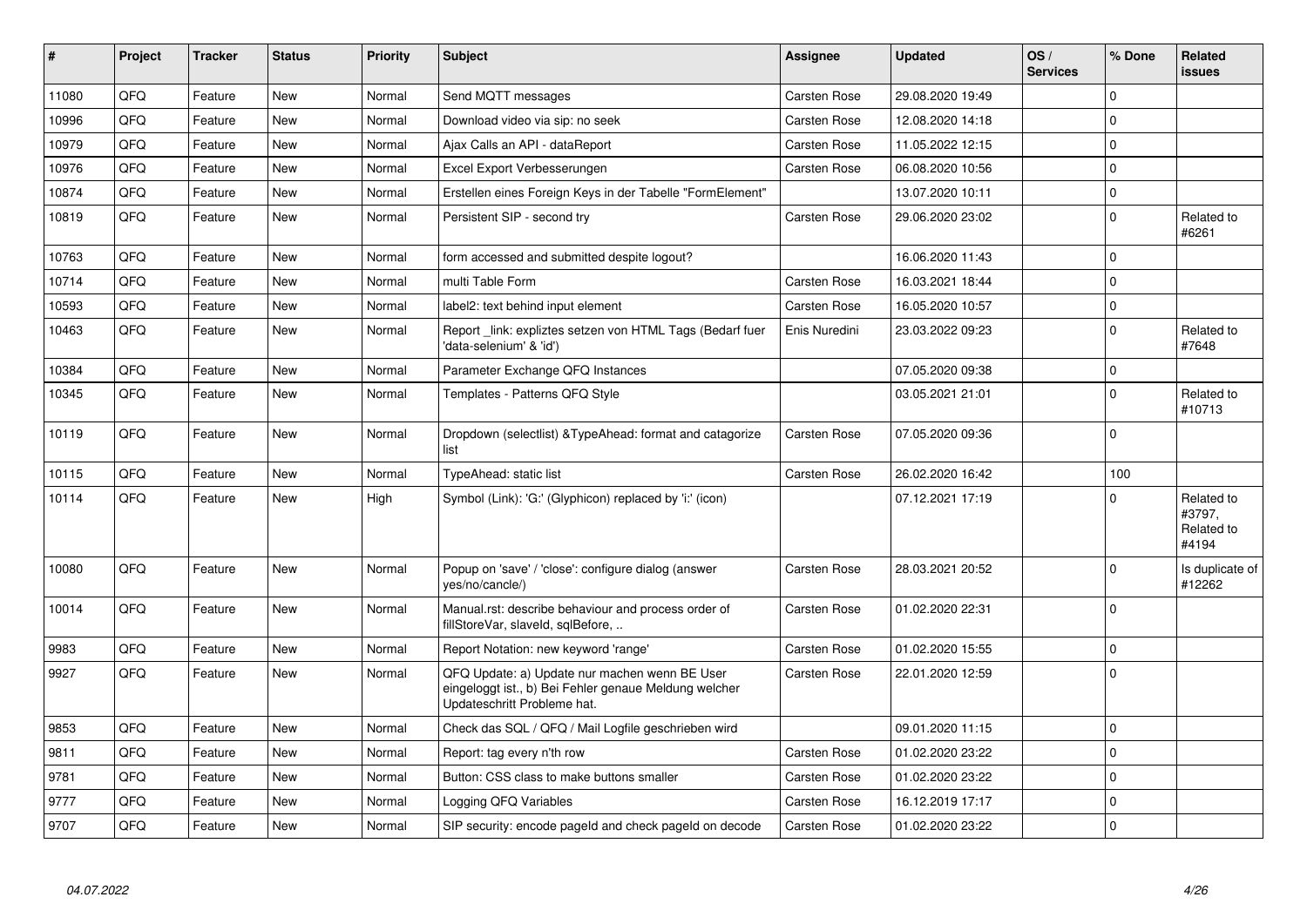| #    | Project | <b>Tracker</b> | <b>Status</b> | <b>Priority</b> | <b>Subject</b>                                                                                         | <b>Assignee</b> | <b>Updated</b>   | OS/<br><b>Services</b> | % Done       | Related<br><b>issues</b>                                             |
|------|---------|----------------|---------------|-----------------|--------------------------------------------------------------------------------------------------------|-----------------|------------------|------------------------|--------------|----------------------------------------------------------------------|
| 9706 | QFQ     | Feature        | New           | Normal          | Multi File Upload (hidden template group)                                                              | Carsten Rose    | 01.02.2020 23:22 |                        | $\mathbf 0$  | Related to<br>#7521,<br>Related to<br>#5562,<br>Related to<br>#13330 |
| 9602 | QFQ     | Feature        | New           | Normal          | Form definition as JSON                                                                                | Carsten Rose    | 01.02.2020 23:21 |                        | $\mathbf 0$  | Related to<br>#9600                                                  |
| 9537 | QFQ     | Feature        | <b>New</b>    | Normal          | FormEditor: Edit fieldset in FrontEnd                                                                  | Carsten Rose    | 01.02.2020 23:22 |                        | $\mathbf 0$  |                                                                      |
| 9352 | QFQ     | Feature        | New           | Normal          | FE 'Native' fire slaveld, sqlAfter, sqlIns                                                             | Carsten Rose    | 01.02.2020 23:22 |                        | 0            |                                                                      |
| 9348 | QFQ     | Feature        | <b>New</b>    | Normal          | defaultThumbnailSize: pre render thumbnails                                                            | Carsten Rose    | 12.06.2021 09:05 |                        | 0            |                                                                      |
| 9221 | QFQ     | Feature        | New           | Normal          | typeAhead: Zeichenlimite ausschalten                                                                   | Carsten Rose    | 29.06.2022 22:36 |                        | $\mathbf 0$  |                                                                      |
| 9208 | QFQ     | Feature        | New           | Normal          | Manage 'recent' records                                                                                | Carsten Rose    | 01.02.2020 23:22 |                        | $\mathbf 0$  |                                                                      |
| 9136 | QFQ     | Feature        | New           | Normal          | Create ZIP files with dynamic PDFs                                                                     | Carsten Rose    | 01.02.2020 23:22 |                        | $\mathbf 0$  |                                                                      |
| 9129 | QFQ     | Feature        | New           | Normal          | sqlValidate: Message as notification, not as error                                                     | Carsten Rose    | 01.02.2020 23:22 |                        | $\mathbf 0$  | Related to<br>#9128                                                  |
| 9128 | QFQ     | Feature        | New           | Normal          | Error Message: not replaced variables- a) replace back to<br>'{{', b) underline                        | Carsten Rose    | 01.02.2020 23:22 |                        | $\mathbf 0$  | Related to<br>#9129                                                  |
| 8975 | QFQ     | Feature        | <b>New</b>    | Normal          | Report Notation: 2.0                                                                                   | Carsten Rose    | 01.02.2020 23:22 |                        | $\mathbf 0$  | Related to<br>#8963                                                  |
| 8962 | QFQ     | Feature        | <b>New</b>    | High            | allow for form fields with identical names                                                             | Carsten Rose    | 03.05.2021 21:14 |                        | $\mathbf 0$  |                                                                      |
| 8806 | QFQ     | Feature        | <b>New</b>    | Normal          | SQL Function nl2br                                                                                     | Carsten Rose    | 01.02.2020 23:22 |                        | 0            |                                                                      |
| 8719 | QFQ     | Feature        | <b>New</b>    | Normal          | extraButtonLock: add support for 0/1                                                                   | Carsten Rose    | 01.02.2020 23:22 |                        | 0            |                                                                      |
| 8702 | QFQ     | Feature        | <b>New</b>    | Normal          | Load Record which is locked: missing user info                                                         | Carsten Rose    | 11.12.2019 16:16 |                        | $\mathbf 0$  | Related to<br>#9789                                                  |
| 8336 | QFQ     | Feature        | New           | Normal          | Form > modified > Close New: a) Optional disable popup, b)<br>custom text, c) mode on save: close stay | Carsten Rose    | 01.02.2020 23:22 |                        | $\mathbf 0$  | Related to<br>#8335                                                  |
| 8217 | QFQ     | Feature        | New           | Normal          | if-elseif-else construct                                                                               | Carsten Rose    | 16.03.2021 18:41 |                        | $\mathbf 0$  | Related to<br>#10716                                                 |
| 8187 | QFQ     | Feature        | New           | Normal          | Subrecord: enable/hide new button - make new/edit/delete<br>customizeable.                             | Carsten Rose    | 06.03.2021 18:44 |                        | $\mathbf 0$  | Related to<br>#11326                                                 |
| 8089 | QFQ     | Feature        | New           | Normal          | Copy/Paste for FormElements                                                                            | Carsten Rose    | 01.02.2020 23:22 |                        | $\mathbf{0}$ |                                                                      |
| 7924 | QFQ     | Feature        | New           | Normal          | Radio/Checkbox with Tooltip                                                                            | Carsten Rose    | 01.02.2020 23:22 |                        | $\mathbf 0$  |                                                                      |
| 7920 | QFQ     | Feature        | New           | Normal          | FE: Syntax Highlight, Zeinlenumbruch                                                                   | Carsten Rose    | 01.02.2020 10:03 |                        | $\mathbf 0$  |                                                                      |
| 7850 | QFQ     | Feature        | New           | High            | Upload records: non 'pathFileName' column                                                              | Carsten Rose    | 03.05.2021 21:14 |                        | $\mathbf 0$  |                                                                      |
| 7812 | QFQ     | Feature        | New           | Normal          | FE 'Subrecord' - new option 'subrecordShowFilter',<br>'subrecordPaging'                                | Carsten Rose    | 01.02.2020 23:22 |                        | 0            |                                                                      |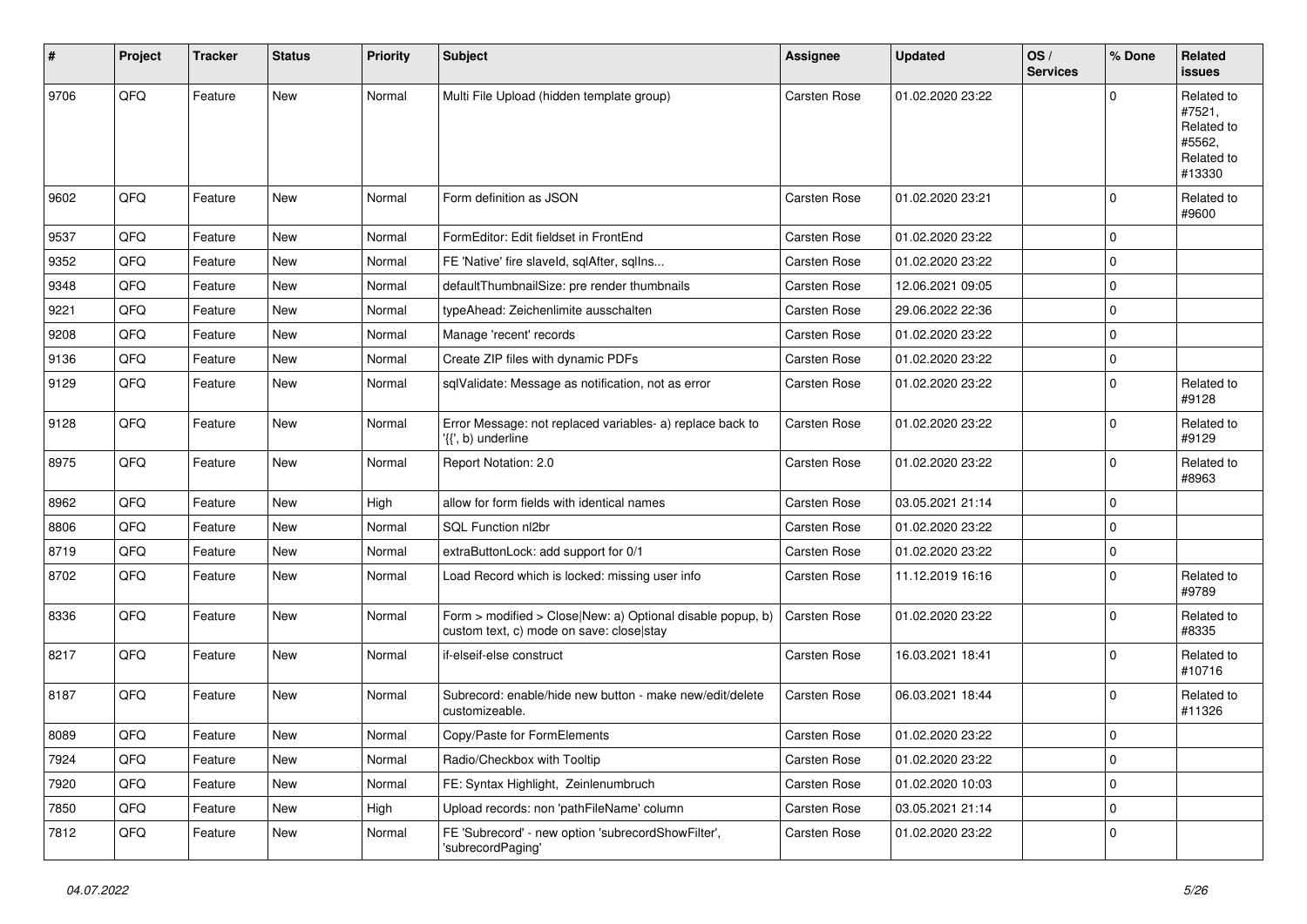| #    | Project | <b>Tracker</b> | <b>Status</b> | <b>Priority</b> | <b>Subject</b>                                                                                                             | <b>Assignee</b>     | <b>Updated</b>   | OS/<br><b>Services</b> | % Done         | Related<br><b>issues</b>                    |
|------|---------|----------------|---------------|-----------------|----------------------------------------------------------------------------------------------------------------------------|---------------------|------------------|------------------------|----------------|---------------------------------------------|
| 7683 | QFQ     | Feature        | <b>New</b>    | Normal          | Special column names in '{{ SELECT  AS _link }}' should<br>be detected                                                     | <b>Carsten Rose</b> | 01.02.2020 23:21 |                        | $\Omega$       |                                             |
| 7681 | QFQ     | Feature        | <b>New</b>    | Normal          | Optional switch off 'check for modified record'                                                                            | <b>Carsten Rose</b> | 01.02.2020 23:21 |                        | $\mathbf 0$    |                                             |
| 7660 | QFQ     | Feature        | <b>New</b>    | Normal          | IMAP: import mails to DB, move / delete mails                                                                              | Carsten Rose        | 01.02.2020 09:52 |                        | $\mathbf 0$    |                                             |
| 7521 | QFQ     | Feature        | New           | Normal          | TemplateGroup: fe.type=upload                                                                                              | <b>Carsten Rose</b> | 01.02.2020 23:21 |                        | $\Omega$       | Related to<br>#9706                         |
| 7520 | QFQ     | Feature        | <b>New</b>    | Normal          | QR Code:  AS _qr ( AS _link)                                                                                               | Carsten Rose        | 01.02.2020 23:22 |                        | $\Omega$       |                                             |
| 7519 | QFQ     | Feature        | New           | Normal          | Select: Multi                                                                                                              | <b>Carsten Rose</b> | 01.02.2020 23:22 |                        | $\Omega$       |                                             |
| 7481 | QFQ     | Feature        | <b>New</b>    | Normal          | Detect 'BaseUrl' automatically                                                                                             | Carsten Rose        | 01.02.2020 23:21 |                        | $\mathbf 0$    |                                             |
| 7480 | QFQ     | Feature        | New           | Normal          | Record History (Undo / Redo)                                                                                               | <b>Carsten Rose</b> | 11.12.2019 16:16 |                        | $\Omega$       | Related to<br>#2361                         |
| 7342 | QFQ     | Feature        | <b>New</b>    | Normal          | add content = hide this                                                                                                    | <b>Carsten Rose</b> | 01.02.2020 23:21 |                        | $\Omega$       |                                             |
| 7280 | QFQ     | Feature        | <b>New</b>    | Normal          | recently used table                                                                                                        | <b>Carsten Rose</b> | 01.02.2020 23:21 |                        | $\mathbf 0$    |                                             |
| 7239 | QFQ     | Feature        | New           | Normal          | TinyMCE: html tag whitelist                                                                                                | <b>Carsten Rose</b> | 01.02.2020 23:21 |                        | $\Omega$       | Related to<br>#14320                        |
| 7175 | QFQ     | Feature        | <b>New</b>    | Normal          | Upload: md5 hash as filename                                                                                               | <b>Carsten Rose</b> | 01.02.2020 23:21 |                        | $\Omega$       |                                             |
| 7119 | QFQ     | Feature        | <b>New</b>    | Normal          | Upload: scaleDownWidth, scaleDownHeight                                                                                    | Carsten Rose        | 01.02.2020 23:21 |                        | $\mathbf 0$    |                                             |
| 7109 | QFQ     | Feature        | <b>New</b>    | Normal          | Dynamic Updates: row/element hide                                                                                          | Carsten Rose        | 01.02.2020 23:22 |                        | $\Omega$       | Has duplicate<br>#4081                      |
| 7102 | QFQ     | Feature        | <b>New</b>    | Normal          | Comment sign in report: '#' and '--'                                                                                       | <b>Carsten Rose</b> | 01.02.2020 23:21 |                        | $\Omega$       |                                             |
| 7099 | QFQ     | Feature        | New           | Normal          | Redesign FormEditor                                                                                                        | Carsten Rose        | 01.02.2020 23:21 |                        | $\overline{0}$ |                                             |
| 6855 | QFQ     | Feature        | <b>New</b>    | Normal          | With {{feUser:U}}!={{feUser:T}}: Save / Delete: only possible<br>with {{feUserSave:U}}='yes' and '{{feUserDelete:U}}='yes' | <b>Carsten Rose</b> | 01.02.2020 23:21 |                        | $\Omega$       |                                             |
| 6765 | QFQ     | Feature        | <b>New</b>    | Normal          | Moeglichkeit via QFQ eigene Logs zu schreiben                                                                              | Carsten Rose        | 01.02.2020 23:21 |                        | $\mathbf 0$    |                                             |
| 6723 | QFQ     | Feature        | <b>New</b>    | Normal          | Report QFQ Installation and Version                                                                                        | Carsten Rose        | 12.06.2021 09:07 |                        | $\Omega$       |                                             |
| 6609 | QFQ     | Feature        | <b>New</b>    | Normal          | Formlet: JSON API erweitern                                                                                                | <b>Carsten Rose</b> | 01.02.2020 23:21 |                        | 50             |                                             |
| 6602 | QFQ     | Feature        | <b>New</b>    | Normal          | Formlet: in Report auf Mausklick ein mini-form oeffnen                                                                     | Carsten Rose        | 11.12.2019 16:16 |                        | $\Omega$       |                                             |
| 6594 | QFQ     | Feature        | New           | Normal          | Excel: on download, check if there is a valid sip                                                                          | <b>Carsten Rose</b> | 01.02.2020 23:21 |                        | $\Omega$       |                                             |
| 6437 | QFQ     | Feature        | New           | Normal          | Neuer Mode Button bei FormElementen                                                                                        | Carsten Rose        | 01.02.2020 23:21 |                        | $\Omega$       | Related to<br>#9668,<br>Blocked by<br>#9678 |
| 6292 | QFQ     | Feature        | New           | Normal          | Download: File speichern mit Hash aber original Filename in<br>der Datenbank vermerken fuer Downloads                      | <b>Carsten Rose</b> | 01.02.2020 23:21 |                        | $\mathbf 0$    |                                             |
| 6289 | QFQ     | Feature        | New           | Normal          | Form: Log                                                                                                                  | <b>Carsten Rose</b> | 01.02.2020 23:21 |                        | $\mathbf 0$    |                                             |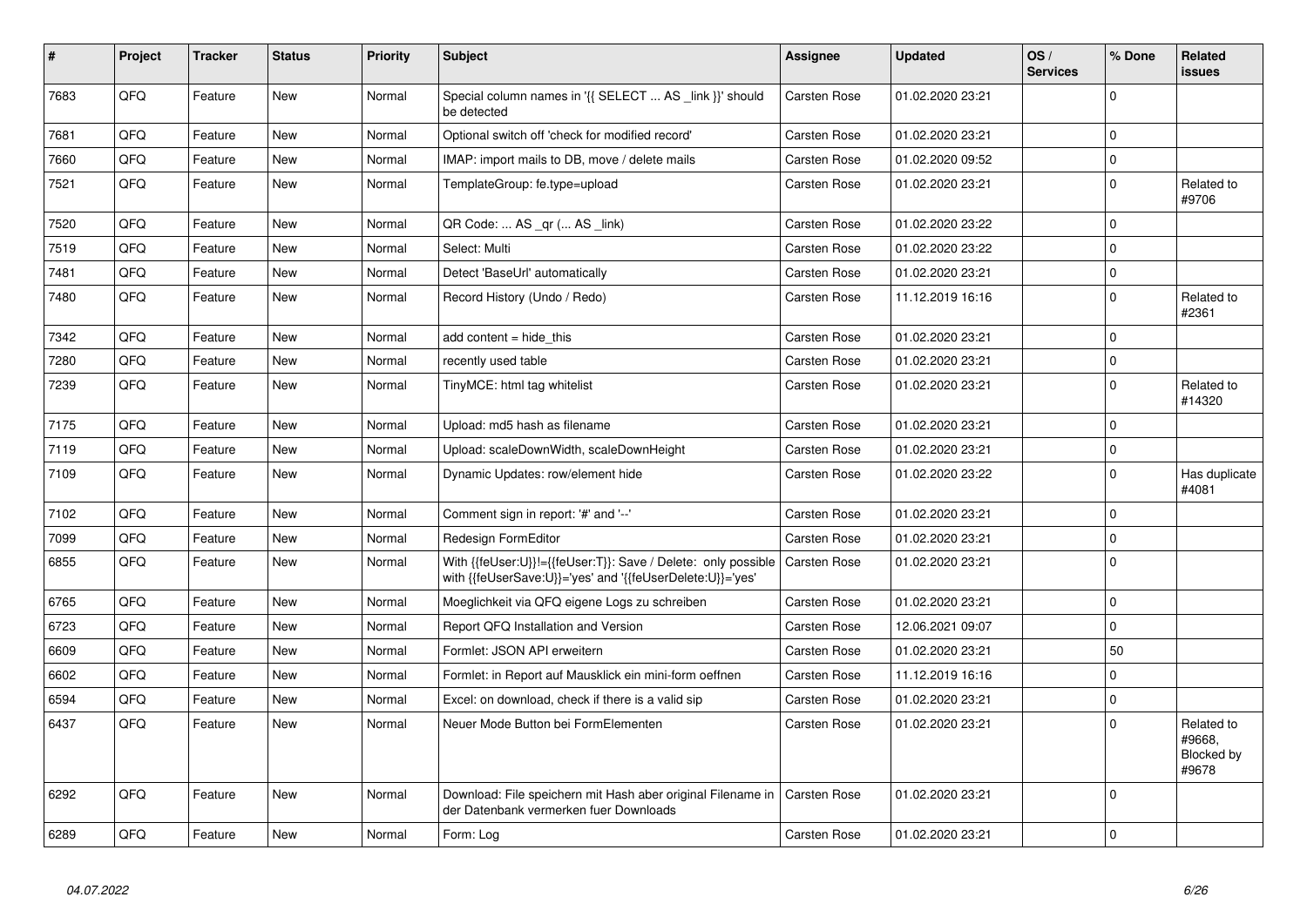| #     | Project | <b>Tracker</b> | <b>Status</b> | <b>Priority</b> | Subject                                                                                                | <b>Assignee</b>     | <b>Updated</b>   | OS/<br><b>Services</b> | % Done                  | Related<br><b>issues</b>                     |
|-------|---------|----------------|---------------|-----------------|--------------------------------------------------------------------------------------------------------|---------------------|------------------|------------------------|-------------------------|----------------------------------------------|
| 6261  | QFQ     | Feature        | New           | Normal          | Persistent SIP                                                                                         | Carsten Rose        | 12.06.2021 09:07 |                        | $\mathbf{0}$            | Related to<br>#10819                         |
| 5782  | QFQ     | Feature        | New           | Normal          | NextCloud API                                                                                          | <b>Carsten Rose</b> | 01.02.2020 10:02 |                        | $\mathbf 0$             |                                              |
| 5715  | QFQ     | Feature        | New           | High            | PDF Caching                                                                                            | <b>Carsten Rose</b> | 03.05.2021 21:14 |                        | $\mathbf 0$             | Related to<br>#5851,<br>Related to<br>#6357  |
| 5345  | QFQ     | Feature        | New           | Normal          | Report: UPDATE / INSERT / DELETE statements should<br>trigger subqueries, depending on the result.     | Carsten Rose        | 27.05.2020 16:11 |                        | $\mathbf{0}$            |                                              |
| 5131  | QFQ     | Feature        | New           | Normal          | Activate Spin Gear ('wait/busy' indicator) via LINK attribute                                          | <b>Carsten Rose</b> | 01.02.2020 23:21 |                        | $\mathbf 0$             |                                              |
| 4413  | QFQ     | Feature        | New           | Normal          | fieldset: show/hidden, modeSql, dynamicUpdate                                                          | Carsten Rose        | 09.02.2022 15:19 |                        | $\mathbf 0$             |                                              |
| 4250  | QFQ     | Feature        | New           | Normal          | AutoCron in QFQ via PHP                                                                                | Carsten Rose        | 01.02.2020 23:21 |                        | $\mathbf 0$             | Related to<br>#3292.<br>Related to<br>#3291  |
| 4082  | QFQ     | Feature        | New           | Normal          | Dynamic Update: modeSql - useful default                                                               | <b>Carsten Rose</b> | 01.02.2020 23:22 |                        | $\mathbf 0$             |                                              |
| 4050  | QFQ     | Feature        | New           | Normal          | sql.log: 1) FormElement ID which causes a specific action,<br>2) Result in the same row.               | <b>Carsten Rose</b> | 15.04.2020 11:35 |                        | $\mathbf 0$             | Related to<br>#5458                          |
| 4023  | QFQ     | Feature        | New           | Normal          | prepared statements - FE action: salveld, sqlInsert,<br>sqlUpdate, sqlDelete, sqlBefore, sqlAfter      | Carsten Rose        | 11.12.2019 16:15 |                        | $\mathbf 0$             |                                              |
| 4018  | QFQ     | Feature        | New           | Normal          | typeahead: long query parameter / answer triggers 'Attack<br>detected' and purges current SIP storage. | Carsten Rose        | 29.06.2022 22:46 |                        | $\mathbf 0$             | Related to<br>#9077                          |
| 3864  | QFQ     | Feature        | New           | Normal          | Encrypt / decrypt field                                                                                | Enis Nuredini       | 30.06.2022 16:29 |                        | $\mathbf 0$             |                                              |
| 3727  | QFQ     | Feature        | New           | High            | Security: Session Hijacking erschweren                                                                 | <b>Carsten Rose</b> | 03.05.2021 21:14 |                        | $\mathbf 0$             |                                              |
| 3504  | QFQ     | Feature        | New           | Normal          | Logging: welche Action FEs werden wann wie ausgefuehrt                                                 | <b>Carsten Rose</b> | 01.02.2020 23:21 |                        | $\mathbf 0$             | Related to<br>#5458,<br>Related to<br>#4092  |
| 3432  | QFQ     | Feature        | <b>New</b>    | Normal          | subrecord: dynamicUpdate                                                                               | <b>Carsten Rose</b> | 11.06.2020 21:10 |                        | $\mathbf 0$             | Related to<br>#5691                          |
| 2361  | QFQ     | Feature        | New           | Normal          | Logging wer/wann/wo welches Formular aufgerufen hat                                                    | Carsten Rose        | 11.12.2019 16:15 |                        | $\mathbf 0$             | Related to<br>#4432,<br>Related to<br>#7480  |
| 14377 | QFQ     | Bug            | New           | Normal          | Documentation > General Tips: white page after migration                                               | Enis Nuredini       | 19.06.2022 16:37 |                        | 0                       |                                              |
| 14322 | QFQ     | Bug            | New           | Normal          | Form Load: by default no scroll (save & close should be<br>visible)                                    | Enis Nuredini       | 15.06.2022 14:12 |                        | $\mathsf{O}\xspace$     | Related to<br>#14321,<br>Related to<br>#6232 |
| 14305 | QFQ     | <b>Bug</b>     | New           | Normal          | Inline Report editing does not create history entries                                                  | Carsten Rose        | 10.06.2022 11:55 |                        | $\overline{\mathbf{0}}$ |                                              |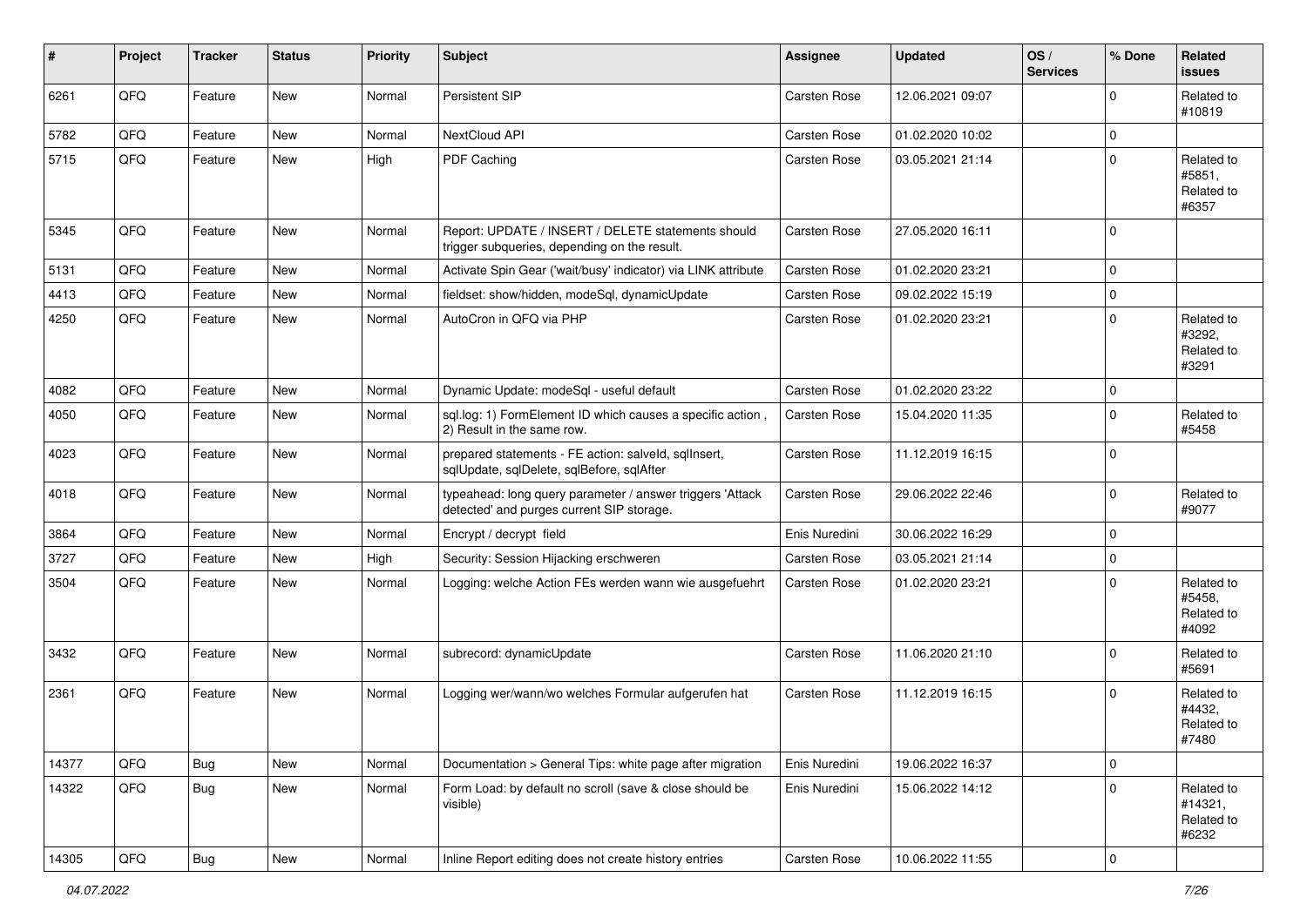| #     | Project | <b>Tracker</b> | <b>Status</b> | <b>Priority</b> | Subject                                                                                                                                             | <b>Assignee</b>     | <b>Updated</b>   | OS/<br><b>Services</b> | % Done      | <b>Related</b><br><b>issues</b>                  |
|-------|---------|----------------|---------------|-----------------|-----------------------------------------------------------------------------------------------------------------------------------------------------|---------------------|------------------|------------------------|-------------|--------------------------------------------------|
| 14304 | QFQ     | Bug            | <b>New</b>    | Normal          | table sorter view safer does not work                                                                                                               | <b>Carsten Rose</b> | 10.06.2022 11:49 |                        | $\mathbf 0$ |                                                  |
| 14245 | QFQ     | <b>Bug</b>     | New           | Normal          | Form Save Btn bleibt disabled wenn Datumsfeld über<br>Datepicker geändert                                                                           | Enis Nuredini       | 27.05.2022 13:45 |                        | $\mathbf 0$ | Related to<br>#13689                             |
| 14233 | QFQ     | <b>Bug</b>     | New           | Normal          | AS _link: question - HTML is not rendered                                                                                                           | Carsten Rose        | 28.05.2022 11:02 |                        | 0           |                                                  |
| 14091 | QFQ     | <b>Bug</b>     | <b>New</b>    | Normal          | inconsistent template path for twig                                                                                                                 | Carsten Rose        | 19.04.2022 18:36 |                        | $\mathbf 0$ |                                                  |
| 14077 | QFQ     | <b>Bug</b>     | New           | Normal          | As _link: Attribute 'class' missing by r:1 and r:3 - but should<br>set                                                                              | Carsten Rose        | 28.05.2022 11:02 |                        | $\mathbf 0$ | Related to<br>#5342.<br>Related to<br>#4343      |
| 13716 | QFQ     | Bug            | <b>New</b>    | High            | Firefox ask to store username/password                                                                                                              | Enis Nuredini       | 30.05.2022 09:31 |                        | $\mathbf 0$ | Related to<br>#13827                             |
| 13706 | QFQ     | <b>Bug</b>     | <b>New</b>    | Normal          | Wrong CheckType in FieldElement LastStatus of Form Cron                                                                                             | <b>Carsten Rose</b> | 21.01.2022 18:20 |                        | $\mathbf 0$ |                                                  |
| 13689 | QFQ     | <b>Bug</b>     | New           | Normal          | Enter auf Eingabefeld mit ungültigem Wert führt zu blurry<br>Seite                                                                                  | Enis Nuredini       | 28.05.2022 10:53 |                        | $\mathbf 0$ | Related to<br>#14245, Has<br>duplicate<br>#11891 |
| 13659 | QFQ     | <b>Bug</b>     | <b>New</b>    | Normal          | wrong sanitize class applied to R-store                                                                                                             | Carsten Rose        | 15.01.2022 14:23 |                        | $\mathbf 0$ |                                                  |
| 13647 | QFQ     | <b>Bug</b>     | New           | Normal          | Autofocus funktioniert nicht auf Chrome                                                                                                             | Benjamin Baer       | 19.03.2022 17:44 |                        | 0           |                                                  |
| 13592 | QFQ     | Bug            | New           | Normal          | QFQ Build Queue: das vergeben von Tags klappt nicht. Es<br>werden keine Releases gebaut.                                                            | Carsten Rose        | 19.03.2022 17:45 |                        | $\Omega$    |                                                  |
| 13528 | QFQ     | Bug            | <b>New</b>    | Normal          | qfq.io > releases: es wird kein neues Release angelegt                                                                                              | Benjamin Baer       | 19.03.2022 17:46 |                        | $\mathbf 0$ |                                                  |
| 13460 | QFQ     | Bug            | New           | Normal          | Doc: Password set/reset  password should not processed<br>with 'html encode'                                                                        | <b>Carsten Rose</b> | 19.03.2022 17:46 |                        | $\mathbf 0$ |                                                  |
| 13451 | QFQ     | <b>Bug</b>     | New           | Normal          | Character Counter / Max Character: Problem in Safari                                                                                                | Carsten Rose        | 15.04.2022 17:18 |                        | $\mathbf 0$ |                                                  |
| 13332 | QFQ     | <b>Bug</b>     | <b>New</b>    | Normal          | Multi Form: Required Felder werden visuell nicht markiert.                                                                                          | Carsten Rose        | 19.03.2022 17:47 |                        | $\mathbf 0$ |                                                  |
| 13331 | QFQ     | <b>Bug</b>     | New           | Normal          | Multi Form: Clear Icon misplaced                                                                                                                    | Carsten Rose        | 19.03.2022 17:47 |                        | 0           |                                                  |
| 12989 | QFQ     | <b>Bug</b>     | <b>New</b>    | Normal          | empty string does not trigger dynamic update                                                                                                        | Enis Nuredini       | 28.05.2022 11:09 |                        | $\mathbf 0$ |                                                  |
| 12974 | QFQ     | <b>Bug</b>     | <b>New</b>    | High            | Sanitize Queries in Action-Elements                                                                                                                 | Carsten Rose        | 07.12.2021 17:19 |                        | $\mathbf 0$ |                                                  |
| 12716 | QFQ     | <b>Bug</b>     | New           | Normal          | template group: Pattern only applied to first instance                                                                                              | Carsten Rose        | 19.03.2022 17:47 |                        | 0           |                                                  |
| 12714 | QFQ     | <b>Bug</b>     | New           | Normal          | Conversion of GIF to PDF broken when GIF contains Alpha.                                                                                            | Carsten Rose        | 19.03.2022 17:49 |                        | $\mathbf 0$ |                                                  |
| 12702 | QFQ     | Bug            | New           | High            | templateGroup: broken in multiDb Setup                                                                                                              | Carsten Rose        | 14.12.2021 16:02 |                        | $\mathbf 0$ |                                                  |
| 12670 | QFQ     | Bug            | New           | High            | Dropdown-Menu classes können nicht mehr angegeben<br>werden                                                                                         | Carsten Rose        | 07.12.2021 17:19 |                        | $\mathbf 0$ |                                                  |
| 12581 | QFQ     | <b>Bug</b>     | New           | Normal          | Form.forward=close: Record 'new' in new browser tab ><br>save (& close) >> Form is not reloaded with new created<br>record id and stays in mode=new | Carsten Rose        | 19.03.2022 17:48 |                        | $\mathbf 0$ |                                                  |
| 12545 | QFQ     | Bug            | New           | Urgent          | sql.log not created / updated                                                                                                                       | Carsten Rose        | 14.12.2021 16:02 |                        | 0           |                                                  |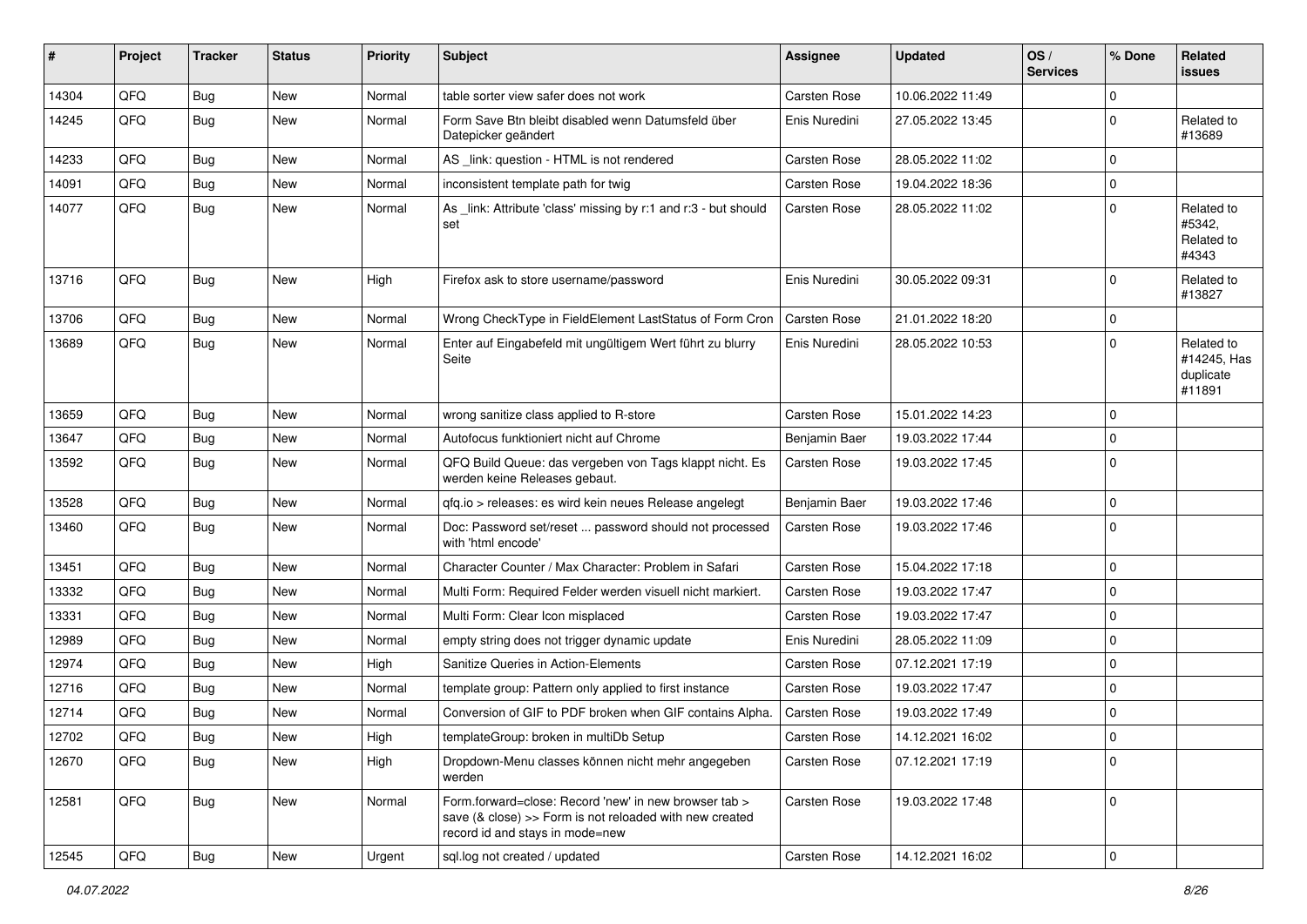| #     | Project | <b>Tracker</b> | <b>Status</b> | <b>Priority</b> | <b>Subject</b>                                                                      | <b>Assignee</b>     | <b>Updated</b>   | OS/<br><b>Services</b> | % Done       | Related<br><b>issues</b> |
|-------|---------|----------------|---------------|-----------------|-------------------------------------------------------------------------------------|---------------------|------------------|------------------------|--------------|--------------------------|
| 12520 | QFQ     | Bug            | <b>New</b>    | Normal          | Switch FE User: still active even FE User session expired                           | Carsten Rose        | 19.03.2022 17:48 |                        | <sup>0</sup> |                          |
| 12513 | OFQ     | Bug            | <b>New</b>    | High            | Implement server side check of maxlength                                            | <b>Carsten Rose</b> | 07.12.2021 17:19 |                        | $\Omega$     |                          |
| 12512 | QFQ     | Bug            | <b>New</b>    | Normal          | Some MySQL Installation can't use 'stored procedures'                               | <b>Carsten Rose</b> | 19.03.2022 17:48 |                        | 0            |                          |
| 12468 | QFQ     | Bug            | <b>New</b>    | Urgent          | Form: update Form.title after save                                                  | <b>Carsten Rose</b> | 03.05.2021 21:12 |                        | $\Omega$     |                          |
| 12327 | QFQ     | <b>Bug</b>     | <b>New</b>    | Normal          | Copy to clipboard: Glyphicon can not be changed                                     | Carsten Rose        | 27.12.2021 17:59 |                        | 0            |                          |
| 12187 | QFQ     | <b>Bug</b>     | <b>New</b>    | Normal          | Trigger FormAsFile() via Report: probably problem with multi<br>DB setup            | <b>Carsten Rose</b> | 20.03.2021 21:20 |                        | $\Omega$     |                          |
| 12133 | QFQ     | <b>Bug</b>     | <b>New</b>    | Normal          | NPM, phpSpreadSheet aktualisieren                                                   | Carsten Rose        | 15.03.2021 09:04 |                        | 0            |                          |
| 12066 | OFQ     | <b>Bug</b>     | <b>New</b>    | High            | enterAsSubmit: Forward wird nicht ausgeführt                                        | Enis Nuredini       | 29.05.2022 09:23 |                        | $\Omega$     |                          |
| 12045 | QFQ     | <b>Bug</b>     | <b>New</b>    | Normal          | templateGroup afterSave FE: Aufruf ohne<br>sqlHonorFormElements funktioniert nicht  | <b>Carsten Rose</b> | 18.02.2021 16:33 |                        | $\Omega$     |                          |
| 12040 | OFQ     | <b>Bug</b>     | <b>New</b>    | Normal          | FE Mode 'hidden' für zwei FEs auf einer Zeile                                       | Carsten Rose        | 18.02.2021 10:13 |                        | $\Omega$     |                          |
| 11752 | QFQ     | Bug            | <b>New</b>    | Normal          | checkbox renders multiple input elements with same name                             | Carsten Rose        | 17.12.2020 14:58 |                        | $\Omega$     | Related to<br>#11750     |
| 11715 | QFQ     | <b>Bug</b>     | <b>New</b>    | Normal          | acceptZeroAsRequired and requiredOffButMark do not<br>coincide                      |                     | 08.12.2020 12:13 |                        | $\Omega$     |                          |
| 11695 | QFQ     | Bug            | <b>New</b>    | Normal          | MultiForm required FE Error                                                         | Carsten Rose        | 04.12.2020 13:34 |                        | 0            |                          |
| 11668 | QFQ     | <b>Bug</b>     | <b>New</b>    | Normal          | Play function.sql - problem with mysql                                              | Carsten Rose        | 03.05.2021 20:48 |                        | $\Omega$     |                          |
| 11667 | QFQ     | Bug            | <b>New</b>    | Normal          | MySQL mariadb-server-10.3: Incorrect datetime value                                 | Carsten Rose        | 03.05.2021 20:48 |                        | $\Omega$     |                          |
| 11522 | QFQ     | <b>Bug</b>     | <b>New</b>    | Normal          | Aus/Einblenden von Reitern                                                          |                     | 13.11.2020 14:58 |                        | 0            |                          |
| 11239 | QFQ     | Bug            | <b>New</b>    | Normal          | Radiobutton (plain): horizontales Rendern abhängig vom<br>Datentyp in der Datenbank | Carsten Rose        | 30.09.2020 18:37 |                        | $\Omega$     |                          |
| 11237 | QFQ     | Bug            | <b>New</b>    | High            | Radiobutton / parameter.buttonClass= btn-default - kein dirty<br>Trigger            | Benjamin Baer       | 03.05.2021 21:12 |                        | $\Omega$     | Related to<br>#10766     |
| 11195 | QFQ     | Bug            | <b>New</b>    | Low             | Dynamic Update: Note not updated if new text is empty<br>(v20.4)                    |                     | 25.09.2020 11:14 |                        | $\Omega$     |                          |
| 11057 | QFQ     | Bug            | <b>New</b>    | High            | Checkboxes ohne span.checkmark im Report werden<br>ausgeblendet                     | Benjamin Baer       | 03.05.2021 21:12 |                        | <sup>0</sup> | Related to<br>#11039     |
| 10937 | QFQ     | <b>Bug</b>     | <b>New</b>    | Normal          | Fehler mit abhängigen Select- Feldern beim Positionieren                            | Carsten Rose        | 12.11.2020 23:45 |                        | $\Omega$     |                          |
| 10890 | QFQ     | Bug            | <b>New</b>    | Normal          | AutoCron hangs                                                                      |                     | 20.07.2020 13:56 |                        | $\Omega$     |                          |
| 10766 | QFQ     | Bug            | <b>New</b>    | High            | Radiobutton / parameter.buttonClass=btn-default: dynamic<br>update                  |                     | 03.05.2021 21:12 |                        | $\Omega$     | Related to<br>#11237     |
| 10759 | QFQ     | Bug            | <b>New</b>    | Normal          | emptyMeansNull - Feld falsch aktualisiert                                           |                     | 12.11.2020 23:45 |                        | $\mathbf 0$  |                          |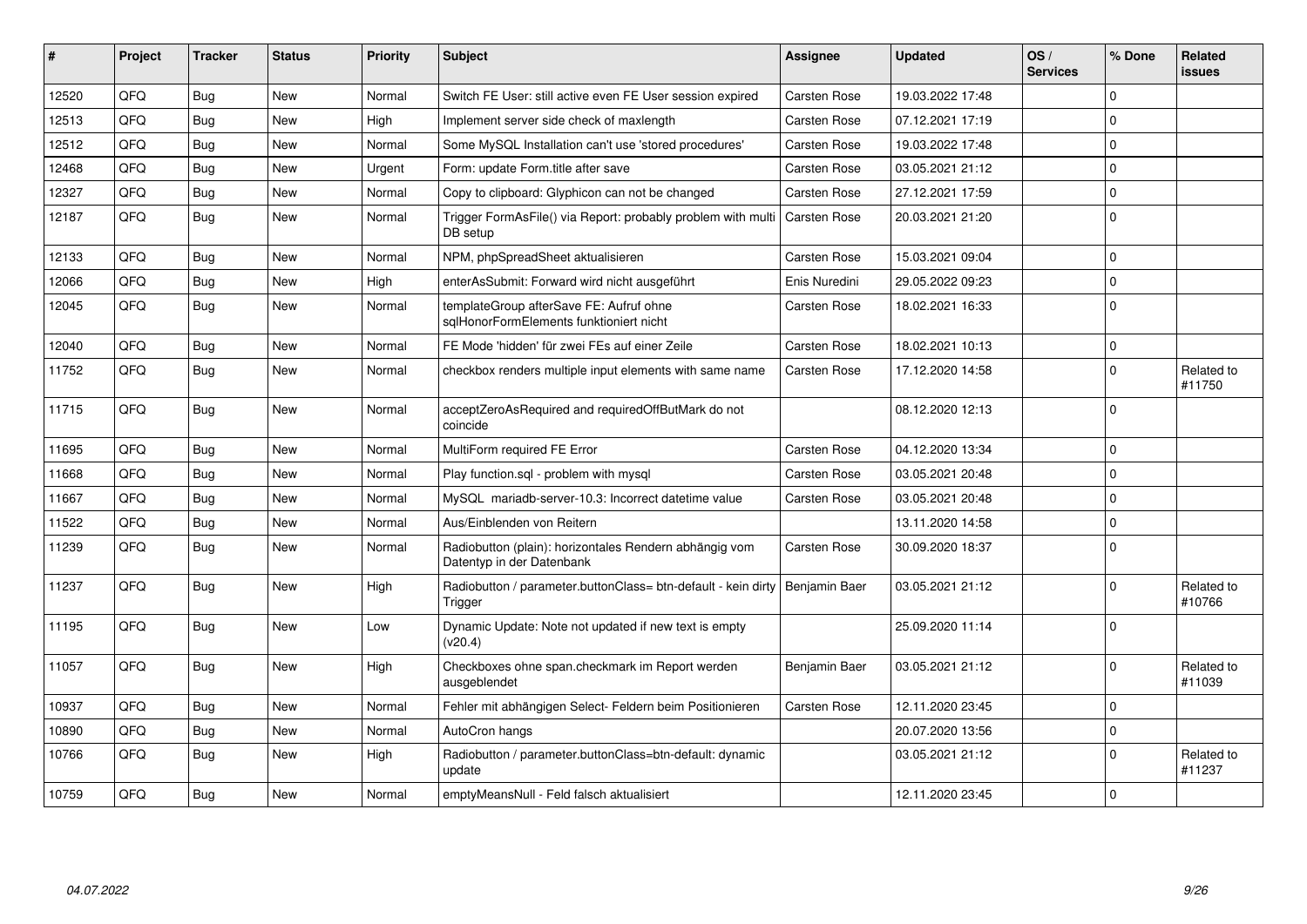| #     | Project | <b>Tracker</b> | <b>Status</b> | <b>Priority</b> | <b>Subject</b>                                                                  | Assignee            | <b>Updated</b>   | OS/<br><b>Services</b> | % Done              | Related<br><b>issues</b>                                             |
|-------|---------|----------------|---------------|-----------------|---------------------------------------------------------------------------------|---------------------|------------------|------------------------|---------------------|----------------------------------------------------------------------|
| 10704 | QFQ     | <b>Bug</b>     | New           | Normal          | wkhtml problem rendering fullCalendar.js / fabric.js >><br>successor: puppeteer | <b>Carsten Rose</b> | 12.11.2020 23:45 |                        | $\Omega$            | Related to<br>#5024,<br>Related to<br>#4650,<br>Related to<br>#10715 |
| 10658 | QFQ     | <b>Bug</b>     | <b>New</b>    | Normal          | processReadOnly broken                                                          | <b>Carsten Rose</b> | 27.05.2020 17:55 |                        | 0                   |                                                                      |
| 10640 | QFQ     | <b>Bug</b>     | New           | High            | TypeAhead Tag: FE editierbar trotz readOnly                                     | Carsten Rose        | 03.05.2021 21:12 |                        | $\mathbf{0}$        | Related to<br>#7795                                                  |
| 10588 | QFQ     | <b>Bug</b>     | New           | Normal          | typeahed Tag: Doku anpassen                                                     | <b>Carsten Rose</b> | 12.11.2020 23:45 |                        | $\mathbf 0$         |                                                                      |
| 10508 | QFQ     | <b>Bug</b>     | New           | High            | Multi Form broken on Multi DB Instance                                          | Carsten Rose        | 03.05.2021 21:12 |                        | $\mathbf{0}$        |                                                                      |
| 10506 | QFQ     | <b>Bug</b>     | New           | High            | Template Group broken on MultiDB instance                                       | Carsten Rose        | 03.05.2021 21:12 |                        | 0                   | Related to<br>#10505                                                 |
| 10324 | QFQ     | Bug            | New           | Normal          | Excel Export mit Template funktioniert nur, wenn Template<br>vor uid kommt      |                     | 30.03.2020 11:20 |                        | $\mathbf 0$         | Related to<br>#10257                                                 |
| 10322 | QFQ     | <b>Bug</b>     | New           | Normal          | FormElement / Radio: missing column 'enum' >> FE not<br>reported                | Carsten Rose        | 07.05.2020 09:37 |                        | $\mathbf{0}$        |                                                                      |
| 10082 | QFQ     | <b>Bug</b>     | New           | Normal          | FE.type=SELECT - 'sanatize' Class                                               | Carsten Rose        | 07.05.2020 09:36 |                        | 0                   | Related to<br>#10081                                                 |
| 10081 | QFQ     | <b>Bug</b>     | New           | High            | Stale record lock after 'forbidden' character                                   | <b>Carsten Rose</b> | 03.05.2021 21:12 |                        | 0                   | Related to<br>#10082,<br>Related to<br>#9789                         |
| 9855  | QFQ     | <b>Bug</b>     | New           | Normal          | <b>Required Check</b>                                                           |                     | 01.02.2020 15:56 |                        | $\mathbf 0$         |                                                                      |
| 9783  | QFQ     | <b>Bug</b>     | New           | Normal          | Email with special characters                                                   | Carsten Rose        | 01.02.2020 23:22 |                        | 0                   |                                                                      |
| 9773  | QFQ     | <b>Bug</b>     | New           | Normal          | form.parameter.formModeGlobal=requiredOff                                       | Carsten Rose        | 01.02.2020 15:56 |                        | 0                   |                                                                      |
| 9533  | QFQ     | Bug            | New           | Normal          | FE.type=upload: Check in 'beforeSave' if upload is given                        | Carsten Rose        | 01.02.2020 23:22 |                        | $\mathbf{0}$        | Related to<br>#11523                                                 |
| 9531  | QFQ     | <b>Bug</b>     | New           | High            | FE File: Dynamic Update / modeSql / required detected<br>even it not set        | Carsten Rose        | 11.06.2021 20:32 |                        | 0                   | Related to<br>#12398                                                 |
| 9347  | QFQ     | Bug            | New           | High            | FE.type=upload with dynamic show/hidden: required not<br>detected               | <b>Carsten Rose</b> | 12.06.2021 10:40 |                        | $\mathbf 0$         | Related to<br>#5305.<br>Related to<br>#12398                         |
| 9317  | QFQ     | <b>Bug</b>     | New           | Normal          | FE.type=note: with dynamic show/hidden an empty label<br>causes trouble         | Carsten Rose        | 01.02.2020 23:22 |                        | $\mathbf 0$         |                                                                      |
| 9275  | QFQ     | Bug            | New           | Normal          | autcron: t3 page, which takes to long to respond, is not<br>reported properly   | Carsten Rose        | 01.02.2020 23:22 |                        | 100                 |                                                                      |
| 9177  | QFQ     | Bug            | New           | Normal          | Bug? QFQ tries to save an action FE, which has real<br>existing column name     | Carsten Rose        | 01.02.2020 23:22 |                        | $\mathsf{O}\xspace$ |                                                                      |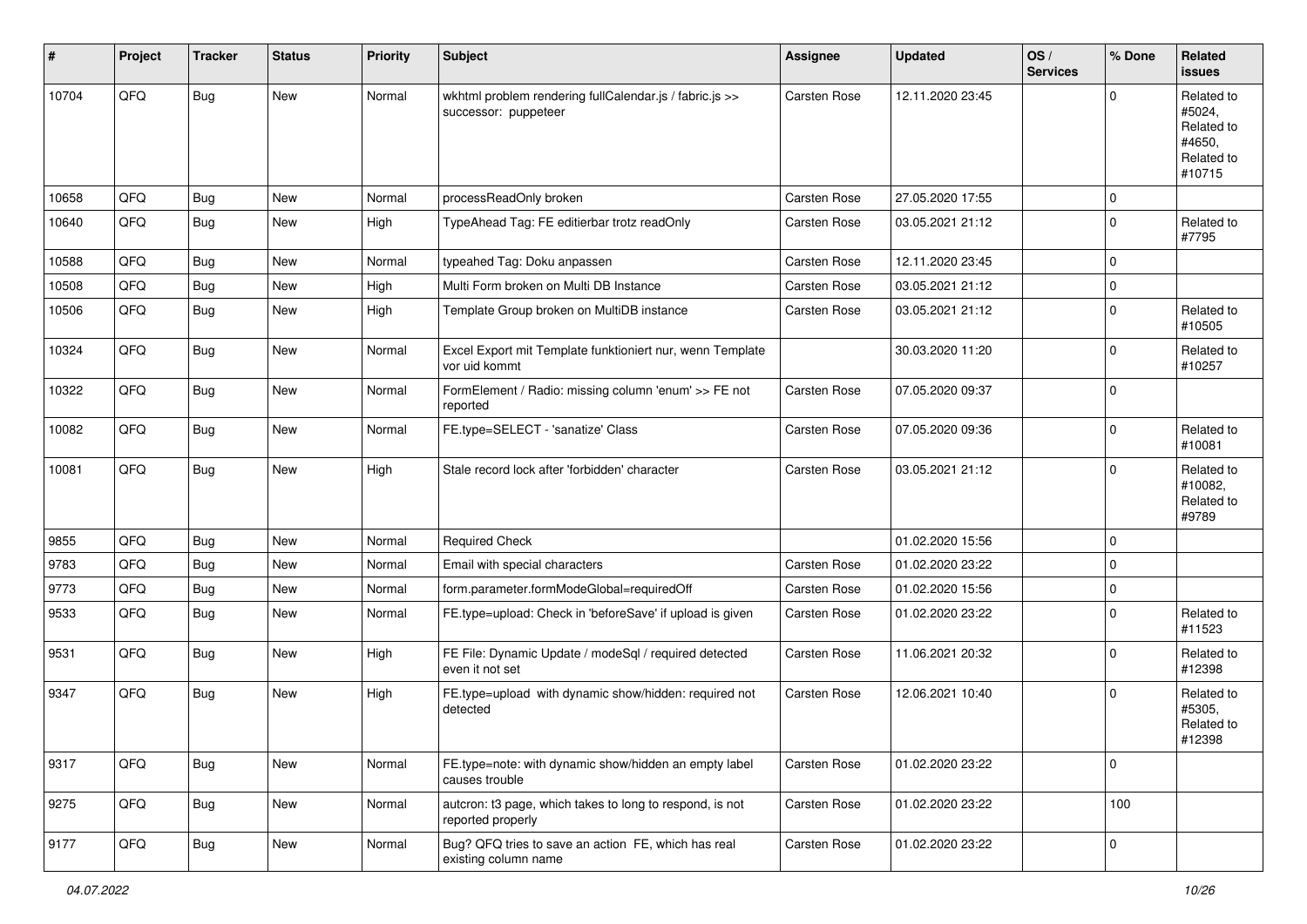| ∦    | Project | <b>Tracker</b> | <b>Status</b> | <b>Priority</b> | <b>Subject</b>                                                                                                   | <b>Assignee</b>     | <b>Updated</b>   | OS/<br><b>Services</b> | % Done      | Related<br><b>issues</b> |
|------|---------|----------------|---------------|-----------------|------------------------------------------------------------------------------------------------------------------|---------------------|------------------|------------------------|-------------|--------------------------|
| 9127 | QFQ     | <b>Bug</b>     | <b>New</b>    | Normal          | Error Message: change 'roll over' color - text not readable                                                      | Carsten Rose        | 01.02.2020 23:22 |                        | $\Omega$    |                          |
| 9077 | QFQ     | Bug            | New           | Normal          | typeAheadSql: report broken SQL                                                                                  | Carsten Rose        | 29.06.2022 22:35 |                        | $\mathbf 0$ | Related to<br>#4018      |
| 9013 | QFQ     | <b>Bug</b>     | New           | Normal          | Error in Twig template not handled                                                                               | <b>Carsten Rose</b> | 20.10.2021 13:43 |                        | $\mathbf 0$ |                          |
| 8891 | QFQ     | <b>Bug</b>     | New           | High            | formSubmitLog: do not log passwords                                                                              | Enis Nuredini       | 25.03.2022 09:06 |                        | $\mathbf 0$ |                          |
| 8668 | QFQ     | Bug            | New           | High            | Pill disabled: dyamic mode 'hidden' not respected - FE is still<br>required                                      | Carsten Rose        | 03.05.2021 21:14 |                        | $\mathbf 0$ |                          |
| 8431 | QFQ     | <b>Bug</b>     | <b>New</b>    | High            | autocron.php with wrong path                                                                                     | Carsten Rose        | 03.05.2021 21:14 |                        | $\mathbf 0$ |                          |
| 8083 | QFQ     | <b>Bug</b>     | New           | High            | FormEditor: primary table list does not respect<br>'indexDb={{indexData:Y}}'                                     | Carsten Rose        | 03.05.2021 21:14 |                        | $\mathbf 0$ | Has duplicate<br>#6678   |
| 8049 | QFQ     | Bug            | <b>New</b>    | Normal          | FE.type=note, column 'value': text moves some pixel to top<br>after save                                         | Carsten Rose        | 01.02.2020 23:22 |                        | $\mathbf 0$ |                          |
| 7899 | QFQ     | <b>Bug</b>     | <b>New</b>    | High            | Fe.type=password / retype / required: always complain<br>about missing value                                     | Carsten Rose        | 03.05.2021 21:14 |                        | $\mathbf 0$ |                          |
| 7890 | QFQ     | Bug            | New           | Normal          | FormElement 'required': extraButtonInfo not aligned                                                              | Carsten Rose        | 11.06.2021 21:17 |                        | $\mathbf 0$ | Related to<br>#11517     |
| 7795 | QFQ     | Bug            | <b>New</b>    | Normal          | Readonly Form: Typeahead-Felder                                                                                  | Carsten Rose        | 01.02.2020 23:22 |                        | $\mathbf 0$ | Related to<br>#10640     |
| 7685 | QFQ     | Bug            | <b>New</b>    | Normal          | Open FormElement from QFQ error message and save<br>modified record: error about missing {{formId:F}}            | Carsten Rose        | 01.02.2020 23:22 |                        | $\Omega$    |                          |
| 7650 | QFQ     | <b>Bug</b>     | New           | High            | Optional do not show 'required' sign on FormElement                                                              | Carsten Rose        | 03.05.2021 21:14 |                        | $\mathbf 0$ |                          |
| 7574 | QFQ     | Bug            | New           | Normal          | Substitute error: form element not reported / dont parse<br>Form.note                                            | Carsten Rose        | 01.02.2020 23:21 |                        | $\mathbf 0$ |                          |
| 7547 | QFQ     | Bug            | <b>New</b>    | Normal          | Error Message in afterSave: wrong parameter column<br>reported                                                   | Carsten Rose        | 01.02.2020 23:22 |                        | $\mathbf 0$ |                          |
| 7524 | QFQ     | Bug            | New           | Normal          | QFQ throws a 'General Error' if 'fileadmin/protected/log/' is<br>not writeable                                   | Carsten Rose        | 01.02.2020 23:22 |                        | $\mathbf 0$ |                          |
| 7513 | QFQ     | <b>Bug</b>     | <b>New</b>    | Normal          | Radios not correct aligned                                                                                       | Carsten Rose        | 01.02.2020 23:22 |                        | $\mathbf 0$ |                          |
| 7512 | QFQ     | <b>Bug</b>     | New           | Normal          | FE: inputType=number >> 'pattern' is not respected                                                               | <b>Carsten Rose</b> | 01.02.2020 23:22 |                        | 0           |                          |
| 7261 | QFQ     | <b>Bug</b>     | <b>New</b>    | Normal          | Report pathFilename for user without path, only the filename                                                     | <b>Carsten Rose</b> | 01.02.2020 23:21 |                        | $\mathbf 0$ |                          |
| 7219 | QFQ     | <b>Bug</b>     | New           | Normal          | typeSheadSql / typeAheadSqlPrefetch: change to curly<br>braces                                                   | Carsten Rose        | 01.02.2020 23:21 |                        | $\mathbf 0$ |                          |
| 7014 | QFQ     | Bug            | New           | Normal          | Sending invalid emails succeeds when<br>debug.redirectAllMailTo is set                                           | Carsten Rose        | 01.02.2020 23:21 |                        | $\mathbf 0$ |                          |
| 7002 | QFQ     | Bug            | New           | Normal          | Dynamic Update: row does not disappear / appear                                                                  | Carsten Rose        | 01.02.2020 23:22 |                        | $\mathbf 0$ |                          |
| 6912 | QFQ     | Bug            | New           | Normal          | error Message Var 'deadline' already set in SIP - in Form<br>with FE.value={{deadline:R:::{{deadlinePeriod:Y}}}} | Carsten Rose        | 01.02.2020 23:21 |                        | $\mathbf 0$ |                          |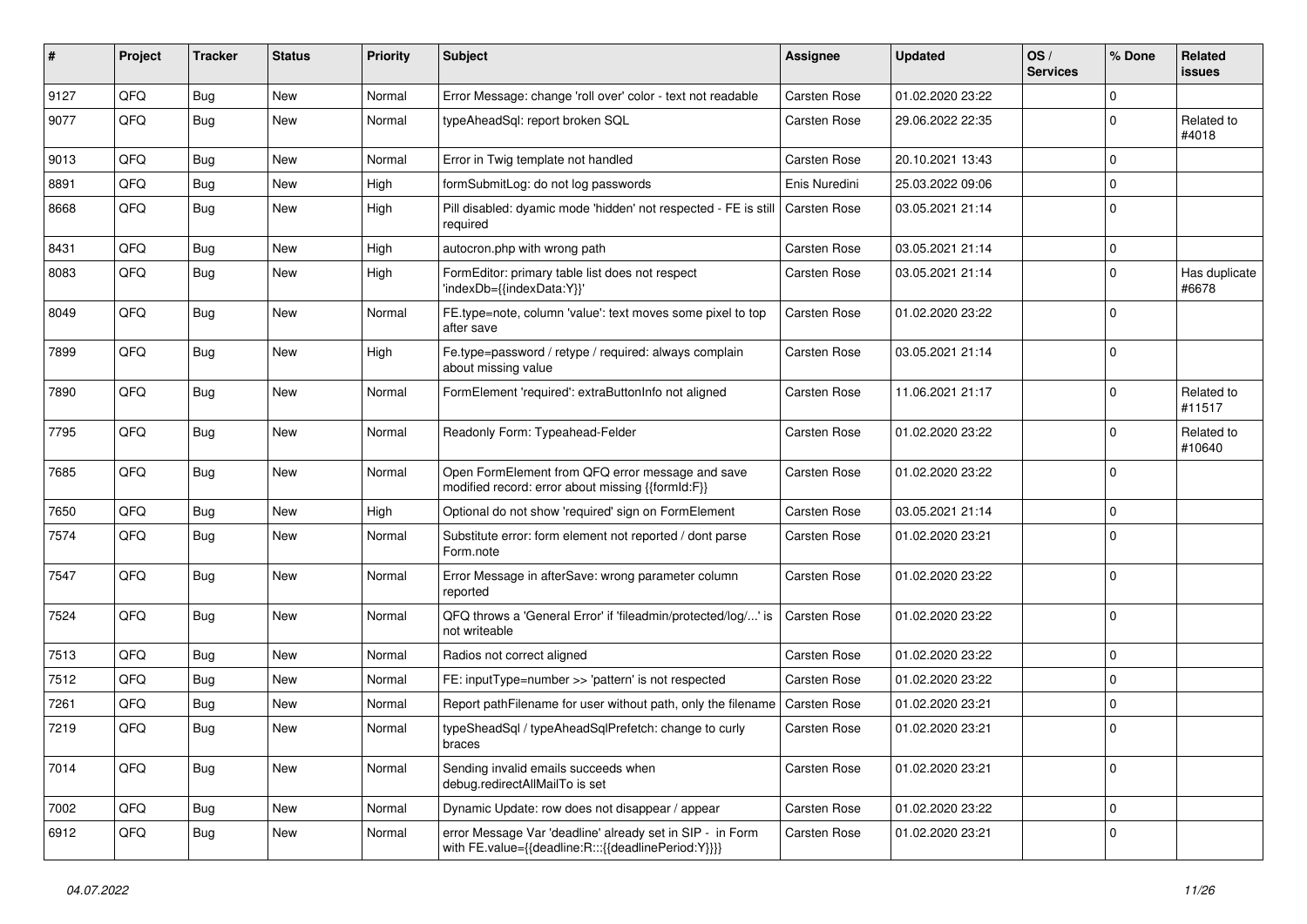| #     | Project | <b>Tracker</b> | <b>Status</b> | <b>Priority</b> | <b>Subject</b>                                                                        | Assignee            | <b>Updated</b>   | OS/<br><b>Services</b> | % Done      | Related<br><b>issues</b>                    |
|-------|---------|----------------|---------------|-----------------|---------------------------------------------------------------------------------------|---------------------|------------------|------------------------|-------------|---------------------------------------------|
| 6677  | QFQ     | <b>Bug</b>     | <b>New</b>    | Normal          | Error message FE Action Element: no/wrong FE reference<br>who cause the problem.      | Carsten Rose        | 01.02.2020 23:21 |                        | $\Omega$    |                                             |
| 6483  | QFQ     | <b>Bug</b>     | <b>New</b>    | Normal          | R Store funktioniert nicht bei 'Report Notation' im FE                                | <b>Carsten Rose</b> | 01.02.2020 23:21 |                        | $\mathbf 0$ |                                             |
| 6462  | QFQ     | <b>Bug</b>     | <b>New</b>    | Normal          | File Upload: Nutzlose Fehlermeldung wenn Datei zu gross                               | Carsten Rose        | 01.02.2020 23:21 |                        | $\Omega$    | Related to<br>#6139                         |
| 5576  | QFQ     | Bug            | <b>New</b>    | Normal          | Using MySQL 'DROP' requires privilege - wich is not really<br>necessary.              | <b>Carsten Rose</b> | 01.02.2020 23:21 |                        | $\Omega$    |                                             |
| 5559  | QFQ     | <b>Bug</b>     | <b>New</b>    | Normal          | FE.type = Upload: 'accept' might contain variables                                    | <b>Carsten Rose</b> | 11.05.2020 21:23 |                        | $\mathbf 0$ |                                             |
| 5459  | QFQ     | Bug            | <b>New</b>    | High            | Multi DB: spread system tables between 'QFQ' and<br>'Data'-DB                         | <b>Carsten Rose</b> | 03.05.2021 21:14 |                        | $\mathbf 0$ | Related to<br>#4720                         |
| 5305  | QFQ     | Bug            | <b>New</b>    | Normal          | Upload FormElement: nicht disabled by readonly Form                                   | <b>Carsten Rose</b> | 16.06.2021 13:43 |                        | $\Omega$    | Related to<br>#9347,<br>Related to<br>#9834 |
| 5221  | QFQ     | Bug            | <b>New</b>    | High            | Download Dialog: Bleibt stehen in FF wenn Datei<br>automatisch gespeichert wird.      | <b>Carsten Rose</b> | 03.05.2021 21:14 |                        | $\Omega$    |                                             |
| 4756  | QFQ     | Bug            | <b>New</b>    | Normal          | Form dirty even nothing changes                                                       | Carsten Rose        | 11.12.2019 16:16 |                        | $\mathbf 0$ |                                             |
| 3547  | QFQ     | <b>Bug</b>     | <b>New</b>    | Normal          | FE of type 'note' causes writing of empty fields.                                     | <b>Carsten Rose</b> | 01.02.2020 23:21 |                        | $\mathbf 0$ |                                             |
| 14464 | QFQ     | Support        | <b>New</b>    | Normal          | Exception: Missing button to edit FormElement with broken<br>sqlValidate / beforeLoad | Carsten Rose        | 04.07.2022 00:13 |                        | $\Omega$    |                                             |
| 14463 | QFQ     | Support        | <b>New</b>    | Normal          | TinyMCE: FormElement.size = <width>,<height></height></width>                         | Enis Nuredini       | 03.07.2022 17:52 |                        | $\Omega$    | Related to<br>#14455                        |
| 14455 | QFQ     | Support        | New           | Normal          | TinyMCE: Activate save button after upload picture over<br>drag&drop                  | Enis Nuredini       | 03.07.2022 17:53 |                        | $\mathbf 0$ | Related to<br>#14463                        |
| 14395 | QFQ     | Support        | <b>New</b>    | Normal          | FormEditor: Virtual table columns                                                     | Enis Nuredini       | 21.06.2022 16:09 |                        | $\Omega$    |                                             |
| 14371 | QFQ     | Feature        | Priorize      | Normal          | LDAP via REPORT                                                                       | <b>Carsten Rose</b> | 19.06.2022 16:37 |                        | $\mathbf 0$ |                                             |
| 14290 | QFQ     | Feature        | Priorize      | Normal          | FormEditor: Show Table Definition                                                     | <b>Carsten Rose</b> | 19.06.2022 16:37 |                        | $\mathbf 0$ |                                             |
| 13900 | QFQ     | Feature        | Priorize      | Normal          | Selenium: Check das Cookie/PDF funktioniert                                           | Enis Nuredini       | 25.03.2022 12:45 |                        | $\mathbf 0$ |                                             |
| 12504 | QFQ     | Feature        | Priorize      | Normal          | sql.log: report fe.id                                                                 | <b>Carsten Rose</b> | 05.05.2021 22:09 |                        | 0           |                                             |
| 12503 | QFQ     | Feature        | Priorize      | Normal          | Detect dangerous UPDATE statement with missing WHERE                                  | <b>Carsten Rose</b> | 05.05.2021 22:09 |                        | $\mathsf 0$ |                                             |
| 12452 | QFQ     | Feature        | Priorize      | Normal          | BaseURL: alsways with '/' at the end                                                  | <b>Carsten Rose</b> | 19.06.2022 13:45 |                        | $\Omega$    | Related to<br>#10782                        |
| 11320 | QFQ     | Feature        | Priorize      | Normal          | Typo3 Version 10 support                                                              | <b>Carsten Rose</b> | 05.05.2021 22:09 |                        | $\mathbf 0$ |                                             |
| 10569 | QFQ     | Feature        | Priorize      | Normal          | link blank more safe                                                                  | Enis Nuredini       | 25.03.2022 12:44 |                        | $\mathbf 0$ |                                             |
| 10015 | QFQ     | Feature        | Priorize      | Normal          | Monospace in Textarea                                                                 | Carsten Rose        | 03.02.2020 13:40 |                        | $\pmb{0}$   |                                             |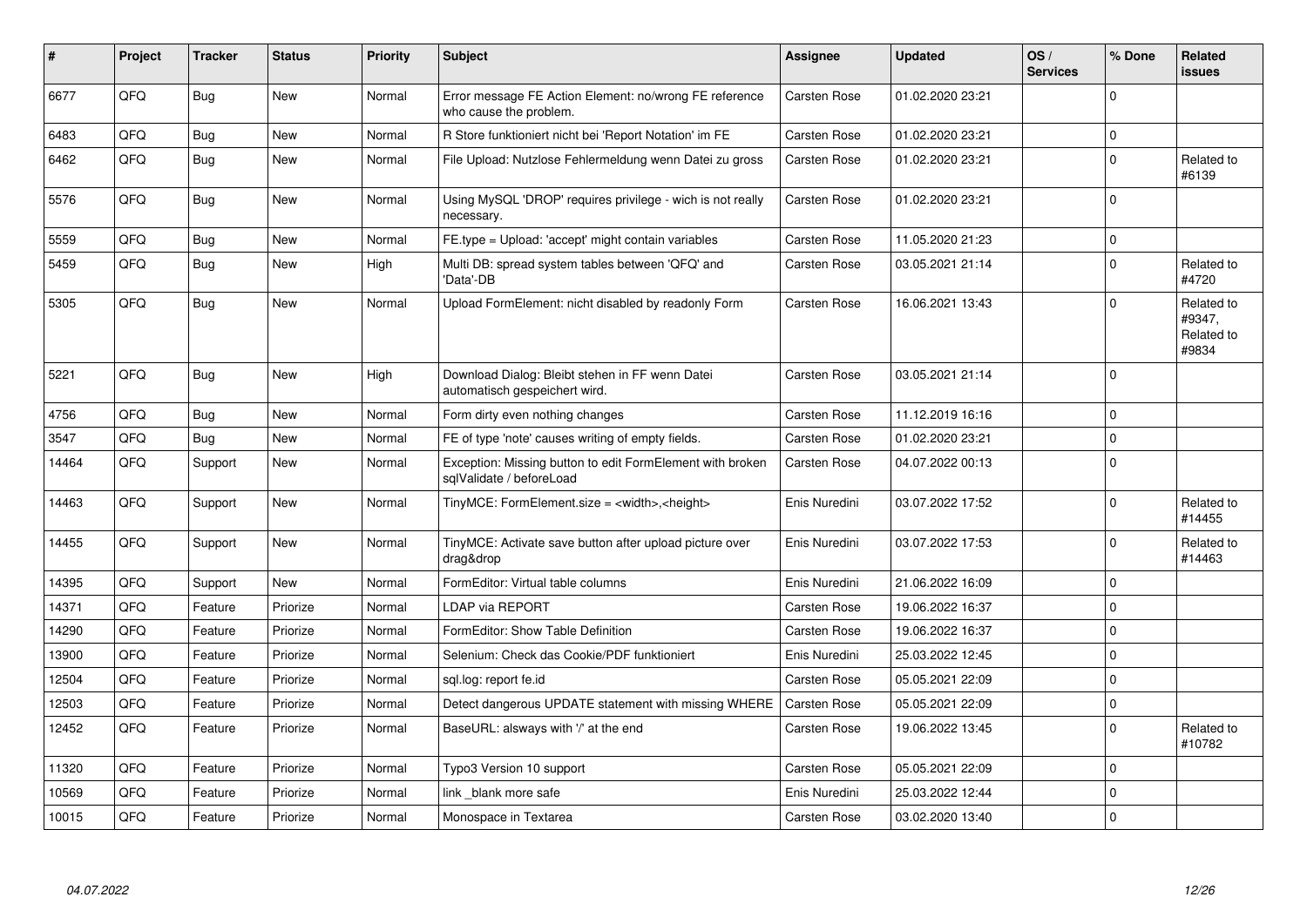| #     | Project | <b>Tracker</b> | <b>Status</b> | <b>Priority</b> | Subject                                                                                            | Assignee            | <b>Updated</b>   | OS/<br><b>Services</b> | % Done       | Related<br><b>issues</b>                                               |
|-------|---------|----------------|---------------|-----------------|----------------------------------------------------------------------------------------------------|---------------------|------------------|------------------------|--------------|------------------------------------------------------------------------|
| 10012 | QFQ     | Feature        | Priorize      | Normal          | redirectAllMailTo: {{beEmail:T}}                                                                   | Carsten Rose        | 08.05.2021 09:54 |                        | $\Omega$     | Related to<br>#12412,<br>Related to<br>#12413,<br>Related to<br>#10011 |
| 10011 | QFQ     | Feature        | Priorize      | Normal          | Offer new STORE_TYPO3 Variable 'beUser', 'beEmail'                                                 | <b>Carsten Rose</b> | 08.05.2021 09:51 |                        | $\mathbf{0}$ | Related to<br>#10012,<br>Related to<br>#12511                          |
| 10005 | QFQ     | Feature        | Priorize      | Normal          | Report / special column name:  AS _calendar                                                        | Carsten Rose        | 03.06.2020 17:28 |                        | $\mathbf 0$  |                                                                        |
| 10003 | QFQ     | Feature        | Priorize      | Normal          | fieldset: stronger visualize group                                                                 | Benjamin Baer       | 12.02.2020 08:13 |                        | $\mathbf 0$  |                                                                        |
| 9968  | QFQ     | Feature        | Priorize      | Normal          | Tooltip in Links for Developer                                                                     | <b>Carsten Rose</b> | 01.02.2020 23:17 |                        | $\mathbf 0$  |                                                                        |
| 9928  | QFQ     | Feature        | Priorize      | Normal          | SpecialColumnName: a) Deprecated: ' AS "_+tag " ', b)<br>New: ' AS "_ <tag1><tag2>"'</tag2></tag1> | Carsten Rose        | 01.02.2020 23:17 |                        | $\mathbf 0$  | Related to<br>#9929                                                    |
| 9900  | QFQ     | Feature        | Priorize      | Normal          | Generic API Call: tt-content record >> JSON                                                        | <b>Carsten Rose</b> | 01.02.2020 10:13 |                        | $\mathbf 0$  |                                                                        |
| 9668  | QFQ     | Feature        | Priorize      | Normal          | Form.mode: rename 'hidden' to 'hide'                                                               | Carsten Rose        | 05.05.2021 22:14 |                        | $\mathbf 0$  | Related to<br>#6437                                                    |
| 9394  | QFQ     | Feature        | Priorize      | Normal          | REST: allow for non numerical ids in get requests                                                  | Carsten Rose        | 05.05.2021 22:10 |                        | $\mathbf 0$  |                                                                        |
| 9346  | QFQ     | Feature        | Priorize      | Normal          | beforeSave: check if an upload is given                                                            | <b>Carsten Rose</b> | 11.06.2021 21:18 |                        | $\mathbf 0$  |                                                                        |
| 9135  | QFQ     | Feature        | Priorize      | Normal          | Progress Bar generic / replace old hourglass download<br>popup                                     | Benjamin Baer       | 03.01.2022 07:43 |                        | $\mathbf 0$  |                                                                        |
| 8963  | QFQ     | Feature        | Priorize      | Normal          | Setting values in a store: flexible way                                                            | Carsten Rose        | 05.05.2021 22:10 |                        | $\mathbf 0$  | Related to<br>#8975                                                    |
| 8585  | QFQ     | Feature        | Priorize      | Normal          | Enhance Error message for 'unknown form'                                                           | Carsten Rose        | 01.02.2020 10:13 |                        | $\mathbf 0$  |                                                                        |
| 8584  | QFQ     | Feature        | Priorize      | Normal          | FE 'Action' - never assign to Container (except Template<br>Group)                                 | Carsten Rose        | 01.02.2020 10:13 |                        | 0            |                                                                        |
| 8277  | QFQ     | Feature        | Priorize      | Normal          | fe.parameter.default=                                                                              | Carsten Rose        | 01.02.2020 23:17 |                        | $\mathbf 0$  | Related to<br>#8113                                                    |
| 8204  | QFQ     | Feature        | Priorize      | High            | Position 'required mark'                                                                           | Carsten Rose        | 16.06.2021 13:44 |                        | $\mathbf 0$  |                                                                        |
| 8082  | QFQ     | Feature        | Priorize      | High            | Contact form without saving record                                                                 | <b>Carsten Rose</b> | 07.12.2021 15:20 |                        | $\mathbf 0$  | Related to<br>#8587,<br><b>Blocks</b><br>#11850                        |
| 8044  | QFQ     | Feature        | Priorize      | Normal          | Transaction: a) Form, b) Report                                                                    | Carsten Rose        | 05.05.2021 22:14 |                        | $\mathbf 0$  | Related to<br>#8043                                                    |
| 8034  | QFQ     | Feature        | Priorize      | Normal          | FormElement 'data': 22.22.2222 should not be accepted                                              | Carsten Rose        | 01.02.2020 10:13 |                        | $\mathbf 0$  |                                                                        |
| 7965  | QFQ     | Feature        | Priorize      | Normal          | Input type 'text' with visual format - currency                                                    | Benjamin Baer       | 03.01.2022 07:45 |                        | $\mathbf 0$  |                                                                        |
| 7730  | QFQ     | Feature        | Priorize      | Normal          | SELECT Box: title in between                                                                       | Benjamin Baer       | 01.02.2020 23:22 |                        | $\pmb{0}$    |                                                                        |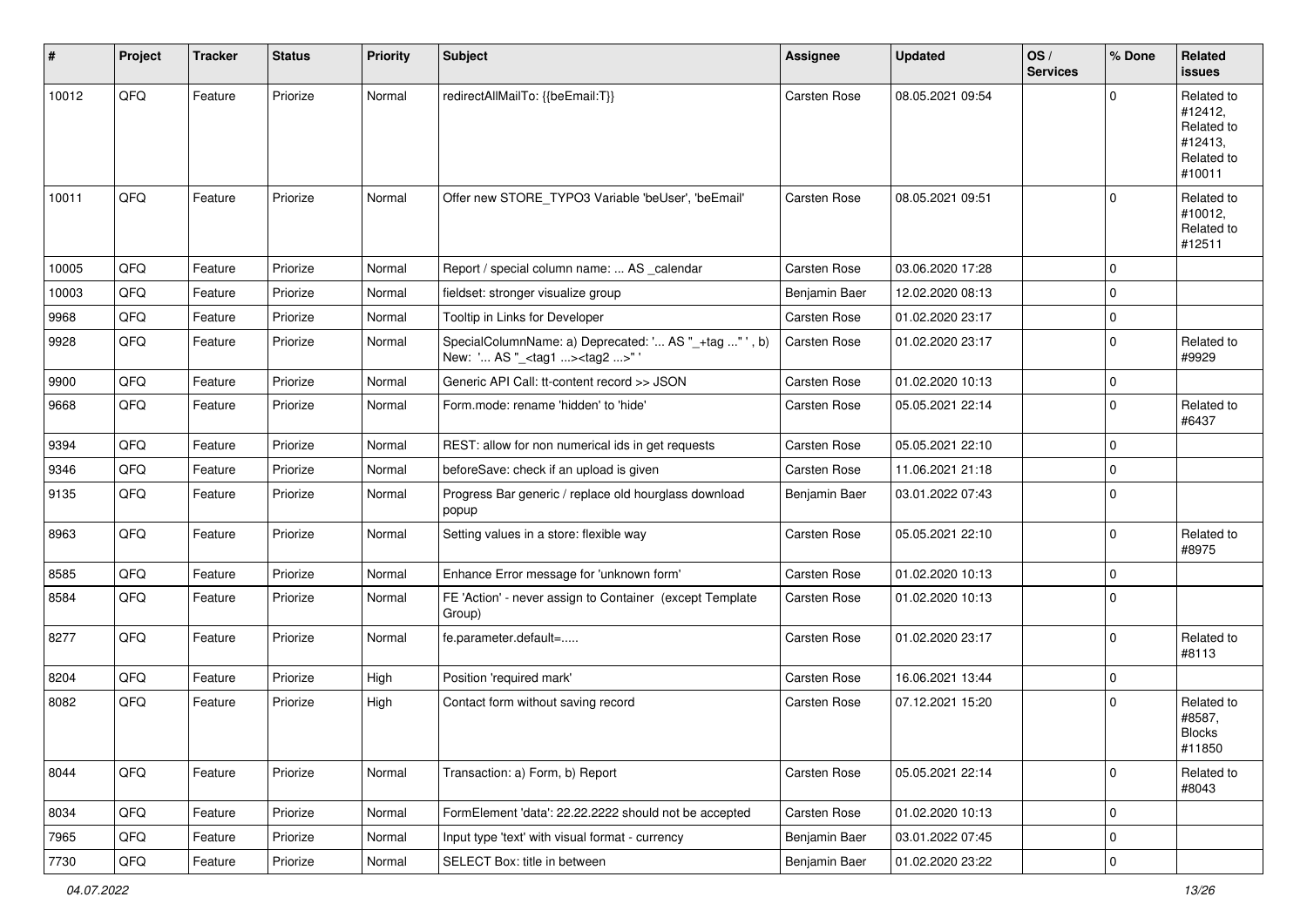| ∦     | Project | <b>Tracker</b> | <b>Status</b> | <b>Priority</b> | Subject                                                                                                  | <b>Assignee</b>     | <b>Updated</b>   | OS/<br><b>Services</b> | % Done      | Related<br><b>issues</b>                                                |
|-------|---------|----------------|---------------|-----------------|----------------------------------------------------------------------------------------------------------|---------------------|------------------|------------------------|-------------|-------------------------------------------------------------------------|
| 7630  | QFQ     | Feature        | Priorize      | Normal          | detailed error message for simple upload                                                                 | <b>Carsten Rose</b> | 01.02.2020 10:13 |                        | $\mathbf 0$ |                                                                         |
| 7522  | QFQ     | Feature        | Priorize      | Normal          | Inserting default index.html to folder (Avoid Apache<br>Indexing)                                        | Carsten Rose        | 01.02.2020 10:13 |                        | $\mathbf 0$ |                                                                         |
| 7290  | QFQ     | Feature        | Priorize      | Normal          | FormEditor: title as textarea if LEN(title)>60                                                           | Carsten Rose        | 01.02.2020 10:13 |                        | $\mathbf 0$ | <b>Blocked by</b><br>#7682                                              |
| 7217  | QFQ     | Feature        | Priorize      | Normal          | Download: notice User if `_sip=?` is missing                                                             | <b>Carsten Rose</b> | 01.02.2020 10:13 |                        | $\mathbf 0$ |                                                                         |
| 6998  | QFQ     | Feature        | Priorize      | Normal          | Form: with debug=on show column information as tooltip of<br>column label                                | <b>Carsten Rose</b> | 01.02.2020 10:13 |                        | $\mathbf 0$ |                                                                         |
| 6870  | QFQ     | Feature        | Priorize      | Normal          | Click on '_link' triggers an API call                                                                    | Benjamin Baer       | 03.01.2022 08:25 |                        | $\mathbf 0$ |                                                                         |
| 6801  | QFQ     | Feature        | Priorize      | Normal          | Fabric: Maximize / FullIscreen                                                                           | Benjamin Baer       | 21.03.2022 09:56 |                        | 0           |                                                                         |
| 6224  | QFQ     | Feature        | Priorize      | Normal          | Dynamic update: fade in/out fields                                                                       | Benjamin Baer       | 21.03.2022 09:50 |                        | $\mathbf 0$ |                                                                         |
| 5942  | QFQ     | Feature        | Priorize      | Normal          | 'L' and 'type': append to links, generate via '_link' by using<br>'u:' .                                 | Carsten Rose        | 01.02.2020 10:13 |                        | $\mathbf 0$ |                                                                         |
| 5562  | QFQ     | Feature        | Priorize      | Normal          | Drag'n'Drop fuer Uploads                                                                                 | Benjamin Baer       | 21.03.2022 09:52 |                        | $\mathbf 0$ | Related to<br>#9706                                                     |
| 5366  | QFQ     | Feature        | Priorize      | Normal          | Saving with keyboard shortcuts                                                                           | Benjamin Baer       | 21.03.2022 09:47 |                        | $\mathbf 0$ |                                                                         |
| 3867  | QFQ     | Feature        | Priorize      | Normal          | Readonly Formular: Template Groups add/delete<br>ausbeldnen                                              | Carsten Rose        | 05.05.2021 22:12 |                        | $\mathbf 0$ |                                                                         |
| 14283 | QFQ     | Bug            | Priorize      | Normal          | HEIC / HEIF convert doesn't trigger                                                                      | Carsten Rose        | 19.06.2022 16:37 |                        | $\mathbf 0$ |                                                                         |
| 13943 | QFQ     | <b>Bug</b>     | Priorize      | Normal          | unable to find formgroup                                                                                 | Enis Nuredini       | 28.05.2022 11:03 |                        | $\mathbf 0$ |                                                                         |
| 12325 | QFQ     | <b>Bug</b>     | Priorize      | Normal          | MultiDB form.dblndex not working for report syntax                                                       | Carsten Rose        | 07.09.2021 13:37 |                        | $\mathbf 0$ | Related to<br>#12145,<br>Related to<br>#12314                           |
| 9975  | QFQ     | <b>Bug</b>     | Priorize      | Normal          | Dropdown Menu: 'r:3' broken                                                                              | <b>Carsten Rose</b> | 01.02.2020 10:13 |                        | 0           |                                                                         |
| 9958  | QFQ     | <b>Bug</b>     | Priorize      | Normal          | Broken subrecord query: no error message                                                                 | <b>Carsten Rose</b> | 05.02.2021 15:15 |                        | $\mathbf 0$ |                                                                         |
| 9947  | QFQ     | <b>Bug</b>     | Priorize      | Normal          | Unwanted error message if missing 'typeAheadSqlPrefetch'                                                 | Carsten Rose        | 01.02.2020 10:13 |                        | $\mathbf 0$ |                                                                         |
| 9862  | QFQ     | Bug            | Priorize      | Normal          | Failed writing to sql mail qfq.log should throw an exception                                             | <b>Carsten Rose</b> | 01.02.2020 10:13 |                        | $\mathbf 0$ |                                                                         |
| 9834  | QFQ     | <b>Bug</b>     | Priorize      | Normal          | Input elements with tag 'disabled' are missing on<br>form-submit: server option 'processReadOnly' broken | Carsten Rose        | 07.12.2021 16:43 |                        | $\mathbf 0$ | Related to<br>#9691,<br>Related to<br>#5305, Has<br>duplicate<br>#12331 |
| 9534  | QFQ     | <b>Bug</b>     | Priorize      | Urgent          | FE.type=upload: 'Unknown Mode: ID"                                                                       | <b>Carsten Rose</b> | 03.05.2021 21:14 |                        | $\mathbf 0$ | Related to<br>#9532                                                     |
| 9173  | QFO     | <b>Bug</b>     | Priorize      | Urgent          | Stale Record Lock: Firefox                                                                               | <b>Carsten Rose</b> | 03.05.2021 21:14 |                        | $\mathbf 0$ | Related to<br>#9789                                                     |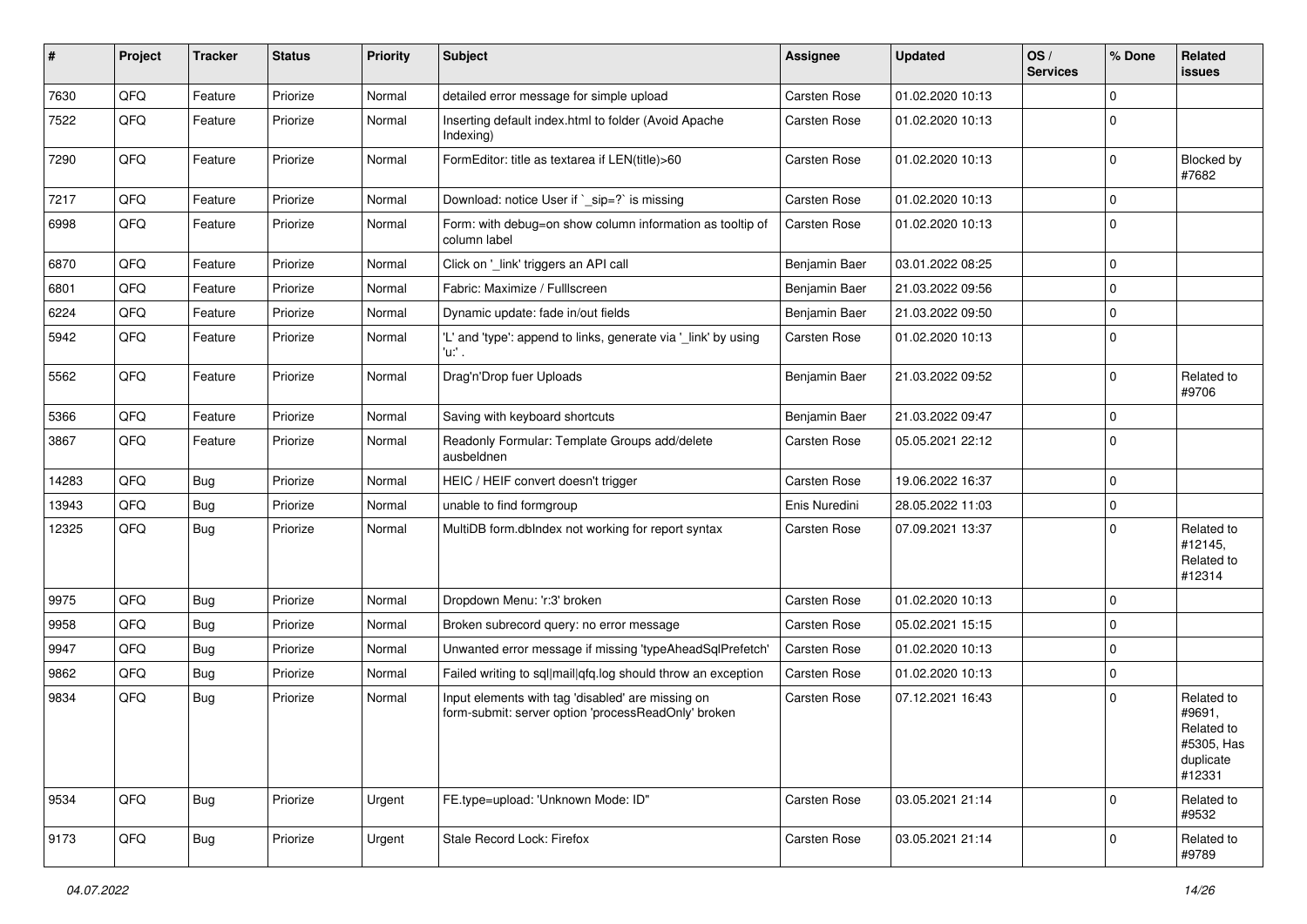| #     | Project | <b>Tracker</b> | <b>Status</b> | <b>Priority</b> | <b>Subject</b>                                                                                      | <b>Assignee</b> | <b>Updated</b>   | OS/<br><b>Services</b> | % Done                  | Related<br>issues                                                                                                                                                     |
|-------|---------|----------------|---------------|-----------------|-----------------------------------------------------------------------------------------------------|-----------------|------------------|------------------------|-------------------------|-----------------------------------------------------------------------------------------------------------------------------------------------------------------------|
| 9121  | QFQ     | <b>Bug</b>     | Priorize      | High            | sip links have r and __dbIndexData set                                                              | Carsten Rose    | 12.06.2021 10:41 |                        | $\mathbf 0$             |                                                                                                                                                                       |
| 8037  | QFQ     | <b>Bug</b>     | Priorize      | Normal          | FE.type=upload (advanced mode): {{slaveld:V}} missing<br>during dynamic update                      | Carsten Rose    | 01.02.2020 10:13 |                        | $\mathbf 0$             |                                                                                                                                                                       |
| 7656  | QFQ     | <b>Bug</b>     | Priorize      | Normal          | FE with required, 'pattern' and 'extraButtonLock': always<br>complain about missing value           | Carsten Rose    | 01.02.2020 10:13 |                        | $\mathbf 0$             |                                                                                                                                                                       |
| 7616  | QFQ     | <b>Bug</b>     | Priorize      | Normal          | Selectlist with Enum & Dynamic Update                                                               | Carsten Rose    | 01.02.2020 10:13 |                        | $\mathbf 0$             |                                                                                                                                                                       |
| 6574  | QFQ     | <b>Bug</b>     | Priorize      | Normal          | qfq.log: Fehlermeldung wurde angezeigt, aber nicht geloggt                                          | Carsten Rose    | 01.02.2020 10:13 |                        | $\mathbf 0$             |                                                                                                                                                                       |
| 6566  | QFG     | <b>Bug</b>     | Priorize      | Normal          | Link Function 'delete': provided parameter missing on page<br>reload                                | Benjamin Baer   | 03.01.2022 08:08 |                        | $\mathbf 0$             |                                                                                                                                                                       |
| 6140  | QFQ     | <b>Bug</b>     | Priorize      | Normal          | QFQ DnD Sort: Locked fields                                                                         | Benjamin Baer   | 21.03.2022 09:56 |                        | $\mathbf 0$             |                                                                                                                                                                       |
| 6116  | QFQ     | <b>Bug</b>     | Priorize      | High            | value of checkbox not saved                                                                         | Carsten Rose    | 07.12.2021 17:19 |                        | 0                       |                                                                                                                                                                       |
| 4457  | QFQ     | <b>Bug</b>     | Priorize      | Normal          | typeahead: pressing return to select an item, saves the form<br>and closes the form.                | Benjamin Baer   | 03.01.2022 08:01 |                        | $\mathbf 0$             | Related to<br>#4398                                                                                                                                                   |
| 3782  | QFQ     | Bug            | Priorize      | Normal          | Bei fehlerhafter Eingabe (z.B. Datum) sollte das erwartete<br>Format angezeigt werden               | Carsten Rose    | 01.02.2020 10:13 |                        | $\mathbf 0$             |                                                                                                                                                                       |
| 2665  | QFQ     | Bug            | Priorize      | Normal          | Dynamic Update funktioniert nicht, wenn beim<br>entsprechenden FormElement eine size angegeben ist. | Benjamin Baer   | 03.01.2022 08:12 |                        | 30                      |                                                                                                                                                                       |
| 14320 | QFQ     | Feature        | ToDo          | Normal          | Allow specific HTML Tags and Attributes: general, TinyMCE                                           | Enis Nuredini   | 17.06.2022 10:44 |                        | 0                       | Related to<br>#12664,<br>Related to<br>#12039,<br>Related to<br>#11702,<br>Related to<br>#7239,<br>Related to<br>#3708,<br>Related to<br>#3646,<br>Related to<br>#880 |
| 12262 | QFQ     | Feature        | ToDo          | Normal          | Form buttons on top: more customable                                                                | Enis Nuredini   | 17.06.2022 10:44 |                        | $\mathbf 0$             | Related to<br>#13945, Has<br>duplicate<br>#4046, Has<br>duplicate<br>#10080                                                                                           |
| 7602  | QFQ     | Feature        | ToDo          | High            | Multi Select: with checkboxes                                                                       | Benjamin Baer   | 22.03.2022 09:07 |                        | $\overline{0}$          |                                                                                                                                                                       |
| 14303 | QFQ     | <b>Bug</b>     | ToDo          | Normal          | datetime broken with picker                                                                         | Enis Nuredini   | 17.06.2022 09:02 |                        | $\mathsf{O}\xspace$     | Related to<br>#12630                                                                                                                                                  |
| 13899 | QFQ     | Bug            | ToDo          | Normal          | Selenium: zum laufen bringen                                                                        | Enis Nuredini   | 25.03.2022 10:24 |                        | $\overline{\mathbf{0}}$ |                                                                                                                                                                       |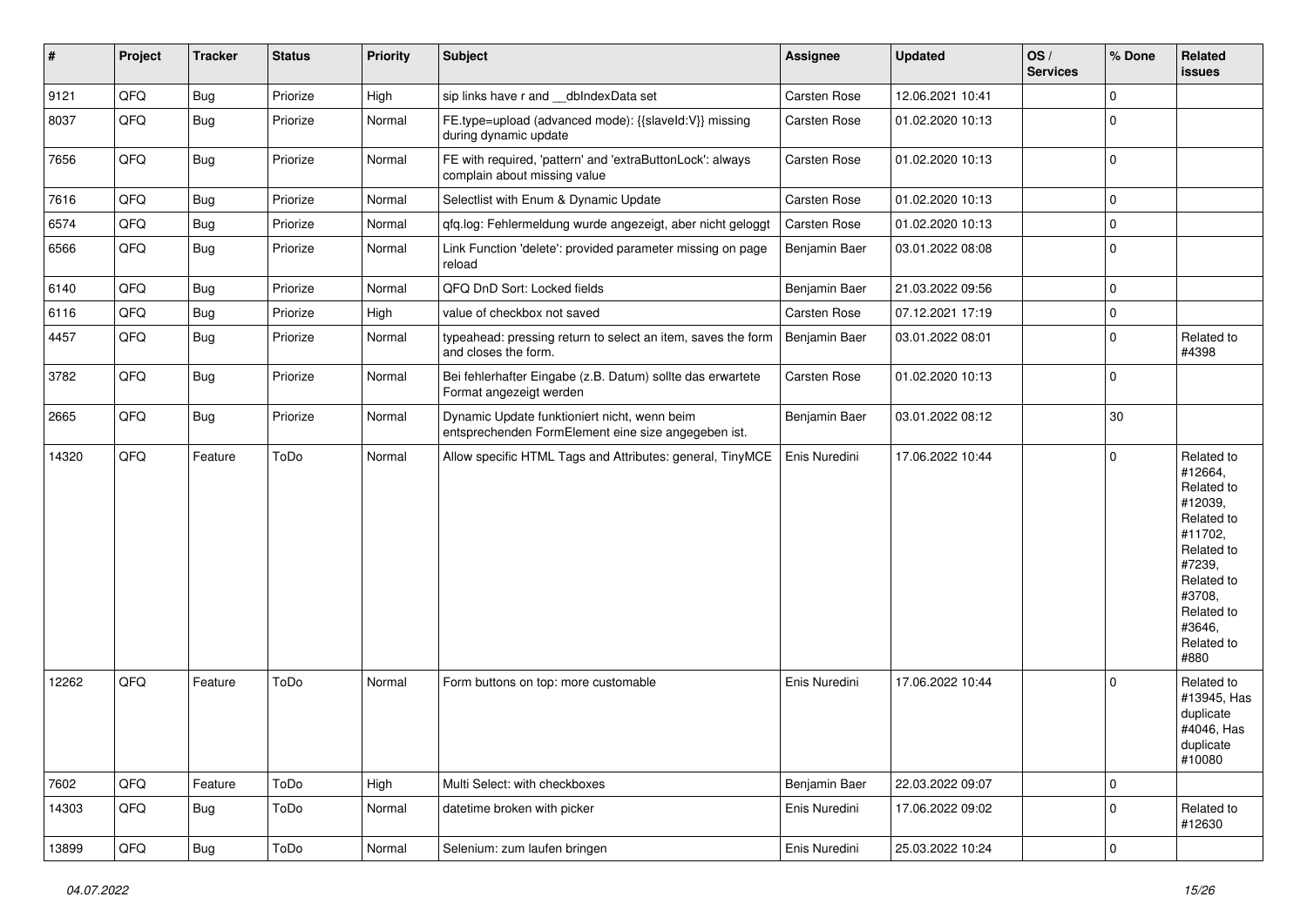| #     | Project | <b>Tracker</b> | <b>Status</b> | <b>Priority</b> | <b>Subject</b>                                                                          | <b>Assignee</b>     | <b>Updated</b>   | OS/<br><b>Services</b> | % Done      | Related<br>issues                                                      |
|-------|---------|----------------|---------------|-----------------|-----------------------------------------------------------------------------------------|---------------------|------------------|------------------------|-------------|------------------------------------------------------------------------|
| 12463 | QFQ     | <b>Bug</b>     | ToDo          | High            | QFQ Function: 'function' and 'sql' on same level - output of<br>sal is shown two times. | Carsten Rose        | 15.12.2021 16:31 |                        | $\mathbf 0$ |                                                                        |
| 12395 | QFQ     | <b>Bug</b>     | ToDo          | High            | QFQ Function: Result two times shown                                                    | Carsten Rose        | 18.02.2022 08:59 |                        | $\mathbf 0$ |                                                                        |
| 13330 | QFQ     | Feature        | In Progress   | Normal          | Multi Form: Upload                                                                      | <b>Carsten Rose</b> | 07.11.2021 12:40 |                        | 50          | Related to<br>#9706                                                    |
| 12630 | QFQ     | Feature        | In Progress   | Normal          | Input: date[time]: min / max values                                                     | Enis Nuredini       | 20.06.2022 18:31 |                        | $\Omega$    | Related to<br>#10096,<br>Related to<br>#14302,<br>Related to<br>#14303 |
| 12440 | QFQ     | Feature        | In Progress   | Normal          | Typo3 V10 upgrade (durchfuehren und testen)                                             | Carsten Rose        | 21.03.2022 09:53 |                        | 50          | Related to<br>#12357,<br>Related to<br>#12067,<br>Related to<br>#10661 |
| 12439 | QFQ     | Feature        | In Progress   | Normal          | TinyMCE Paste from Word & Character Count/Limit                                         | <b>Carsten Rose</b> | 05.05.2021 22:15 |                        | $\mathbf 0$ |                                                                        |
| 11980 | QFQ     | Feature        | In Progress   | Normal          | protected verzeichnis MUSS geschützt werden                                             | Carsten Rose        | 07.09.2021 13:30 |                        | 0           |                                                                        |
| 11076 | QFQ     | Feature        | In Progress   | Normal          | SELECT  AS _websocket                                                                   | Carsten Rose        | 30.08.2020 17:49 |                        | $\mathbf 0$ |                                                                        |
| 10793 | QFQ     | Feature        | In Progress   | Normal          | <b>Update NPM Packages</b>                                                              | Carsten Rose        | 07.09.2021 13:25 |                        | $30\,$      |                                                                        |
| 10443 | QFQ     | Feature        | In Progress   | Normal          | Konzept_api / _live                                                                     | Carsten Rose        | 07.05.2020 09:39 |                        | $\pmb{0}$   |                                                                        |
| 9517  | QFQ     | Feature        | In Progress   | High            | Input multiple tags with typeahead                                                      | Carsten Rose        | 03.05.2021 21:14 |                        | 40          | Related to<br>#10150                                                   |
| 6250  | QFQ     | Feature        | In Progress   | Normal          | Enhance layout: a) Subrecord, b) Subrecord-Title                                        | Carsten Rose        | 01.02.2020 23:22 |                        | $\Omega$    | Related to<br>#5391                                                    |
| 5695  | QFQ     | Feature        | In Progress   | Normal          | Multiform                                                                               | <b>Carsten Rose</b> | 02.01.2021 18:38 |                        | 0           |                                                                        |
| 4194  | QFQ     | Feature        | In Progress   | Normal          | Bootstrap 4 ist jetzt offiziel                                                          |                     | 03.05.2021 20:47 |                        | $\mathbf 0$ | Related to<br>#10114                                                   |
| 14323 | QFQ     | <b>Bug</b>     | In Progress   | Normal          | Report: render=both single - no impact                                                  | <b>Carsten Rose</b> | 19.06.2022 18:31 |                        | $\mathbf 0$ |                                                                        |
| 14175 | QFQ     | <b>Bug</b>     | In Progress   | Normal          | Opening a form with no QFQ Session cookie fails                                         | Carsten Rose        | 03.06.2022 10:40 |                        | 0           |                                                                        |
| 12508 | QFQ     | <b>Bug</b>     | In Progress   | High            | qfq Form: sendMail                                                                      | Karin Niffeler      | 19.03.2022 17:48 |                        | $\mathbf 0$ |                                                                        |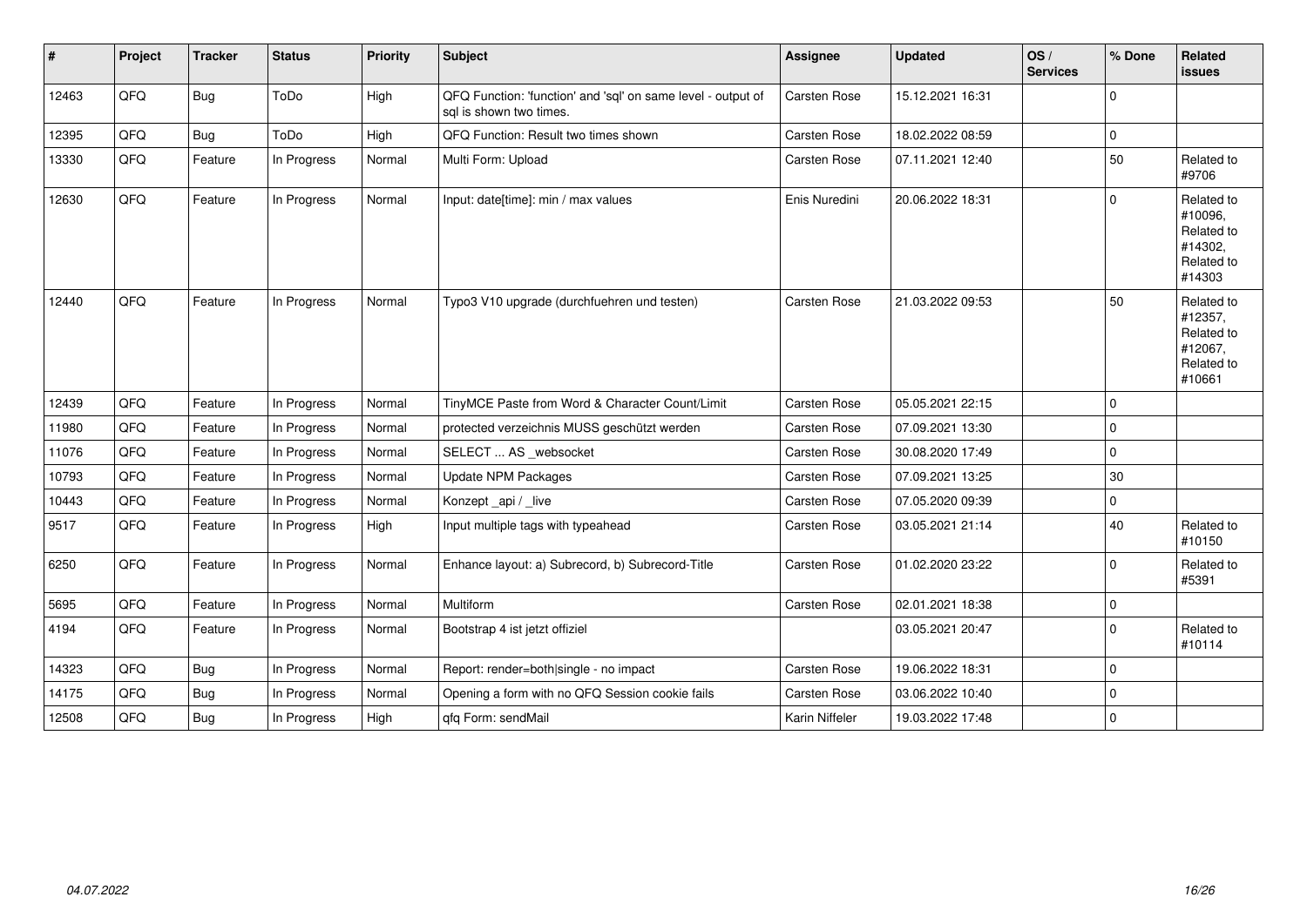| $\vert$ # | Project | <b>Tracker</b> | <b>Status</b>              | <b>Priority</b> | <b>Subject</b>                                                                       | Assignee            | <b>Updated</b>   | OS/<br><b>Services</b> | % Done      | Related<br><b>issues</b>                                                                                                       |
|-----------|---------|----------------|----------------------------|-----------------|--------------------------------------------------------------------------------------|---------------------|------------------|------------------------|-------------|--------------------------------------------------------------------------------------------------------------------------------|
| 11517     | QFQ     | <b>Bug</b>     | In Progress                | Normal          | extraButtonInfo Broken for multiple FormElements                                     | <b>Carsten Rose</b> | 12.05.2022 13:12 |                        | $\Omega$    | Related to<br>#7890,<br>Related to<br>#3811, Has<br>duplicate<br>#10905, Has<br>duplicate<br>#10553, Has<br>duplicate<br>#6779 |
| 10661     | QFQ     | <b>Bug</b>     | In Progress                | Normal          | Typo3 Warnungen                                                                      | Carsten Rose        | 07.09.2021 13:23 |                        | $\mathbf 0$ | Related to<br>#12440                                                                                                           |
| 9789      | QFQ     | <b>Bug</b>     | In Progress                | High            | Record Lock: release to early on 'leave page'                                        | Carsten Rose        | 10.01.2022 09:25 |                        | 100         | Related to<br>#10081,<br>Related to<br>#9173,<br>Related to<br>#8702                                                           |
| 9691      | QFQ     | <b>Bug</b>     | In Progress                | Normal          | Checkbox: dynamic update > readonly                                                  | Carsten Rose        | 01.02.2020 23:22 |                        | 50          | Related to<br>#9834                                                                                                            |
| 13566     | QFQ     | Feature        | Ready to sync<br>(develop) | Normal          | Delete config-example.qfq.php file                                                   | Carsten Rose        | 23.12.2021 09:25 |                        | $\mathbf 0$ |                                                                                                                                |
| 13572     | QFQ     | Feature        | Feedback                   | Normal          | Form Load: misleading error message on trying to load non<br>existent primary record | Enis Nuredini       | 16.05.2022 23:16 |                        | 100         |                                                                                                                                |
| 12584     | QFQ     | Feature        | Feedback                   | Normal          | T3 v10 migration script: replace alias-patterns (v11)                                | Carsten Rose        | 28.05.2022 11:12 |                        | 100         |                                                                                                                                |
| 10782     | QFQ     | Feature        | Feedback                   | Normal          | Tiny MCE: Image Upload                                                               | Enis Nuredini       | 16.05.2022 23:16 |                        | $\mathbf 0$ | Related to<br>#12452                                                                                                           |
| 10124     | QFQ     | Feature        | Feedback                   | Normal          | qfq AAI-Login                                                                        | Karin Niffeler      | 07.05.2020 09:36 |                        | 0           |                                                                                                                                |
| 9548      | QFQ     | Feature        | Feedback                   | High            | FormElement: Pattern mismatch - optional report only on<br>focus lost                | Benjamin Baer       | 03.05.2021 21:14 |                        | $\Omega$    |                                                                                                                                |
| 9052      | QFQ     | Feature        | Feedback                   | High            | Report: CodeMirror with SQL Syntax Highlight in FE                                   | Enis Nuredini       | 08.06.2022 10:25 |                        | 0           |                                                                                                                                |
| 5894      | QFQ     | Feature        | Feedback                   | Normal          | Typeahead in Report: show/hide rows dynamically                                      | Carsten Rose        | 18.02.2022 08:50 |                        | $\mathbf 0$ | Related to<br>#5893.<br>Related to<br>#5885                                                                                    |
| 13767     | QFQ     | <b>Bug</b>     | Feedback                   | Normal          | date/time-picker: required shows up/down button orange                               | Enis Nuredini       | 16.05.2022 23:16 |                        | 0           |                                                                                                                                |
| 12546     | QFQ     | <b>Bug</b>     | Feedback                   | Normal          | Branch 'Development' - Unit Tests mit dirty workaround<br>angepasst                  | Carsten Rose        | 19.03.2022 17:48 |                        | $\mathbf 0$ |                                                                                                                                |
| 11630     | QFQ     | <b>Bug</b>     | Feedback                   | High            | Bitte check ob CALL() in 20.11.0 noch so funktioniert wie in<br>20.4.1               | Enis Nuredini       | 28.05.2022 13:45 |                        | 0           | Related to<br>#11325                                                                                                           |
| 11347     | QFG     | Bug            | Feedback                   | Normal          | If Bedingungen funktionieren nicht korrekt                                           | Christoph Fuchs     | 21.03.2021 20:37 |                        | $\mathbf 0$ |                                                                                                                                |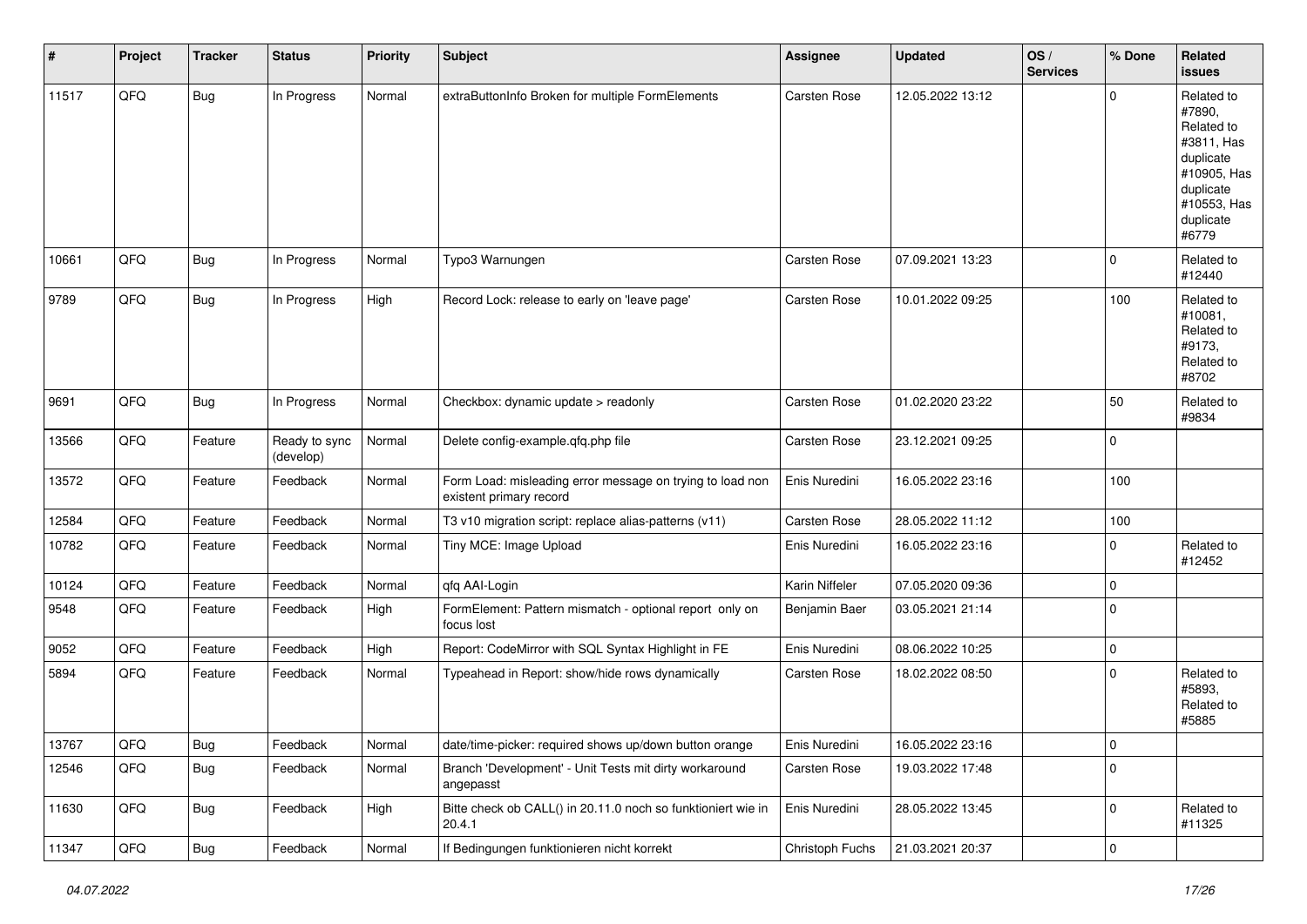| #     | Project | <b>Tracker</b> | <b>Status</b>     | <b>Priority</b> | <b>Subject</b>                                                           | <b>Assignee</b>     | <b>Updated</b>   | OS/<br><b>Services</b> | % Done      | <b>Related</b><br><b>issues</b>                                       |
|-------|---------|----------------|-------------------|-----------------|--------------------------------------------------------------------------|---------------------|------------------|------------------------|-------------|-----------------------------------------------------------------------|
| 9898  | QFQ     | <b>Bug</b>     | Feedback          | Normal          | Formular trotz Timeout gespeichert                                       | Benjamin Baer       | 01.02.2020 15:56 |                        | $\Omega$    |                                                                       |
| 9535  | QFQ     | Bug            | Feedback          | Normal          | Report:  AS '_vertical' - column to wide - vertical >> rot45,<br>rot90   | Benjamin Baer       | 01.02.2020 15:56 |                        | $\Omega$    |                                                                       |
| 8316  | QFQ     | <b>Bug</b>     | Feedback          | Normal          | Documentation/Behaviour for Nested Queries and<br>Record-Store confusing | Nicola Chiapolini   | 20.11.2019 09:14 |                        | $\Omega$    |                                                                       |
| 13608 | QFQ     | Feature        | Some day<br>maybe | Normal          | Automatic Browser Language Redirect                                      | Enis Nuredini       | 17.06.2022 08:35 |                        | 0           |                                                                       |
| 12611 | QFQ     | Feature        | Some day<br>maybe | Normal          | Refactoring: Bootstrap with Lazy Loading                                 | <b>Carsten Rose</b> | 08.06.2022 10:37 |                        | $\Omega$    | Related to<br>#12490,<br>Related to<br>#10013,<br>Related to<br>#7732 |
| 12337 | QFQ     | Feature        | Some day<br>maybe | Normal          | Database.php: better caching                                             | <b>Carsten Rose</b> | 16.09.2021 15:10 |                        | $\Omega$    |                                                                       |
| 12315 | QFQ     | Feature        | Some day<br>maybe | Normal          | Form History (Diffs) / Backups                                           | <b>Carsten Rose</b> | 16.09.2021 15:10 |                        | $\mathbf 0$ |                                                                       |
| 11323 | QFQ     | Feature        | Some day<br>maybe | Normal          | Report Frontend Editor Modal + Codemirror                                | Carsten Rose        | 16.09.2021 15:10 |                        | $\Omega$    | Related to<br>#11036                                                  |
| 11322 | QFQ     | Feature        | Some day<br>maybe | Normal          | Form Element JSON - (multiline parameter field)                          | <b>Carsten Rose</b> | 16.09.2021 15:10 |                        | $\mathbf 0$ |                                                                       |
| 11217 | QFQ     | Feature        | Some day<br>maybe | Normal          | <b>Extend Script Functionality</b>                                       | <b>Carsten Rose</b> | 16.09.2021 15:10 |                        | $\Omega$    |                                                                       |
| 11036 | QFQ     | Feature        | Some day<br>maybe | Normal          | inline report editor permissions                                         | Carsten Rose        | 16.09.2021 15:09 |                        | $\Omega$    | Related to<br>#11323                                                  |
| 10745 | QFQ     | Feature        | Some day<br>maybe | Normal          | <b>Tablesorter Excel Export</b>                                          | Carsten Rose        | 16.09.2021 15:09 |                        | $\Omega$    |                                                                       |
| 10738 | QFQ     | Feature        | Some day<br>maybe | Normal          | CORS headers for external API requests                                   |                     | 10.06.2020 14:00 |                        | $\Omega$    |                                                                       |
| 10716 | QFQ     | Feature        | Some day<br>maybe | Normal          | Business Logic mit Externen Skripten                                     | Carsten Rose        | 16.09.2021 15:10 |                        | 0           | Related to<br>#10713,<br>Related to<br>#8217                          |
| 10116 | QFQ     | Feature        | Some day<br>maybe | Normal          | TypeAhead: Tag - show inside 'input' element                             | Carsten Rose        | 16.09.2021 15:09 |                        | $\Omega$    |                                                                       |
| 10095 | QFQ     | Feature        | Some day<br>maybe | Normal          | Generic Gitlab Integration into QFQ                                      | <b>Carsten Rose</b> | 16.09.2021 15:10 |                        | $\Omega$    |                                                                       |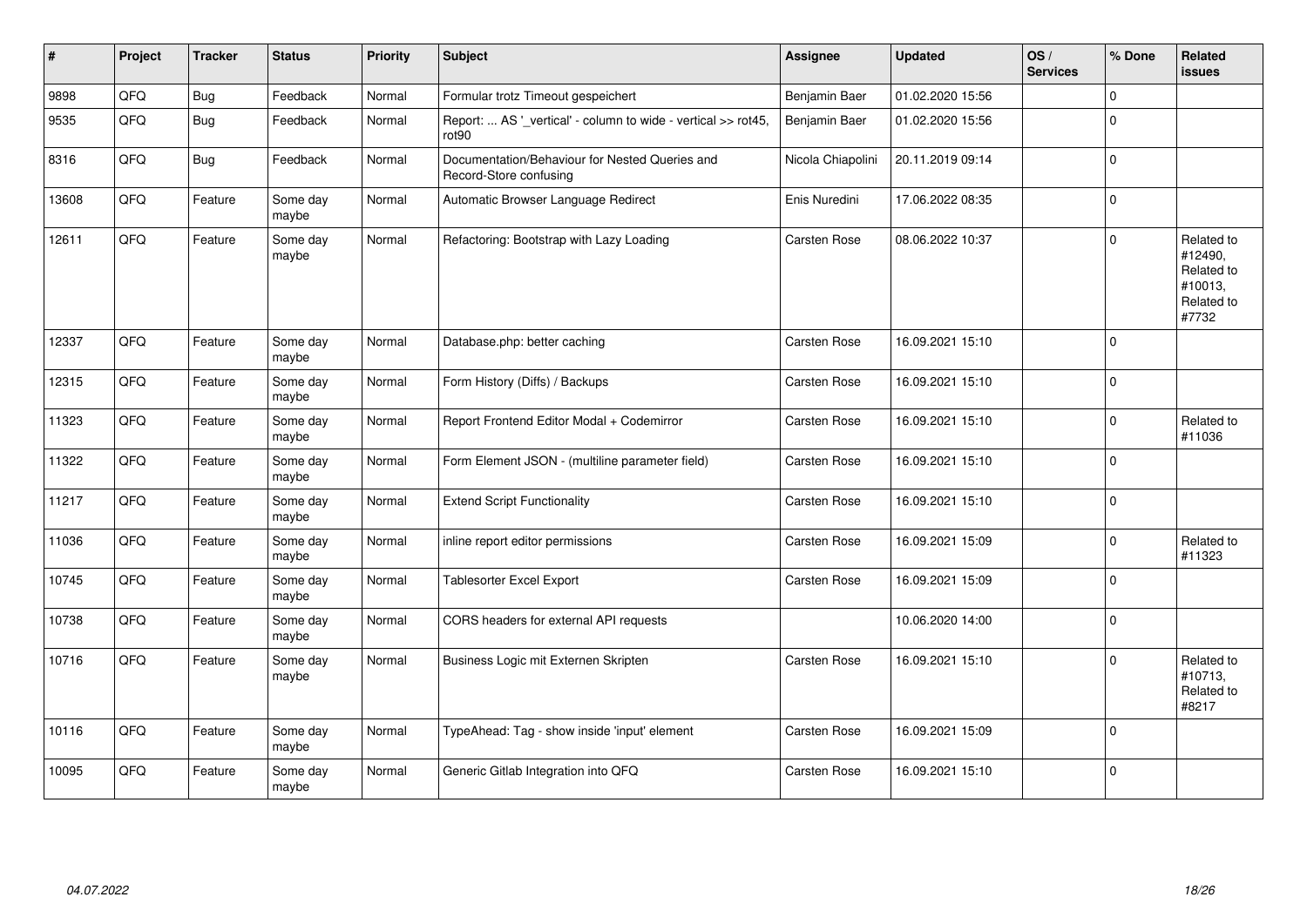| #     | Project | <b>Tracker</b> | <b>Status</b>     | <b>Priority</b> | <b>Subject</b>                                           | <b>Assignee</b>     | <b>Updated</b>   | OS/<br><b>Services</b> | % Done       | Related<br><b>issues</b>                                               |
|-------|---------|----------------|-------------------|-----------------|----------------------------------------------------------|---------------------|------------------|------------------------|--------------|------------------------------------------------------------------------|
| 10013 | QFQ     | Feature        | Some day<br>maybe | Normal          | FE.typ=editor: CodeMirror                                | Carsten Rose        | 08.06.2022 10:37 |                        | $\Omega$     | Related to<br>#12611,<br>Related to<br>#12490,<br>Related to<br>#7732  |
| 9704  | QFQ     | Feature        | Some day<br>maybe | Normal          | Thumbnails Generieren beim Splitten von PDF Files        | Carsten Rose        | 11.12.2019 16:01 |                        | $\Omega$     |                                                                        |
| 9579  | QFQ     | Feature        | Some day<br>maybe | Normal          | Multiform with Process Row                               | Carsten Rose        | 11.12.2019 16:01 |                        | $\Omega$     |                                                                        |
| 9130  | QFQ     | Feature        | Some day<br>maybe | Normal          | tablesorter: Automatic Row numbering / Zeilenummer       | Benjamin Baer       | 01.02.2020 23:22 |                        | $\Omega$     |                                                                        |
| 8894  | QFQ     | Feature        | Some day<br>maybe | Normal          | Documentation Tags Usable in QFQ Application             | Carsten Rose        | 11.12.2019 16:01 |                        | $\mathbf 0$  |                                                                        |
| 8892  | QFQ     | Feature        | Some day<br>maybe | Normal          | Display and Edit SQL Comments in Form Editor             | Carsten Rose        | 11.12.2019 16:01 |                        | $\mathbf 0$  |                                                                        |
| 8586  | QFQ     | Feature        | Some day<br>maybe | Normal          | QFQ: Enhance Error message for 'record not found'        | <b>Carsten Rose</b> | 16.09.2021 15:10 |                        | $\mathbf 0$  |                                                                        |
| 8522  | QFQ     | Feature        | Some day<br>maybe | Normal          | build QFQ - npm warnings                                 | Benjamin Baer       | 01.02.2020 23:19 |                        | 50           |                                                                        |
| 8520  | QFQ     | Feature        | Some day<br>maybe | Normal          | Bring QFQ to Composer                                    | <b>Carsten Rose</b> | 16.09.2021 15:10 |                        | 0            |                                                                        |
| 8101  | QFQ     | Feature        | Some day<br>maybe | Normal          | Password hash: support further hashing methods           | Carsten Rose        | 16.09.2021 15:10 |                        | $\Omega$     |                                                                        |
| 8056  | QFQ     | Feature        | Some day<br>maybe | Normal          | Termin Organisation (Reservation)                        |                     | 01.02.2020 23:19 |                        | $\mathbf 0$  | Related to<br>#8658                                                    |
| 7921  | QFQ     | Feature        | Some day<br>maybe | Normal          | Rest API Export: URL kuerzer machen                      |                     | 01.02.2020 23:19 |                        | $\mathbf 0$  |                                                                        |
| 7732  | QFQ     | Feature        | Some day<br>maybe | Normal          | Javascript: Lazy Loading der add on libs                 | Benjamin Baer       | 08.06.2022 10:38 |                        | $\mathbf{0}$ | Related to<br>#12611,<br>Related to<br>#12490,<br>Related to<br>#10013 |
| 7453  | QFQ     | Feature        | Some day<br>maybe | Normal          | import / export forms QFQ                                | Carsten Rose        | 16.09.2021 15:10 |                        | $\Omega$     |                                                                        |
| 7452  | QFQ     | Feature        | Some day<br>maybe | Normal          | automate deployment new QFQ version                      | Carsten Rose        | 16.09.2021 15:10 |                        | $\Omega$     |                                                                        |
| 7336  | QFQ     | Feature        | Some day<br>maybe | Normal          | PDF Upload: disallow PDFs with specific Meta information | Carsten Rose        | 11.12.2019 16:01 |                        | $\mathbf 0$  |                                                                        |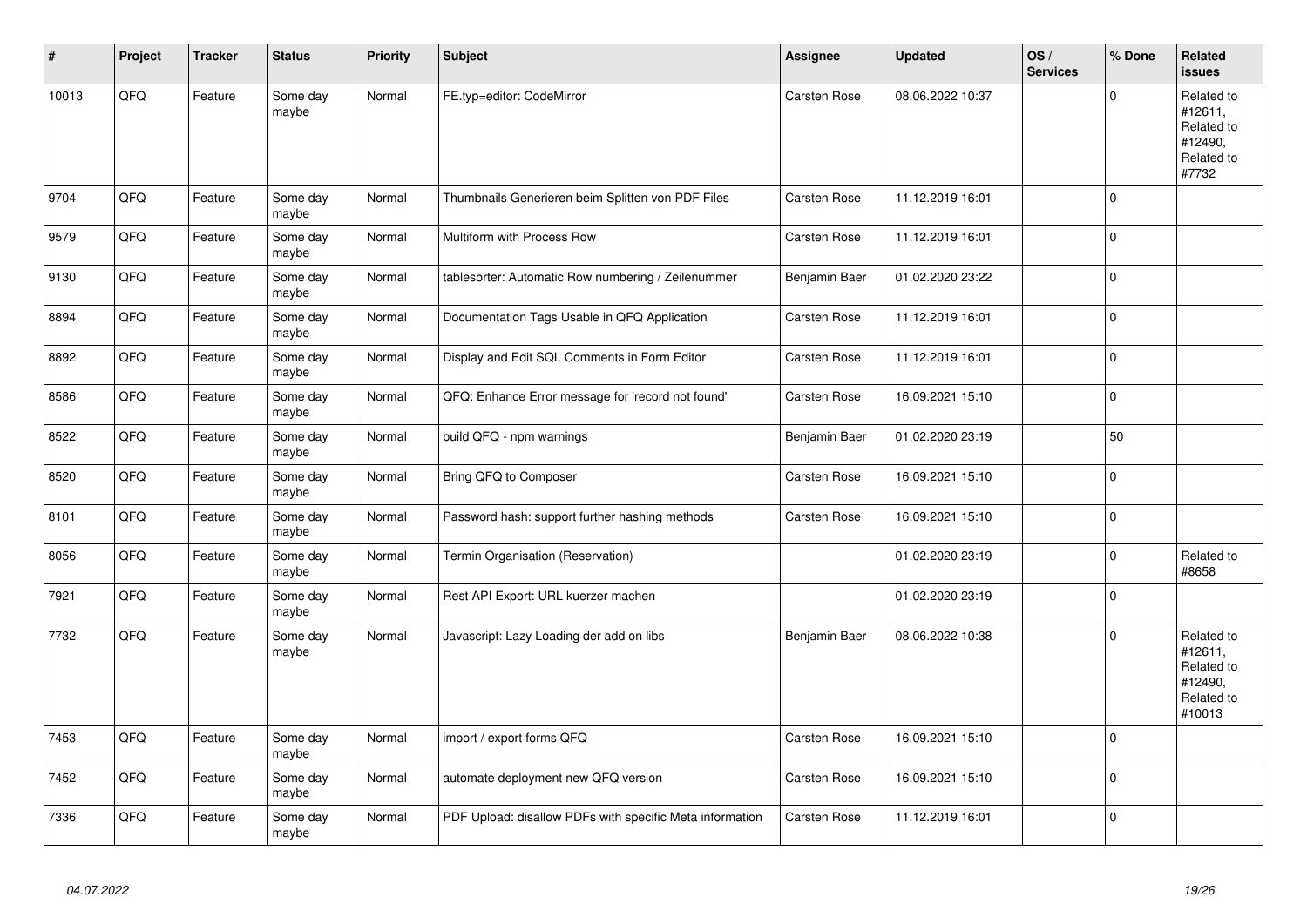| #    | Project | <b>Tracker</b> | <b>Status</b>     | <b>Priority</b> | Subject                                                                                        | <b>Assignee</b> | <b>Updated</b>   | OS/<br><b>Services</b> | % Done      | <b>Related</b><br><b>issues</b> |
|------|---------|----------------|-------------------|-----------------|------------------------------------------------------------------------------------------------|-----------------|------------------|------------------------|-------------|---------------------------------|
| 7278 | QFQ     | Feature        | Some day<br>maybe | Normal          | Form: Wert vordefinieren der immer gesetzt wird                                                |                 | 02.05.2021 09:27 |                        | $\Omega$    |                                 |
| 7229 | QFQ     | Feature        | Some day<br>maybe | Normal          | New FormElement.type: Button                                                                   |                 | 01.02.2021 12:32 |                        | $\mathbf 0$ |                                 |
| 7108 | QFQ     | Feature        | Some day<br>maybe | Normal          | QFQ Wrap Elements                                                                              |                 | 11.12.2019 16:01 |                        | $\Omega$    |                                 |
| 7107 | QFQ     | Feature        | Some day<br>maybe | Normal          | Showcase Registration Tool: Anmeldung / Administration :<br>Liste Anmeldungen / Emaileinaldung | Carsten Rose    | 11.12.2019 16:01 |                        | $\Omega$    |                                 |
| 7106 | QFQ     | Feature        | Some day<br>maybe | Normal          | Beispiel Nummerierung von Rows in Report                                                       |                 | 11.12.2019 16:01 |                        | $\mathbf 0$ |                                 |
| 7105 | QFQ     | Feature        | Some day<br>maybe | Normal          | Beispiel wie man in einer zweiten Tabelle speichert.                                           |                 | 11.12.2019 16:01 |                        | $\mathbf 0$ |                                 |
| 7104 | QFQ     | Feature        | Some day<br>maybe | Normal          | Manual: hint about escaping if '\r' appears in mail body                                       |                 | 11.12.2019 16:01 |                        | $\mathbf 0$ |                                 |
| 7100 | QFQ     | Feature        | Some day<br>maybe | Normal          | Download: log access, max downloads, time limit                                                |                 | 01.02.2020 23:19 |                        | $\mathbf 0$ |                                 |
| 6992 | QFQ     | Feature        | Some day<br>maybe | Normal          | DB exception: Syntax Highlight                                                                 |                 | 11.12.2019 16:01 |                        | $\Omega$    | Related to<br>#5450             |
| 6972 | QFQ     | Feature        | Some day<br>maybe | Normal          | Fabric Clipboard / cross browser tab                                                           | Benjamin Baer   | 01.02.2020 23:21 |                        | $\mathbf 0$ |                                 |
| 6970 | QFQ     | Feature        | Some day<br>maybe | Normal          | tablesorter: default fuer 'sortReset' aendern von 'Ctrl' zu 'Alt'                              | Benjamin Baer   | 01.02.2020 23:21 |                        | $\mathbf 0$ |                                 |
| 6715 | QFQ     | Feature        | Some day<br>maybe | Normal          | Code-Refactoring: dbArray vereinheitlichen                                                     | Carsten Rose    | 11.12.2019 16:02 |                        | $\Omega$    |                                 |
| 6704 | QFQ     | Feature        | Some day<br>maybe | Normal          | Upload Mode: Bilder in Notizen rechts sollen aktuellen<br>Upload repräsentieren.               |                 | 01.02.2020 23:19 |                        | $\mathbf 0$ | Related to<br>#3264             |
| 6515 | QFQ     | Feature        | Some day<br>maybe | Normal          | Formular: Felder dynamisch ein/ausblenden                                                      |                 | 11.12.2019 16:02 |                        | $\mathbf 0$ |                                 |
| 6299 | QFQ     | Feature        | Some day<br>maybe | Normal          | Attack detection: log table with invalid SIP access                                            |                 | 11.12.2019 16:02 |                        | $\Omega$    | Related to<br>#3947             |
| 6288 | QFQ     | Feature        | Some day<br>maybe | Normal          | Best Practice: Erklaeren wie man ein Formular ganz in<br>'weiss' erstellen kann                |                 | 11.12.2019 16:02 |                        | $\Omega$    |                                 |
| 6084 | QFQ     | Feature        | Some day<br>maybe | Normal          | New escape type: 'D' - convert date                                                            |                 | 01.02.2020 23:19 |                        | $\mathbf 0$ |                                 |
| 6083 | QFQ     | Feature        | Some day<br>maybe | Normal          | Dynamic Update: Value Check via SQL                                                            |                 | 11.12.2019 16:02 |                        | $\Omega$    |                                 |
| 5983 | QFQ     | Feature        | Some day<br>maybe | Normal          | Form Submit (save & update): normalize date/-time FE                                           | Carsten Rose    | 01.02.2020 23:19 |                        | $\Omega$    |                                 |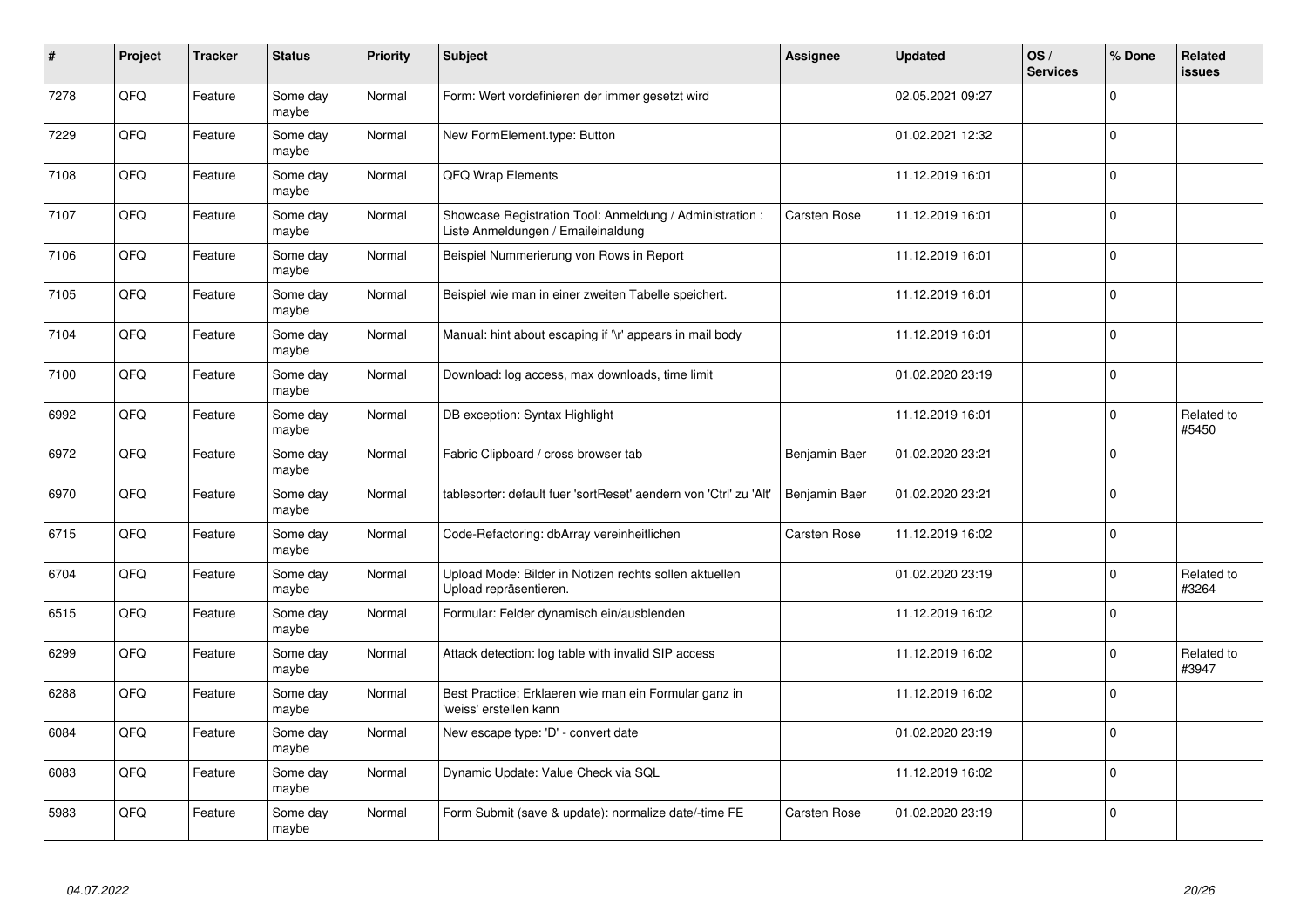| #    | Project | <b>Tracker</b> | <b>Status</b>     | <b>Priority</b> | <b>Subject</b>                                                                    | <b>Assignee</b>     | <b>Updated</b>   | OS/<br><b>Services</b> | % Done         | Related<br><b>issues</b>                    |
|------|---------|----------------|-------------------|-----------------|-----------------------------------------------------------------------------------|---------------------|------------------|------------------------|----------------|---------------------------------------------|
| 5923 | QFQ     | Feature        | Some day<br>maybe | Normal          | fillStoreSystemBySqlLate                                                          |                     | 01.02.2020 23:19 |                        | 0              |                                             |
| 5895 | QFQ     | Feature        | Some day<br>maybe | Normal          | Tutorial: List of all QFQ Features                                                |                     | 01.02.2020 23:19 |                        | $\mathbf 0$    |                                             |
| 5893 | QFQ     | Feature        | Some day<br>maybe | Normal          | Edit on double-click                                                              |                     | 01.02.2020 23:19 |                        | $\mathbf 0$    | Related to<br>#5894                         |
| 5892 | QFQ     | Feature        | Some day<br>maybe | Normal          | QFQ should use T3 API to manipulate FE GROUP<br>membership                        |                     | 01.02.2020 23:20 |                        | $\mathbf 0$    |                                             |
| 5852 | QFQ     | Feature        | Some day<br>maybe | Normal          | Logging: mail.log / sql.log - im FE anzeigen und via AJAX<br>aktualisieren        | <b>Carsten Rose</b> | 01.02.2020 23:19 |                        | $\mathbf 0$    | Related to<br>#5885                         |
| 5851 | QFQ     | Feature        | Some day<br>maybe | Normal          | Queue System implementieren: MQTT, RabbitMQ                                       |                     | 01.02.2020 23:20 |                        | $\mathbf 0$    | Related to<br>#5715                         |
| 5850 | QFQ     | Feature        | Some day<br>maybe | Normal          | Deployment: In QFQ Doc best practice fuer zeitgemaesses<br>Deployment beschreiben |                     | 01.02.2020 23:20 |                        | $\Omega$       |                                             |
| 5805 | QFQ     | Feature        | Some day<br>maybe | Normal          | TypeAHead SQL value instead of key stored                                         |                     | 01.02.2020 23:19 |                        | $\mathbf 0$    | Related to<br>#5444                         |
| 5783 | QFQ     | Feature        | Some day<br>maybe | Normal          | <b>BPMN View/Edit</b>                                                             |                     | 11.12.2019 16:02 |                        | $\mathbf 0$    |                                             |
| 5665 | QFQ     | Feature        | Some day<br>maybe | Normal          | Versuch das '{{!' nicht mehr noetig ist.                                          | <b>Carsten Rose</b> | 01.02.2020 23:20 |                        | $\mathbf 0$    | Related to<br>#7432,<br>Related to<br>#7434 |
| 5579 | QFQ     | Feature        | Some day<br>maybe | Normal          | Enhance Doc / Presentation: variable type 'link column type'                      | <b>Carsten Rose</b> | 01.02.2020 23:19 |                        | 0              |                                             |
| 5548 | QFQ     | Feature        | Some day<br>maybe | Normal          | 801 Textfiles/Scriptfiles als Thumbnail                                           | <b>Carsten Rose</b> | 07.03.2022 16:26 |                        | $\mathbf 0$    |                                             |
| 5480 | QFQ     | Feature        | Some day<br>maybe | Normal          | QFQ: Dokumentation mit Screenshots versehen                                       | Carsten Rose        | 01.02.2020 23:20 |                        | $\mathbf 0$    | Related to<br>#9879                         |
| 5455 | QFQ     | Feature        | Some day<br>maybe | Normal          | Mail Redirects grld abhaengig                                                     |                     | 01.02.2020 23:20 |                        | $\mathbf 0$    |                                             |
| 5452 | QFQ     | Feature        | Some day<br>maybe | Normal          | Thumbnails from PDF: bad quality                                                  |                     | 01.02.2020 23:20 |                        | $\mathbf 0$    |                                             |
| 5428 | QFQ     | Feature        | Some day<br>maybe | Normal          | secure thumbnail: late render on access.                                          | Carsten Rose        | 01.02.2020 23:20 |                        | $\mathbf 0$    |                                             |
| 5389 | QFQ     | Feature        | Some day<br>maybe | Normal          | QFQ Design: Multline label / note                                                 | Benjamin Baer       | 01.02.2020 23:19 |                        | $\mathbf 0$    |                                             |
| 5342 | QFQ     | Feature        | Some day<br>maybe | Normal          | link - with HTML Attributes                                                       |                     | 01.02.2020 23:20 |                        | 0              | Related to<br>#14077                        |
| 5160 | QFQ     | Feature        | Some day<br>maybe | Normal          | QFQ collaborative / together.js, ShareJS, y-js, collaborative,                    |                     | 11.12.2019 16:02 |                        | $\overline{0}$ |                                             |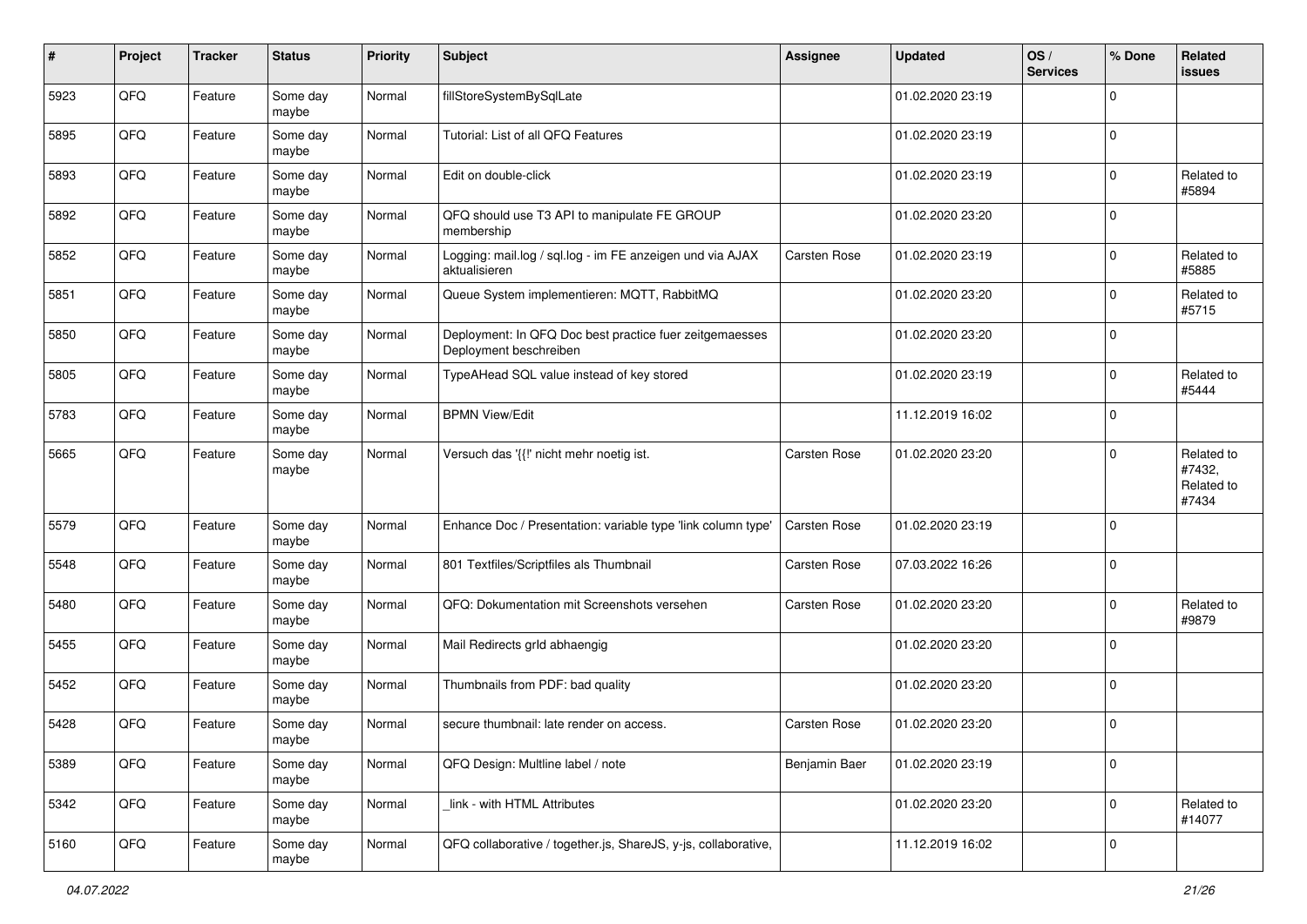| #    | Project | <b>Tracker</b> | <b>Status</b>     | <b>Priority</b> | <b>Subject</b>                                                                                                                                                | <b>Assignee</b>     | <b>Updated</b>   | OS/<br><b>Services</b> | % Done      | Related<br><b>issues</b> |
|------|---------|----------------|-------------------|-----------------|---------------------------------------------------------------------------------------------------------------------------------------------------------------|---------------------|------------------|------------------------|-------------|--------------------------|
| 5132 | QFQ     | Feature        | Some day<br>maybe | Normal          | Error Message sendmail missing attachment: more details                                                                                                       | Carsten Rose        | 01.02.2020 23:19 |                        | $\Omega$    |                          |
| 5129 | QFQ     | Feature        | Some day<br>maybe | Normal          | Reports: SQL fuer x Achse und y Achse                                                                                                                         |                     | 11.12.2019 16:02 |                        | $\mathbf 0$ |                          |
| 5024 | QFQ     | Feature        | Some day<br>maybe | Normal          | Fabric: Generate PDF with edits                                                                                                                               | Benjamin Baer       | 01.02.2020 23:20 |                        | $\Omega$    | Related to<br>#10704     |
| 4974 | QFQ     | Feature        | Some day<br>maybe | Normal          | Long polling - inform all listening clients of changes                                                                                                        |                     | 11.12.2019 16:02 |                        | $\Omega$    |                          |
| 4956 | QFQ     | Feature        | Some day<br>maybe | Normal          | Sendmail: Benutzerdefinierte Headers                                                                                                                          | Carsten Rose        | 11.12.2019 16:02 |                        | $\mathbf 0$ |                          |
| 4872 | QFQ     | Feature        | Some day<br>maybe | Normal          | Fields of Typo3 page available in STORE_TYPO3                                                                                                                 | Carsten Rose        | 01.02.2020 23:19 |                        | $\Omega$    |                          |
| 4869 | QFQ     | Feature        | Some day<br>maybe | Normal          | Dynamic Update (show, hide, readonly?, required?) for<br><b>Template Group Elements</b>                                                                       | Carsten Rose        | 01.02.2020 23:19 |                        | $\Omega$    | Related to<br>#4865      |
| 4839 | QFQ     | Feature        | Some dav<br>maybe | Normal          | qfq-handle in <head> Abschnitt</head>                                                                                                                         | <b>Carsten Rose</b> | 11.12.2019 16:02 |                        | $\mathbf 0$ |                          |
| 4816 | QFQ     | Feature        | Some day<br>maybe | Normal          | Templates for QFQ Reports (Tables, Radios, )                                                                                                                  |                     | 01.02.2020 23:20 |                        | $\Omega$    |                          |
| 4757 | QFQ     | Feature        | Some day<br>maybe | Normal          | Test subrecord: download links ok? Links ok?                                                                                                                  | <b>Carsten Rose</b> | 01.02.2020 23:20 |                        | $\Omega$    |                          |
| 4719 | QFQ     | Feature        | Some dav<br>maybe | Normal          | Custom Message in Client in case of 'Browser tab close,<br>modification will be lost'                                                                         |                     | 01.02.2020 23:20 |                        | $\mathbf 0$ |                          |
| 4652 | QFQ     | Feature        | Some day<br>maybe | Normal          | UZH CD: Weiterleitung auf benutzerdefinierte 403/404 Seite                                                                                                    | <b>Carsten Rose</b> | 01.02.2020 23:20 |                        | $\mathbf 0$ |                          |
| 4650 | QFQ     | Feature        | Some day<br>maybe | Normal          | Convert html to doc/rtf                                                                                                                                       | <b>Carsten Rose</b> | 01.02.2020 23:20 |                        | $\Omega$    | Related to<br>#10704     |
| 4640 | QFQ     | Feature        | Some day<br>maybe | Normal          | <b>Rename System Forms</b>                                                                                                                                    |                     | 01.02.2020 23:20 |                        | $\mathbf 0$ |                          |
| 4627 | QFQ     | Feature        | Some day<br>maybe | Normal          | dbupdate: all tables - check 'create', 'modified' if it is possible<br>to change to default 'CURRENT_TIMESTAMP' and modified<br>'ON UPDATE CURRENT TIMESTAMP' |                     | 01.02.2020 23:20 |                        | $\mathbf 0$ |                          |
| 4626 | QFQ     | Feature        | Some dav<br>maybe | Normal          | Mobile View: 'classBody=qfq-form-right' makes no sense                                                                                                        |                     | 01.02.2020 23:20 |                        | $\Omega$    |                          |
| 4606 | QFQ     | Feature        | Some day<br>maybe | Normal          | link: qualifier to render bootstrap button                                                                                                                    | Carsten Rose        | 01.02.2020 23:19 |                        | $\mathbf 0$ |                          |
| 4551 | QFQ     | Feature        | Some day<br>maybe | Normal          | Set 'pills' via dynamicUpdate to show/hide/disabled                                                                                                           |                     | 01.02.2020 23:20 |                        | $\Omega$    | Related to<br>#3752      |
| 4536 | QFQ     | Feature        | Some day<br>maybe | Normal          | FE upload: problem with delete if mutliple uploads an<br>FE.name="                                                                                            |                     | 01.02.2020 23:20 |                        | $\Omega$    |                          |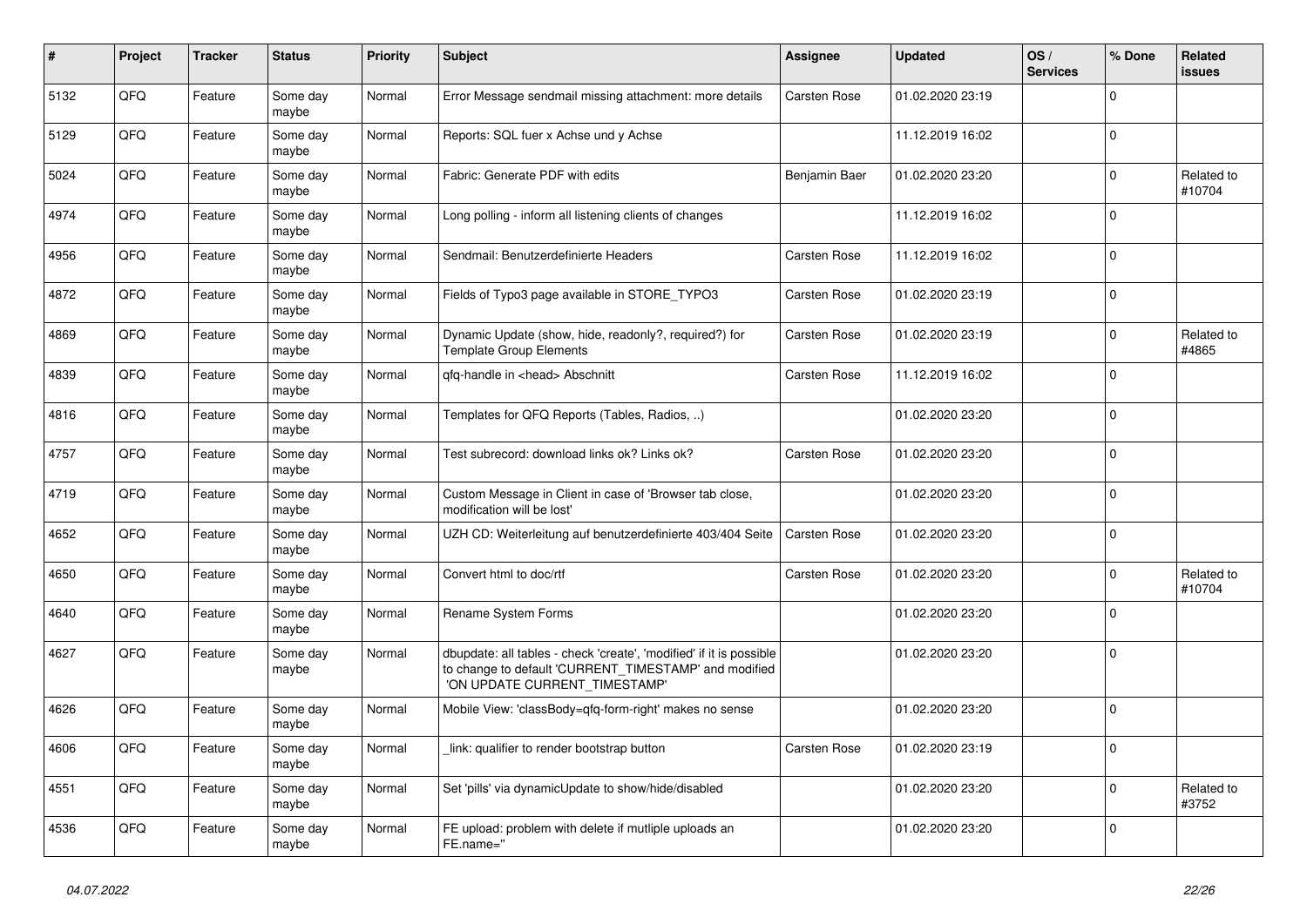| #    | Project | <b>Tracker</b> | <b>Status</b>     | <b>Priority</b> | <b>Subject</b>                                                                                                          | Assignee            | <b>Updated</b>   | OS/<br><b>Services</b> | % Done      | Related<br>issues                           |
|------|---------|----------------|-------------------|-----------------|-------------------------------------------------------------------------------------------------------------------------|---------------------|------------------|------------------------|-------------|---------------------------------------------|
| 4446 | QFQ     | Feature        | Some day<br>maybe | Normal          | New FE get same feldContainerId as last modifed FE                                                                      |                     | 01.02.2020 23:20 |                        | 0           |                                             |
| 4445 | QFQ     | Feature        | Some day<br>maybe | Normal          | template group: Option to simulate fieldset                                                                             |                     | 28.06.2021 14:11 |                        | $\mathbf 0$ |                                             |
| 4444 | QFQ     | Feature        | Some day<br>maybe | Normal          | FE.type=upload: detect mime type                                                                                        |                     | 11.12.2019 16:02 |                        | $\mathbf 0$ | Related to<br>#4303                         |
| 4443 | QFQ     | Feature        | Some day<br>maybe | Normal          | Form: multiple secondary tables                                                                                         |                     | 01.02.2020 23:20 |                        | $\mathbf 0$ |                                             |
| 4442 | QFQ     | Feature        | Some day<br>maybe | Normal          | Special Column Name: _link - new symbol G (Glyph) to<br>choose any available symbol                                     |                     | 11.12.2019 16:02 |                        | $\mathbf 0$ |                                             |
| 4440 | QFQ     | Feature        | Some day<br>maybe | Normal          | Manual.rst: explain how to. expand PHP Session to 4h                                                                    |                     | 11.12.2019 16:02 |                        | $\mathbf 0$ |                                             |
| 4439 | QFQ     | Feature        | Some day<br>maybe | Normal          | Log: report all actions fired by an FE Element, incl. the<br>original directive (slaveld, sqllnsert, )                  |                     | 01.02.2020 23:20 |                        | $\mathbf 0$ | Related to<br>#4432,<br>Related to<br>#5458 |
| 4435 | QFQ     | Feature        | Some day<br>maybe | Normal          | Report: striptags - specify allowed tags                                                                                |                     | 01.02.2020 23:20 |                        | $\mathbf 0$ |                                             |
| 4433 | QFQ     | Feature        | Some day<br>maybe | Normal          | Log when SIP will be destroyed by QFQ for any (security)<br>reason                                                      |                     | 01.02.2020 23:20 |                        | $\Omega$    | Related to<br>#4432,<br>Related to<br>#5458 |
| 4420 | QFQ     | Feature        | Some day<br>maybe | Normal          | Client: Local Storage - store the changes of a form, local in<br>the browser.                                           | Benjamin Baer       | 11.12.2019 16:02 |                        | $\mathbf 0$ |                                             |
| 4365 | QFQ     | Feature        | Some day<br>maybe | Normal          | Multi Language: new way of config                                                                                       | Carsten Rose        | 01.02.2020 23:20 |                        | $\mathbf 0$ |                                             |
| 4349 | QFQ     | Feature        | Some day<br>maybe | Normal          | link download: downloaded external URL to<br>deliver/concatenate - check mimetipe and handle it correctly               | Carsten Rose        | 11.12.2019 16:02 |                        | $\mathbf 0$ |                                             |
| 4343 | QFQ     | Feature        | Some day<br>maybe | Normal          | Link: Classifier to add 'attributes'                                                                                    | Carsten Rose        | 01.02.2020 23:20 |                        | $\mathbf 0$ | Related to<br>#14077                        |
| 4330 | QFQ     | Feature        | Some day<br>maybe | Normal          | Error Message: report missing {{ / }} in sqlUpdate, sqlInsert,<br>sqlDelete, sqlAfter, sqlBefore in FE action elements. | Carsten Rose        | 01.02.2020 23:20 |                        | $\mathbf 0$ |                                             |
| 4259 | QFQ     | Feature        | Some day<br>maybe | Normal          | Instant trigger a cron job                                                                                              | <b>Carsten Rose</b> | 11.12.2019 16:03 |                        | $\mathbf 0$ |                                             |
| 4258 | QFG     | Feature        | Some day<br>maybe | High            | System Defaults: Forms                                                                                                  | Carsten Rose        | 03.05.2021 21:14 |                        | 0           |                                             |
| 4197 | QFQ     | Feature        | Some day<br>maybe | Normal          | Unit Test fuer JSON Stream von QuickFormQuery.php ><br>doForm()                                                         | Carsten Rose        | 11.12.2019 16:03 |                        | 0           |                                             |
| 4027 | QFQ     | Feature        | Some day<br>maybe | Normal          | Missing: orange 'check' / 'bullet'                                                                                      |                     | 11.12.2019 16:03 |                        | $\mathbf 0$ |                                             |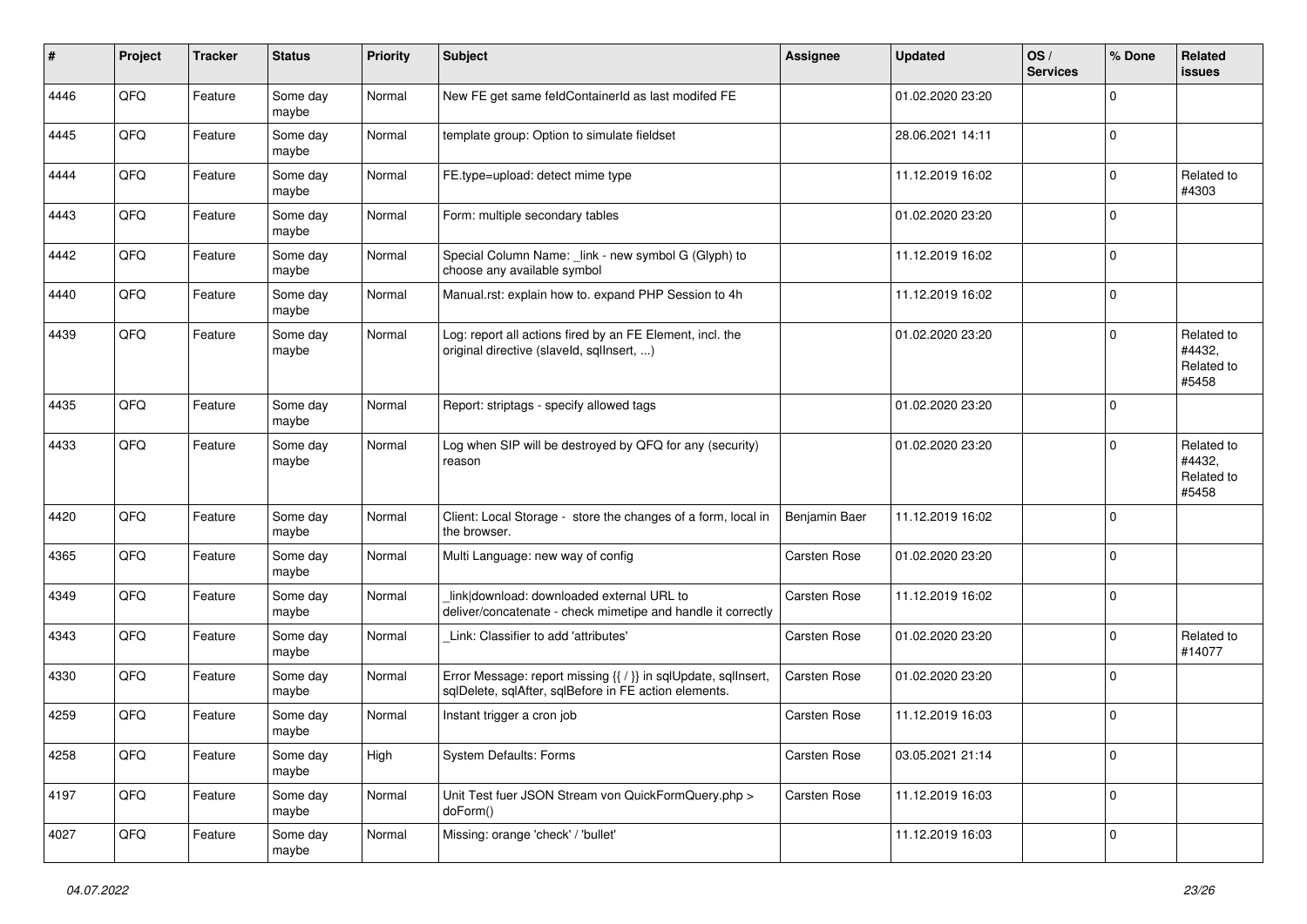| ∦    | Project | <b>Tracker</b> | <b>Status</b>     | <b>Priority</b> | <b>Subject</b>                                                                                                                                           | <b>Assignee</b>     | <b>Updated</b>   | OS/<br><b>Services</b> | % Done      | Related<br><b>issues</b>                    |
|------|---------|----------------|-------------------|-----------------|----------------------------------------------------------------------------------------------------------------------------------------------------------|---------------------|------------------|------------------------|-------------|---------------------------------------------|
| 4026 | QFQ     | Feature        | Some day<br>maybe | Normal          | sqlLog.sql: log number of FE.id                                                                                                                          | Carsten Rose        | 11.12.2019 16:03 |                        | $\Omega$    | Related to<br>#5458                         |
| 3991 | QFQ     | Feature        | Some day<br>maybe | Normal          | report: Columnname '_skipWrap' skips 'fbeg', 'fend'                                                                                                      | Carsten Rose        | 11.12.2019 16:03 |                        | $\Omega$    |                                             |
| 3990 | QFQ     | Feature        | Some day<br>maybe | High            | custom class definition: add space automatically                                                                                                         | Carsten Rose        | 03.05.2021 21:14 |                        | $\Omega$    |                                             |
| 3967 | QFQ     | Feature        | Some day<br>maybe | High            | Report: Checkbox, Radio, Dropdown, Input welches ohne<br>Submit funktioniert - 'Inline-Form'                                                             | <b>Carsten Rose</b> | 03.05.2021 21:14 |                        | $\mathbf 0$ |                                             |
| 3947 | QFQ     | Feature        | Some day<br>maybe | Normal          | Attack detectect: logout current user                                                                                                                    | Carsten Rose        | 11.12.2019 16:03 |                        | $\Omega$    | Related to<br>#5458.<br>Related to<br>#6299 |
| 3942 | QFQ     | Feature        | Some day<br>maybe | Normal          | Action Elemente: neu generierte IDs via FE weitergeben                                                                                                   | <b>Carsten Rose</b> | 11.12.2019 16:03 |                        | $\mathbf 0$ | Related to<br>#3941                         |
| 3941 | QFQ     | Feature        | Some day<br>maybe | Normal          | sqlAfter: es sollten mehrere moeglich sein                                                                                                               | <b>Carsten Rose</b> | 11.12.2019 16:03 |                        | $\Omega$    | Related to<br>#3942                         |
| 3905 | QFQ     | Feature        | Some day<br>maybe | Normal          | Documentation: Best Practice anhand eines Online<br>Bewerbungstools                                                                                      | <b>Carsten Rose</b> | 11.12.2019 16:03 |                        | $\Omega$    |                                             |
| 3900 | QFQ     | Feature        | Some day<br>maybe | Normal          | Extend documentation of 'Copy / Paste'                                                                                                                   | Carsten Rose        | 11.12.2019 16:03 |                        | $\Omega$    | Related to<br>#3899                         |
| 3880 | QFQ     | Feature        | Some day<br>maybe | Normal          | Form 'Form': anlegen einer Tabelle                                                                                                                       |                     | 14.01.2021 10:12 |                        | $\Omega$    |                                             |
| 3879 | QFQ     | Feature        | Some day<br>maybe | Normal          | Form 'FormElement': Beim Feld 'name' rechts in der Notiz<br>einen Link einblenden - a) aktuelle Definition anzeigen, b)<br>Spalte in der Tabelle anlegen |                     | 11.12.2019 16:03 |                        | $\mathbf 0$ |                                             |
| 3878 | QFQ     | Feature        | Some day<br>maybe | Normal          | Form 'FormElement': Spalte 'name' typeAhead mit<br>Spaltennamen der Primarytable.                                                                        |                     | 11.12.2019 16:03 |                        | $\mathbf 0$ |                                             |
| 3877 | QFQ     | Feature        | Some day<br>maybe | Normal          | FormEditor: die Felder die aktuell nicht gebraucht werden<br>nur auf readonly/disabled setzen (nicht ausblenden > das<br>irritiert.                      | <b>Carsten Rose</b> | 11.12.2019 16:03 |                        | $\Omega$    |                                             |
| 3848 | QFQ     | Feature        | Some day<br>maybe | High            | Antivirus check fuer Upload files in qfq?                                                                                                                | <b>Carsten Rose</b> | 03.05.2021 21:14 |                        | $\Omega$    | Related to<br>#4131                         |
| 3708 | QFQ     | Feature        | Some day<br>maybe | Normal          | Form: input - 'specialchars', 'none'  gewisse tags<br>erlauben, andere verbieten                                                                         | <b>Carsten Rose</b> | 11.12.2019 16:02 |                        | 0           | Related to<br>#14320                        |
| 3692 | QFO     | Feature        | Some day<br>maybe | Normal          | QFQ Webseite                                                                                                                                             | Benjamin Baer       | 11.12.2019 16:02 |                        | $\mathbf 0$ | Related to<br>#5033                         |
| 3677 | QFQ     | Feature        | Some day<br>maybe | Normal          | wkhtmltopdf: FE User access prohibited, if client IP changes<br>- \$TYPO3_CONF_VARS[FE][lockIP]                                                          | Carsten Rose        | 11.12.2019 16:02 |                        | $\mathbf 0$ |                                             |
| 3666 | QFQ     | Feature        | Some day<br>maybe | Normal          | a) Performance Messung: mysql_real_escape_string() im<br>Vergleich zu str_replace(), b) doppeltes Aufrufen von<br>mysql_real_escape_string()             | Carsten Rose        | 11.12.2019 16:02 |                        | $\mathbf 0$ |                                             |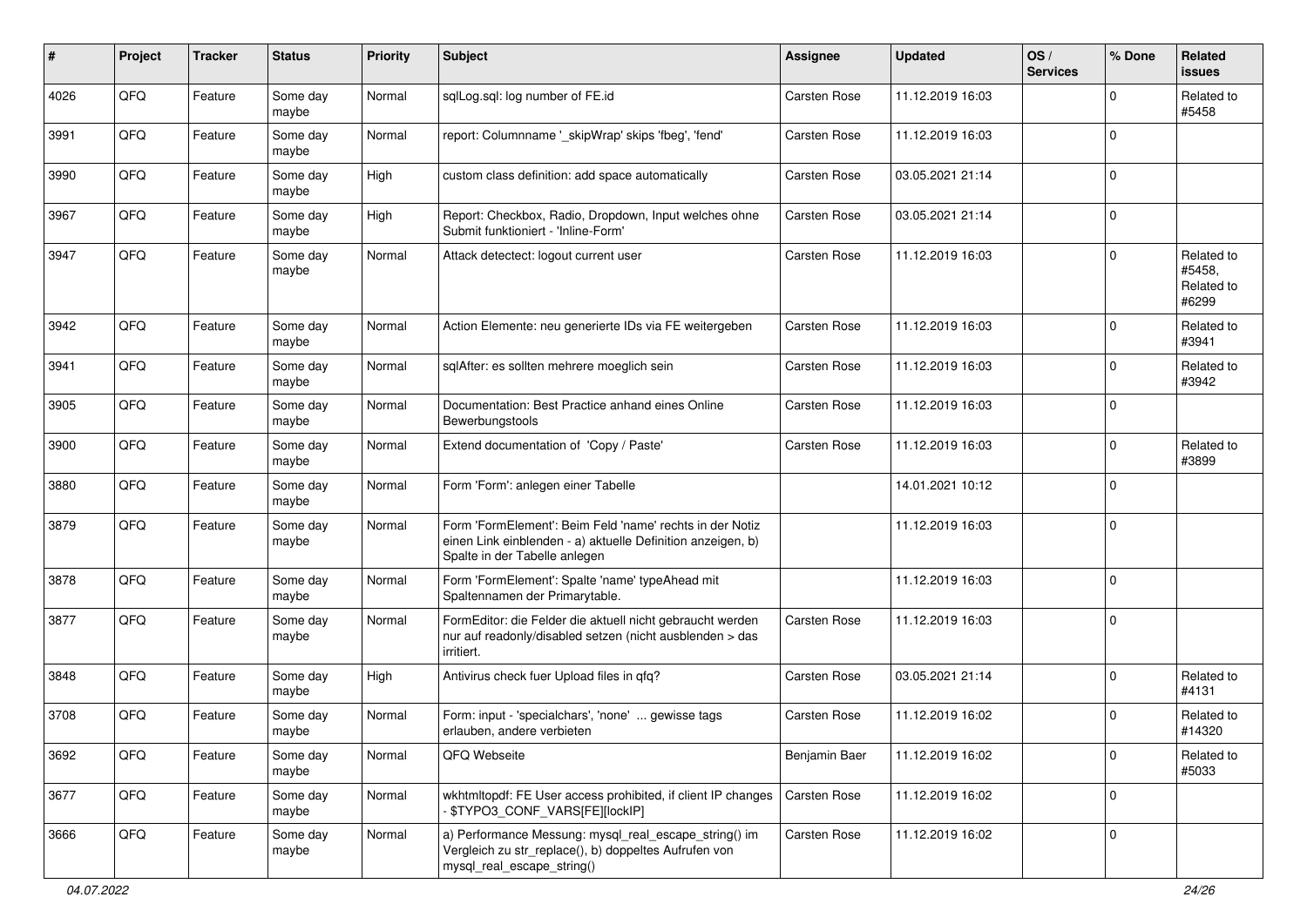| #    | Project | <b>Tracker</b> | <b>Status</b>     | <b>Priority</b> | <b>Subject</b>                                                                                                     | <b>Assignee</b>     | <b>Updated</b>   | OS/<br><b>Services</b> | % Done              | Related<br><b>issues</b>                    |
|------|---------|----------------|-------------------|-----------------|--------------------------------------------------------------------------------------------------------------------|---------------------|------------------|------------------------|---------------------|---------------------------------------------|
| 3646 | QFQ     | Feature        | Some day<br>maybe | Normal          | Moeglichkeit HTML Tags in Reports auszugeben (zu<br>enkodieren: htmlspecialchars)                                  |                     | 11.12.2019 16:02 |                        | $\mathbf 0$         | Related to<br>#14320                        |
| 3617 | QFQ     | Feature        | Some day<br>maybe | Normal          | Load javascripts at bottom                                                                                         |                     | 11.12.2019 16:02 |                        | $\mathbf 0$         |                                             |
| 3567 | QFQ     | Feature        | Some day<br>maybe | Low             | 'Save', 'Close', 'New' als FormElement                                                                             |                     | 11.12.2019 16:02 |                        | $\mathbf 0$         |                                             |
| 3537 | QFQ     | Feature        | Some day<br>maybe | Low             | SHOW COLUMNS FROM tableName - Extend '{{!'<br>definition                                                           | <b>Carsten Rose</b> | 11.12.2019 16:02 |                        | $\mathbf 0$         |                                             |
| 3495 | QFQ     | Feature        | Some day<br>maybe | Normal          | Predifined Parameter werden nicht in '+' (add new record)<br>SIP gerendert.                                        |                     | 11.12.2019 16:02 |                        | $\mathbf 0$         |                                             |
| 3458 | QFQ     | Feature        | Some day<br>maybe | Normal          | Display 'Edit Form Element'-Checkbox on form: should<br>depend on FE Group                                         | <b>Carsten Rose</b> | 11.12.2019 16:02 |                        | $\mathbf 0$         | Related to<br>#3447                         |
| 3457 | QFQ     | Feature        | Some day<br>maybe | Normal          | LDAP: concat multi values to one single entry                                                                      | <b>Carsten Rose</b> | 11.12.2019 16:02 |                        | $\mathbf 0$         |                                             |
| 3415 | QFQ     | Feature        | Some day<br>maybe | Normal          | FE Login Box Templatefile                                                                                          | Benjamin Baer       | 11.12.2019 16:02 |                        | 0                   |                                             |
| 3402 | QFQ     | Feature        | Some day<br>maybe | Normal          | Syntax Highlighting via CodeMirror                                                                                 | <b>Carsten Rose</b> | 11.12.2019 16:02 |                        | 100                 | Related to<br>#3207                         |
| 3385 | QFQ     | Feature        | Some day<br>maybe | Normal          | templateGroup: insert/update/delete non primary records                                                            | <b>Carsten Rose</b> | 11.12.2019 16:02 |                        | $\mathbf 0$         |                                             |
| 3350 | QFQ     | Feature        | Some day<br>maybe | Normal          | FormEditor: Hilfetext hinter 'checktype'                                                                           | <b>Carsten Rose</b> | 11.12.2019 16:02 |                        | $\mathbf 0$         |                                             |
| 3332 | QFQ     | Feature        | Some day<br>maybe | Normal          | Uploads: Thumbnails, Details zum hochgeladenen File                                                                | <b>Carsten Rose</b> | 11.12.2019 16:02 |                        | $\mathbf 0$         | Related to<br>#3264,<br>Related to<br>#5333 |
| 3331 | QFQ     | Feature        | Some day<br>maybe | Normal          | Default Tooltip fuer _page? Links: mit Form und Record ID                                                          | <b>Carsten Rose</b> | 11.12.2019 16:02 |                        | $\mathbf 0$         |                                             |
| 3291 | QFQ     | Feature        | Some day<br>maybe | Normal          | AutoCron websiteToken                                                                                              | Carsten Rose        | 11.12.2019 16:02 |                        | $\mathbf 0$         | Related to<br>#4250                         |
| 3285 | QFQ     | Feature        | Some day<br>maybe | Normal          | Zeichenlimit pro Feld: textarea / editor                                                                           | Carsten Rose        | 11.12.2019 16:02 |                        | $\mathbf 0$         |                                             |
| 3273 | QFQ     | Feature        | Some day<br>maybe | Low             | Dirty Flag in Form                                                                                                 | Carsten Rose        | 11.12.2019 16:02 |                        | $\mathbf 0$         |                                             |
| 3267 | QFQ     | Feature        | Some day<br>maybe | Normal          | 2 Forms auf einer Seite: real + Read only                                                                          | Carsten Rose        | 11.12.2019 16:03 |                        | 0                   |                                             |
| 3216 | QFQ     | Feature        | Some day<br>maybe | Normal          | dynamic update für checkbox label2                                                                                 | Carsten Rose        | 11.12.2019 16:03 |                        | $\mathsf{O}\xspace$ | Related to<br>#2081                         |
| 2995 | QFG     | Feature        | Some day<br>maybe | Normal          | Dropdown JQuery Plugin: 'chosen' - Moeglichkeit um Select<br>Listen mehr Funktion zu geben. Kein Bootstrap noetig. | Carsten Rose        | 11.12.2019 16:03 |                        | $\mathbf 0$         |                                             |